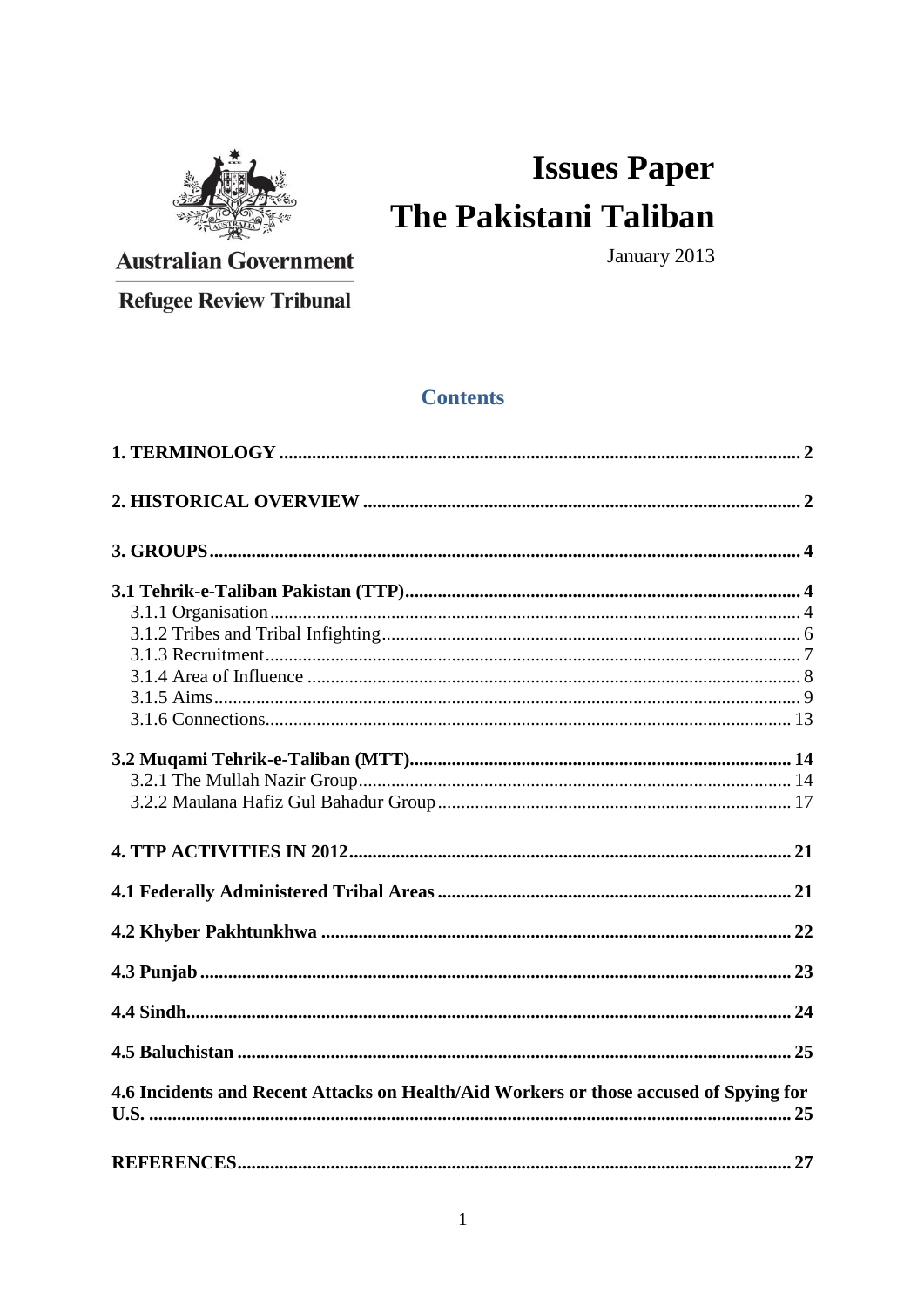# <span id="page-1-0"></span>**1. Terminology**

The term "Taliban", most often, refers to the Sunni extremists who governed Afghanistan under the leadership of Mullah Mohammad Omar until 2001. Led by Mullah Omar, this Afghan Taliban has re-established itself in Pakistan, especially in Baluchistan, and continues operations along the Pakistan/Afghan border and into Afghanistan. Whilst this group enjoys support and co-operation from the locally-based Sunni militants in Pakistan they are distinct and separate from the focus of this paper, the Pakistani Taliban. Thus, the name "Taliban" in the context of Pakistan can refer to a number of militant Sunni groups which operate in various parts of the country. "Taliban" serves, therefore, as a descriptor rather than a precise identification of any particular group. Those organisations most commonly referred to as Taliban, or Pakistani Taliban, are:

- Tehrik-e-Taliban Pakistan (TTP):
- Muqami Tehrik-e-Taliban (MTT); and
- Punjabi Taliban.

Aside from these three groups, fighters belonging to a number of small militant groups operating in the Federally Administered Tribal Areas (FATA) and Khyber Pakhtunkhwa (KPK) province are also sometimes referred to as Taliban. These smaller groups are often allied to one or more of the three major groupings listed above. This paper will focus on the TTP and MTT. The so-called "Punjabi Taliban" does have links with the TTP, however, it has emerged from an amalgamation of militant groups whose historic enmity has been directed towards Kashmir and India. As such the Punjabi Taliban will be treated in a separate paper dealing with other Pakistani insurgent groups.<sup>1</sup>

# <span id="page-1-1"></span>**2. Historical Overview**

When US/NATO forces invaded Afghanistan in 2001, many Taliban and al-Qaeda leaders and fighters fled into the border regions of Afghanistan and Pakistan, and in particular into the FATA. With them were large numbers of Arab, Uzbek, and Chechen fighters. The FATA and neighbouring Baluchistan, and to a lesser extent parts of KPK, became the base of operations for the Taliban insurgency in Afghanistan. A large number of Pakistani militant groups subsequently emerged, with the intention of assisting the Afghan Taliban to drive US/NATO forces out of Afghanistan.<sup>2</sup>

The FATA is made up of seven agencies (geographical areas), and about 60 tribes.<sup>3</sup> Though Pashtun Sunnis predominate, the region is also home to a relatively small Shia population and a small number of non-Pashtun tribes.<sup>4</sup> Pashtuns typically follow either of the Hanafi schools of Islam (Barelvi and Deobandi), in addition to the Pashtunwali, an ancient Pashtun code of ethics which governs social interaction.<sup>5</sup> With Afghan and al-Qaeda fighters came more

<u>.</u>

<sup>&</sup>lt;sup>1</sup> See Pakistani Militant Groups paper (forthcoming)

<sup>&</sup>lt;sup>2</sup> Oazi, S H 2011, 'Rebels of the frontier: origins, organisation, and recruitment of the Pakistani Taliban', *Small Wars and Insurgencies*, Vol. 22 no.4, 574-602pp.576-577.

<sup>3</sup> Faqeer, H 2009, *Federally Administered Tribal Areas (FATA): Local Regional Handbook*, IDS International Government Services, Arlington, pp.22-27.

<sup>&</sup>lt;sup>4</sup> 'Pashtuns' n.d., *Global Security.org* [<http://www.globalsecurity.org/military/world/pakistan/pashtun.htm#>](http://www.globalsecurity.org/military/world/pakistan/pashtun.htm) Accessed 24 May 2012.

<sup>&</sup>lt;sup>5</sup> 'Pashtuns' n.d., *Global Security.org* [<http://www.globalsecurity.org/military/world/pakistan/pashtun.htm#>](http://www.globalsecurity.org/military/world/pakistan/pashtun.htm) Accessed 24 May 2012.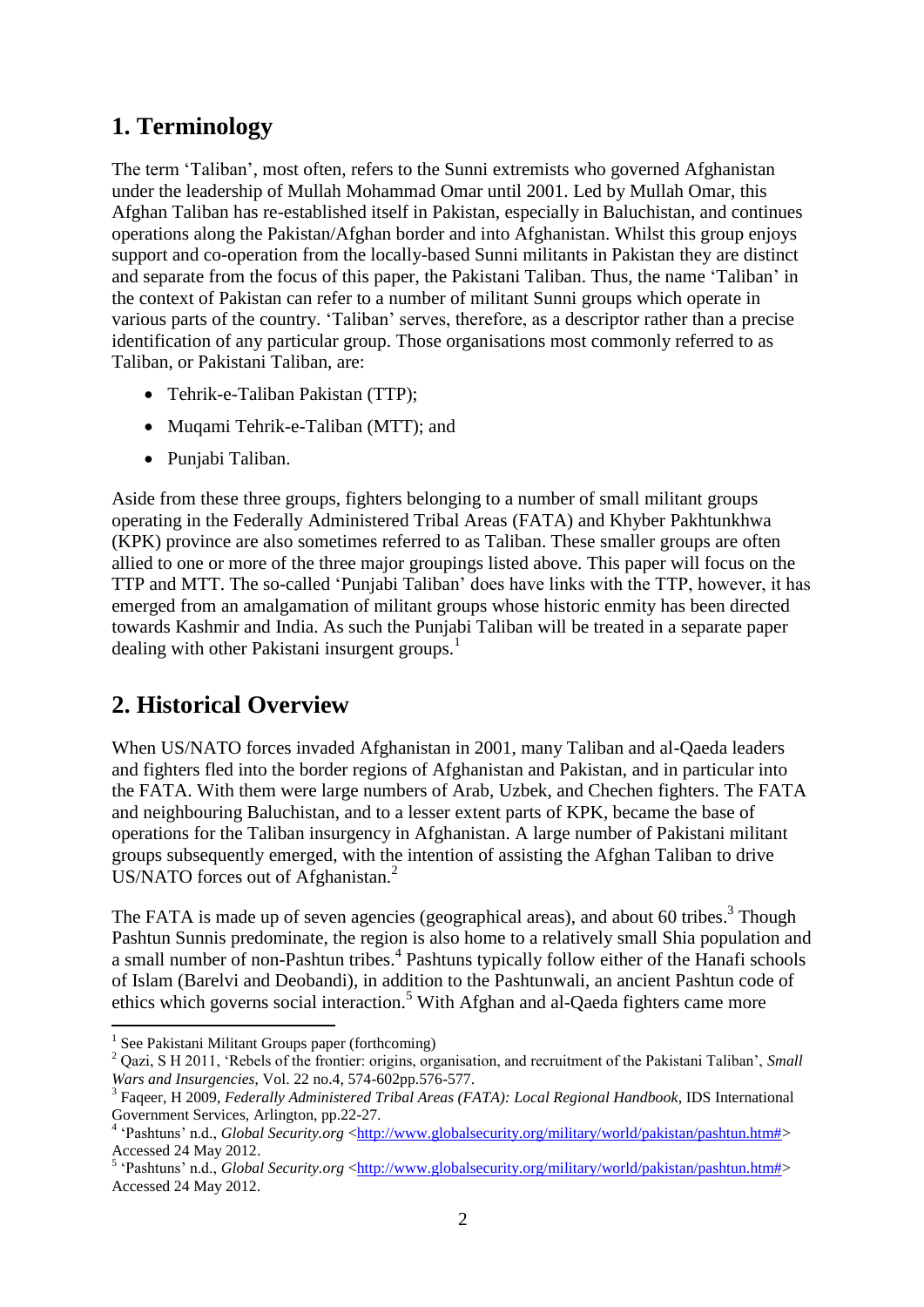fundamentalist Islamic doctrines, in particular Wahhabism, a conservative school of Islam traditionally associated with Saudi Arabia. The majority of groups which use the name Taliban reportedly ascribe to the Wahhabi school, or else a similarly conservative creed. This process of religious radicalisation, leading to militant insurgency and the local enforcement of Sharia law, is often referred to as 'Talibanisation'.<sup>6</sup>



The following map shows the seven agencies of the FATA and the location of major tribal groups:

<sup>&</sup>lt;u>.</u> 6 Pabst, A 2009, "Pakistan must confront Wahhabism", *The Guardian*, 20 August

[<sup>&</sup>lt;http://www.guardian.co.uk/commentisfree/belief/2009/aug/20/pakistan-wahhabi-islam-sufi-terrorism>](http://www.guardian.co.uk/commentisfree/belief/2009/aug/20/pakistan-wahhabi-islam-sufi-terrorism) Accessed 17 May 2012; Siddique, Q, 2010, *Tehrik-e-Taliban Pakistan: An attempt to deconstruct the umbrella organization and the reasons for its growth in Pakistan's North-west*, Danish Institute for International Studies, November, p.11 [<http://www.diis.dk/graphics/Publications/Reports2010/RP2010-12-Tehrik-e-](http://www.diis.dk/graphics/Publications/Reports2010/RP2010-12-Tehrik-e-Taliban_web.pdf)

[Taliban\\_web.pdf>](http://www.diis.dk/graphics/Publications/Reports2010/RP2010-12-Tehrik-e-Taliban_web.pdf) Accessed 12 December 2011. On Talibanisation in particular see: International Crisis Group 2009, *Pakistan: The Militant Jihadi Challenge*, Asia Report N°164, 13 March, pp.12-13.

<sup>7</sup> Faqeer, H 2009, *Federally Administered Tribal Areas (FATA): Local Regional Handbook*, IDS International Government Services, Arlington, p.22.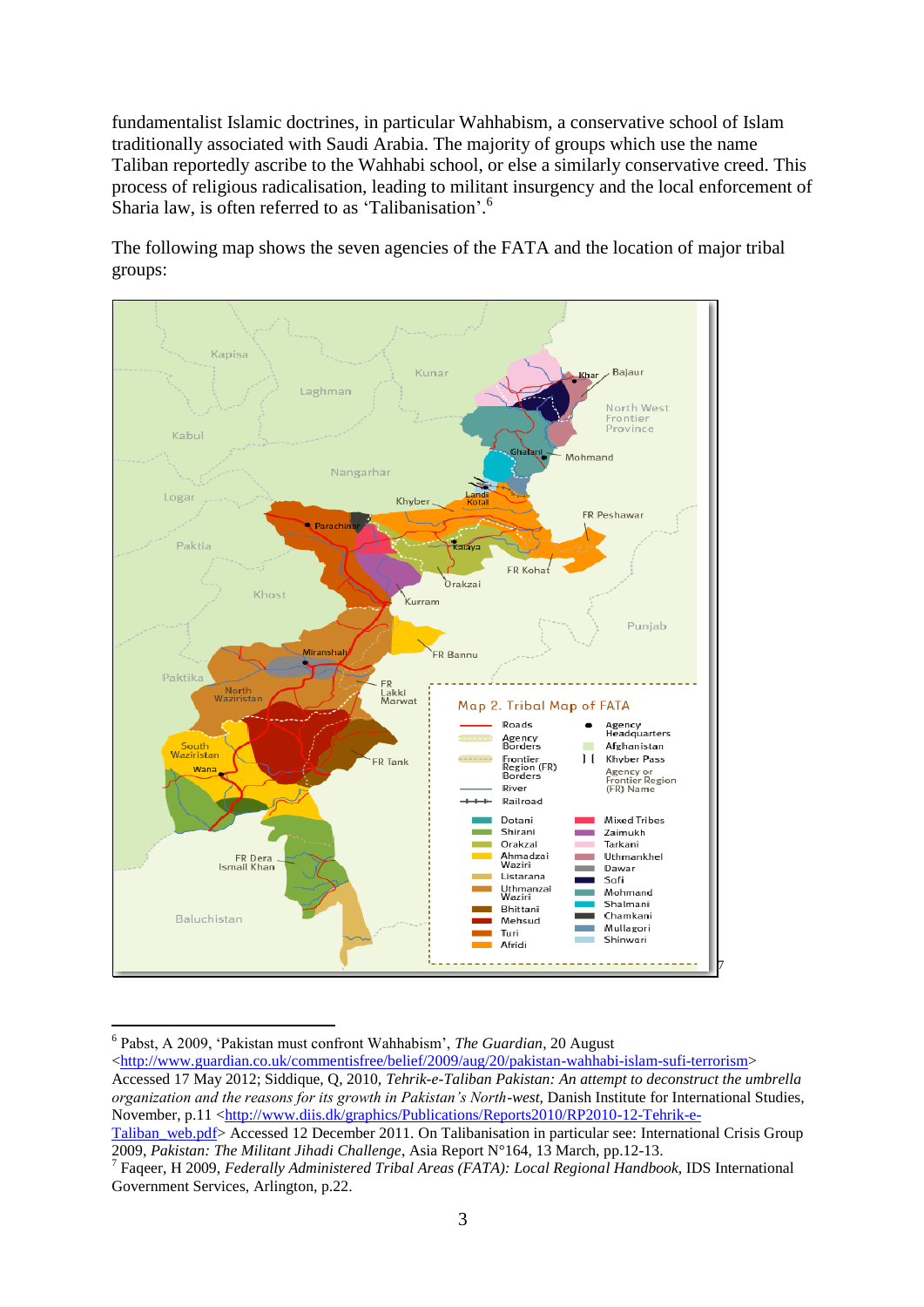In 2002 Pakistan"s security forces moved into the FATA in an effort to drive out foreign fighters, particularly those working for al-Qaeda. In response to the government's counterinsurgency programme, which resulted in civilian casualties and large scale destruction of local infrastructure, militancy increased, and local Taliban militias turned their attention towards fighting the Pakistani State in addition to US/NATO forces in Afghanistan.<sup>8</sup> It was during this period that militant groups within FATA began to co-ordinate and build networks, and in December 2007 militant groups agreed to work together under the guidance of an executive council. This new organisational structure is commonly referred to as the TTP.<sup>9</sup> The MTT, which began as a faction within the TTP, was established as a separate entity in 2008.<sup>10</sup> In December 2011, in an effort to unite the often competing agendas of the various groups, Mullah Muhammad Omar (the leader of the Afghan Taliban) formed a governing council, which is known as the Shura-e-Murakeba. The Shura guides the activities of the TTP, MTT, al-Qaeda, Afghan Taliban, and Haqqani network, and is led by Sirajuddin Haqqani. $11$ 

## <span id="page-3-0"></span>**3. Groups**

1

# <span id="page-3-1"></span>**3.1 Tehrik-e-Taliban Pakistan (TTP)**

## <span id="page-3-2"></span>**3.1.1 Organisation**

The TTP is the largest Taliban organisation in the FATA, with reported figures on the number of groups organised under the TTP banner ranging from 13 to 40.<sup>12</sup> The group was led originally by Baitullah Mehsud, with Maulana Hafiz Gul Bahadur as his deputy.<sup>13</sup> Baitullah Mehsud was killed in August 2009 and replaced by his relation Hakimullah Mehsud.<sup>14</sup> Though Hakimullah is the TTP"s leader, or emir, the nature of the TTP"s organisational structure means that the "TTP"s participating militias and the field commanders make tactical

<sup>11</sup> Ahmad, T 2012, 'The Realignment of Jihadist Groups in the Pakistan-Afghanistan Region – The Formation of Shura Muraqba In Parallel to the U.S.-Taliban Talks", *The Middle East Media Research Institute*, 6 March <http://www.memri.org/report/en/0/0/0/0/0/0/6150.htm> Accessed 17 May 2012; Roggio, B 2012, "Al Qaeda brokers new anti-US Taliban alliance in Pakistan and Afghanistan", *The Long War Journal*, 3 January [<http://www.longwarjournal.org/archives/2012/01/al\\_qaeda\\_brokers\\_new.php>](http://www.longwarjournal.org/archives/2012/01/al_qaeda_brokers_new.php) Accessed 17 May 2012.

<sup>8</sup> Qazi, S H 2011, "Rebels of the frontier: origins, organisation, and recruitment of the Pakistani Taliban", *Small Wars and Insurgencies*, Vol. 22 no.4, 574-602p.579.

<sup>9</sup> Qazi, S H 2011, "Rebels of the frontier: origins, organisation, and recruitment of the Pakistani Taliban", *Small Wars and Insurgencies*, Vol. 22 no.4, 574-602p.579-580; "Tehrik-e-Taliban Pakistan" (undated), Institute for the Study of Violent Groups website, [<http://vkb.isvg.org/Wiki/Groups/Tehrik-e-Taliban\\_Pakistan>](http://vkb.isvg.org/Wiki/Groups/Tehrik-e-Taliban_Pakistan) Accessed 12 December 2011.

<sup>&</sup>lt;sup>10</sup> Oazi, S H 2011, 'Rebels of the frontier: origins, organisation, and recruitment of the Pakistani Taliban', *Small Wars and Insurgencies*, Vol. 22 no.4, 574-602p.583.

<sup>&</sup>lt;sup>12</sup> For 13 see: Bajoria, J 2011, 'Pakistan's New Generation of Terrorists', *Council on Foreign Relations*, 9 December [<http://www.cfr.org/pakistan/pakistans-new-generation-terrorists/p15422#>](http://www.cfr.org/pakistan/pakistans-new-generation-terrorists/p15422) Accessed 17 May 2012; for 40 groups, which may include groups allied but not under the TTP banner, see: Qazi, S H 2011, "Rebels of the frontier: origins, organisation, and recruitment of the Pakistani Taliban", *Small Wars and Insurgencies*, Vol. 22 no.4, 574-602pp.581, 597 no.29, and: Roggio, B 2012, "Al Qaeda brokers new anti-US Taliban alliance in Pakistan and Afghanistan", *The Long War Journal*, 3 January

[<sup>&</sup>lt;http://www.longwarjournal.org/archives/2012/01/al\\_qaeda\\_brokers\\_new.php>](http://www.longwarjournal.org/archives/2012/01/al_qaeda_brokers_new.php) Accessed 17 May 2012. <sup>13</sup> Siddique, Q, 2010, *Tehrik-e-Taliban Pakistan: An attempt to deconstruct the umbrella organization and the reasons for its growth in Pakistan's North-west*, Danish Institute for International Studies, November, p.7 [<http://www.diis.dk/graphics/Publications/Reports2010/RP2010-12-Tehrik-e-Taliban\\_web.pdf>](http://www.diis.dk/graphics/Publications/Reports2010/RP2010-12-Tehrik-e-Taliban_web.pdf) Accessed 12 December 2011.

<sup>14</sup> "Profile: Hakimullah Mehsud" 2010, *BBC News*, 3 May [<http://news.bbc.co.uk/2/hi/8219223.stm>](http://news.bbc.co.uk/2/hi/8219223.stm) Accessed 17 May 2012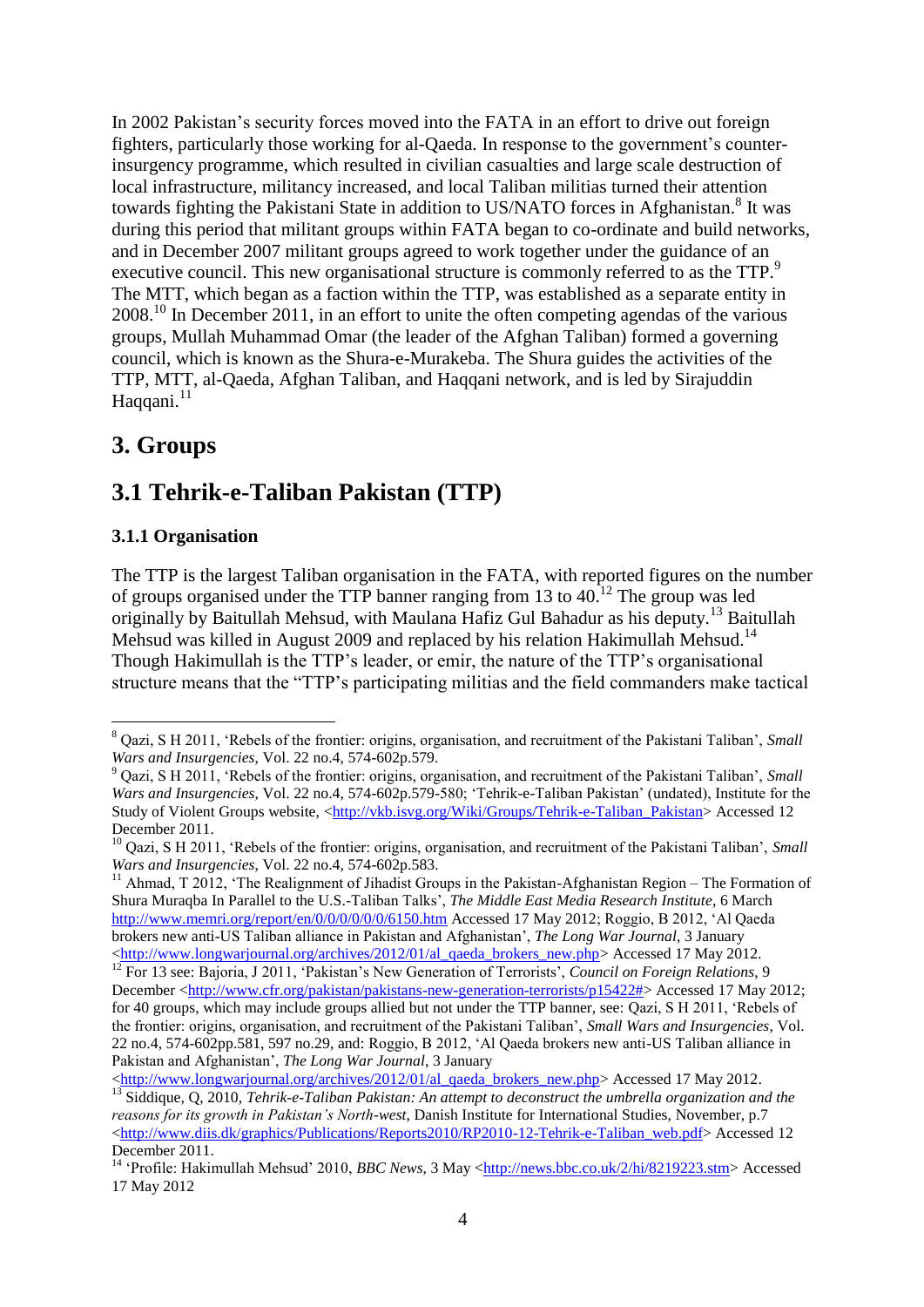decisions themselves as opposed to following the orders from the [e]mir or Shura."<sup>15</sup> The TTP leadership group thus sets strategy, but allows local commanders a high degree of autonomy. Factionalism is present and internecine fighting occurs frequently.<sup>16</sup> The following is a list of TTP commanders and the agencies in which they are active<sup>17</sup>:

| <b>Name</b>               | <b>Position</b>         | <b>Province</b> | <b>Agency</b>    |
|---------------------------|-------------------------|-----------------|------------------|
|                           |                         |                 | Khyber, Orakzai, |
| Hakimullah Mehsud         | Leader/Emir             | <b>FATA</b>     | Kurram           |
| Wali-ur-Rahman            | Deputy Leader           | <b>FATA</b>     | North Waziristan |
| Azaz Tariq                | Spokesperson            | unknown         | unknown          |
| Wali Mohammad             | <b>Local Commander</b>  | <b>FATA</b>     | South Waziristan |
| Haji Omar                 | <b>Local Commander</b>  | <b>FATA</b>     | South Waziristan |
| Tariq Afridi              | <b>Deputy Commander</b> | <b>FATA</b>     | Khyber           |
| Gul Meidan                | <b>Local Commander</b>  | <b>FATA</b>     | Khyber           |
| Pir Saif-ur-Rahman        | <b>Local Commander</b>  | <b>FATA</b>     | Khyber           |
| <b>Fazal Saeed Utezai</b> | Deputy Commander        | <b>FATA</b>     | Kurram           |
| Mullah Toofan             | <b>Local Commander</b>  | <b>FATA</b>     | Kurram           |
| Mullah Rafiq              | <b>Local Commander</b>  | <b>FATA</b>     | Kurram           |
| Akhunzada Aslam           |                         |                 |                  |
| Farooqui                  | Deputy Commander        | <b>FATA</b>     | Orakzai          |
|                           |                         | Khyber          |                  |
| Mufti Ilyas               | <b>Deputy Commander</b> | Pakhtunkhwa     | Darra Adam Khel  |
| Maulana Ismail            | <b>Local Commander</b>  | <b>FATA</b>     | Bajaur           |
| Dr Ismail                 | <b>Local Commander</b>  | <b>FATA</b>     | Bajaur           |
| Maulana Mohammad          |                         |                 |                  |
| Jamal                     | Commander               | <b>FATA</b>     | Bajaur           |
| Maulana Abdullah          | <b>Local Commander</b>  | <b>FATA</b>     | Bajaur           |
| Oari Zia Rehman           | Commander               | <b>FATA</b>     | Bajaur           |
| Omar Khalid               | Commander               | <b>FATA</b>     | Mohmand          |
|                           |                         | Khyber          |                  |
| Mullah Fazlullah          | Commander               | Pakhtunkhwa     | Swat             |
|                           |                         | Khyber          |                  |
| Ibn Amin                  | <b>Deputy Commander</b> | Pakhtunkhwa     | Swat             |

Reports vary on the size of the TTP"s forces in the FATA and KPK. Two reports from 2011 put the fighting force between 20,000 and 25,000, whilst a December 2010 report puts the

1

<sup>&</sup>lt;sup>15</sup> Qazi, S H 2011, 'Rebels of the frontier: origins, organisation, and recruitment of the Pakistani Taliban', *Small Wars and Insurgencies*, Vol. 22 no.4, 574-602p.584.

<sup>&</sup>lt;sup>16</sup> Amir, I 2011, 'TTP fractures into more than 100 groups', *Central Asia Online*, 20 December  $\text{tdt}$ thtp://centralasiaonline.com/en\_GB/articles/caii/features/pakistan/main/2011/12/20/feature-01> Accessed 22 May 2012; Bukhari, A S 2012, "Growing Rifts between North Waziristan Taliban and TTP: A Precursor to Taliban Infighting", Geneva Centre for Training and Analysis of Terrorism, 23 April [<http://www.gctat.org/fr/map-your-mind/198-growing-rifts-between-north-waziristan-taliban-and-ttp-a](http://www.gctat.org/fr/map-your-mind/198-growing-rifts-between-north-waziristan-taliban-and-ttp-a-precursor-to-taliban-infighting.html)[precursor-to-taliban-infighting.html>](http://www.gctat.org/fr/map-your-mind/198-growing-rifts-between-north-waziristan-taliban-and-ttp-a-precursor-to-taliban-infighting.html) Accessed 18 May 2012.

<sup>&</sup>lt;sup>17</sup> The list is a compilation of information from the following sources: Qazi, S.H. 2011, *An Extended Profile of the Pakistani Taliban*, Institute for Social Policy and Understanding, August p.5

[<sup>&</sup>lt;http://www.humansecuritygateway.com/documents/ISPU\\_AnExtendedProfileofthePakistaniTaliban.pdf>](http://www.humansecuritygateway.com/documents/ISPU_AnExtendedProfileofthePakistaniTaliban.pdf) Accessed 13 December 2011, and: Roggio, B 2010, "The Pakistani Taliban"s Top Leaders", *The Long War Journal*, 17 May [<http://www.longwarjournal.org/archives/2010/05/the\\_pakistani\\_taliba\\_1.php>](http://www.longwarjournal.org/archives/2010/05/the_pakistani_taliba_1.php) Accessed 17 May 2012.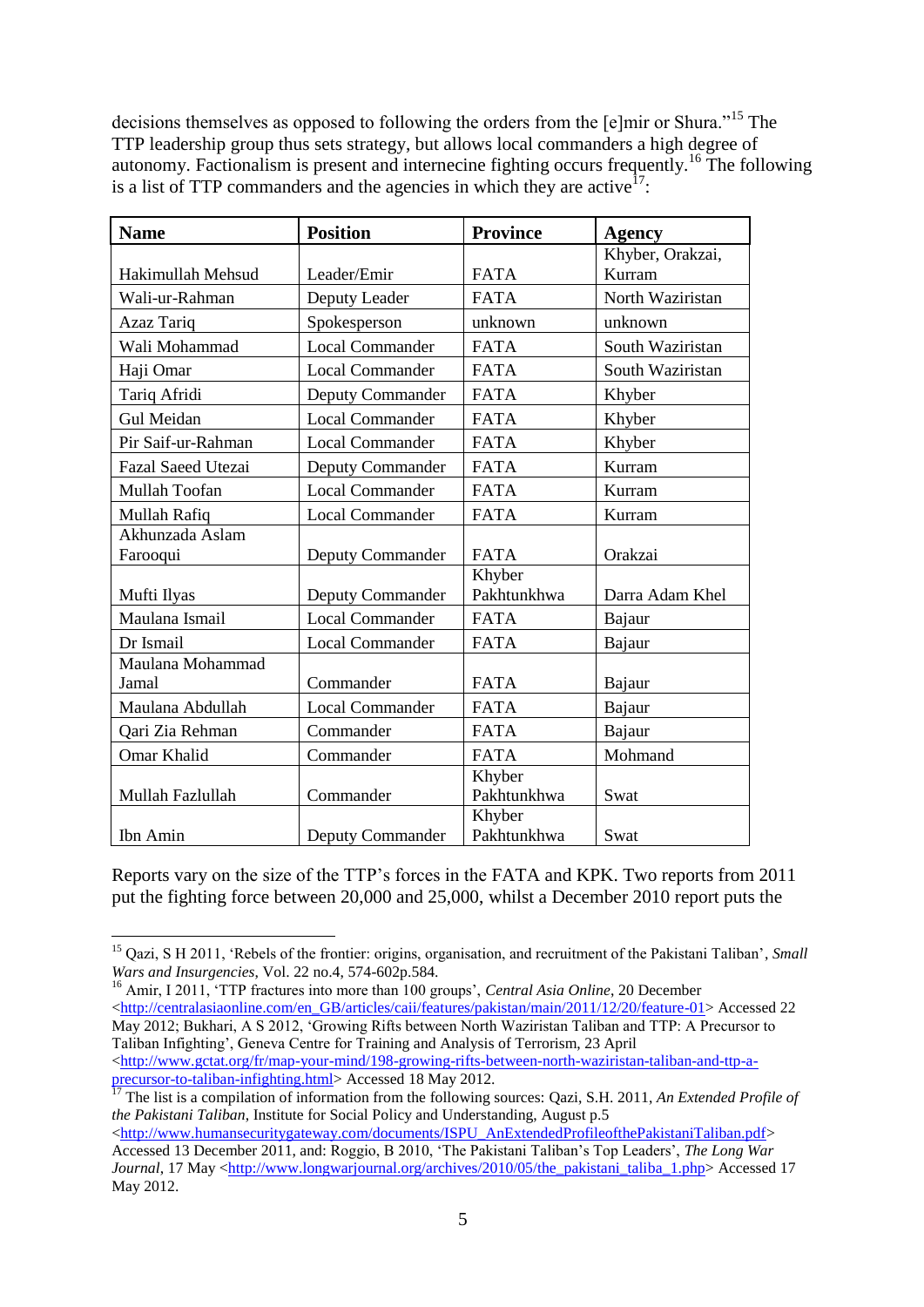figure anywhere between 5,000 and 30,000, but adds that a Pakistani journalist "suggested that a realistic figure...would be 10,000 if 'reserves' were included".<sup>18</sup> A December 2011 report published by the Council on Foreign Relations states that "some estimates" put the TTP's collective force at 30,000 to  $35,000$ .<sup>19</sup>

## <span id="page-5-0"></span>**3.1.2 Tribes and Tribal Infighting**

1

In 1893 the Durand Line was established to distinguish between the then British India and Afghanistan. Although the line now acts as the border between Pakistan and Afghanistan, it is typically rejected by the local Pashtuns, whose tribal affiliations often extend across the border. The most important tribes are the Afridi, Achakzais, Bangash, Duranni, Khattak, Mehsuds, Mohammadzai, Mohmand, Orakzai, Shinwari, Yusufzai, and Waziri.<sup>20</sup> As the FATA has historically enjoyed general autonomy, the tribal groups, through the Jirga (tribal assembly), have been responsible for law and order. The importance of the Jirga, which is typically led by a tribal elder but open to all members of a tribe, has been affected by the rise of Taliban militants.<sup>21</sup> Reports vary on the exact number killed, but since 2002 between 200 and 600 tribal elders have been assassinated by Taliban fighters.<sup>22</sup> A 2009 report by the Centre for Strategic and International Studies argues that the Taliban have, in effect, "displaced the tribal jirgas and elders", adding that "the role of tribal elders was effectively buried when the implementation of Sharia was announced by the Taliban in March 2006 in South Waziristan"<sup>2</sup>

Despite the diminished role of the tribal Jirga and tribal elders in Taliban-controlled areas, tribal affiliation remains important, even within the insurgency.<sup>24</sup> When the TTP formed in December 2007, the two major tribal groups in North and South Waziristan were the Wazirs and Mehsuds. The TTP"s leader Baitullah Mehsud represented the latter, while his deputy

<sup>&</sup>lt;sup>18</sup> For 20,000 to 25,000 see: Qazi, S H 2011, 'Rebels of the frontier: origins, organisation, and recruitment of the Pakistani Taliban", *Small Wars and Insurgencies*, Vol. 22 no.4, 574-602 p.588; and: Livingston I S and O"Hanlon M 2011, *Pakistan Index: Tracking Variables of Reconstruction and Security*, *Brookings Institute*, 29 December, p.5 [<http://www.brookings.edu/about/programs/foreign-](http://www.brookings.edu/about/programs/foreign-policy/~/media/programs/foreign%20policy/pakistan%20index/index20111229.pdf)

[policy/~/media/programs/foreign%20policy/pakistan%20index/index20111229.pdf>](http://www.brookings.edu/about/programs/foreign-policy/~/media/programs/foreign%20policy/pakistan%20index/index20111229.pdf) Accessed 17 May 2012. For 10,000 see: Siddique, Q, 2010, *Tehrik-e-Taliban Pakistan: An attempt to deconstruct the umbrella organization and the reasons for its growth in Pakistan's North-west*, Danish Institute for International Studies, November, p.7 [<http://www.diis.dk/graphics/Publications/Reports2010/RP2010-12-Tehrik-e-Taliban\\_web.pdf>](http://www.diis.dk/graphics/Publications/Reports2010/RP2010-12-Tehrik-e-Taliban_web.pdf) Accessed 12 December 2011.

<sup>19</sup> Bajoria, J 2011, "Pakistan"s New Generation of Terrorists", *Council on Foreign Relations*, 9 December [<http://www.cfr.org/pakistan/pakistans-new-generation-terrorists/p15422#>](http://www.cfr.org/pakistan/pakistans-new-generation-terrorists/p15422) Accessed 17 May 2012.

<sup>&</sup>lt;sup>20</sup> Abbas, H 2006, 'Profiles of Pakistan's Seven Tribal Agencies', *Terrorism Monitor*, Vol. 4, Issue 20, 19 October

 $\lt$ http://www.jamestown.org/programs/gta/single/?tx\_ttnews%5Btt\_news%5D=891&tx\_ttnews%5BbacKPKid%  $5D=181$ &no cache=1> Accessed 21 May 2012.

<sup>21</sup> Nawaz, S 2009, *A Most Dangerous Place*, Centre for Strategic and International Studies, January, pp.26-27 [<http://csis.org/files/media/csis/pubs/081218\\_nawaz\\_fata\\_web.pdf>](http://csis.org/files/media/csis/pubs/081218_nawaz_fata_web.pdf) Accessed 21 May 2012.

<sup>&</sup>lt;sup>22</sup> For 200 see: Abbas, H 2008, 'A Profile of Tehrik-i-Taliban Pakistan', *CTC Sentinel*, Vol. 1, Issue 2, January p.2 [<http://belfercenter.ksg.harvard.edu/files/CTC%20Sentinel%20-%20Profile%20of%20Tehrik-i-](http://belfercenter.ksg.harvard.edu/files/CTC%20Sentinel%20-%20Profile%20of%20Tehrik-i-Taliban%20Pakistan.pdf)

[Taliban%20Pakistan.pdf>](http://belfercenter.ksg.harvard.edu/files/CTC%20Sentinel%20-%20Profile%20of%20Tehrik-i-Taliban%20Pakistan.pdf) Accessed 21 May 2012; for 600 see: Qazi, S H 2011, "Rebels of the frontier: origins, organisation, and recruitment of the Pakistani Taliban", *Small Wars and Insurgencies*, Vol. 22 no.4, 574-602 p.578

<sup>23</sup> Nawaz, S 2009, *A Most Dangerous Place*, Centre for Strategic and International Studies, January, pp.26-27  $\langle$ http://csis.org/files/media/csis/pubs/081218\_nawaz\_fata\_web.pdf> Accessed 21 May 2012.

<sup>&</sup>lt;sup>24</sup> Siddique, Q, 2010, *Tehrik-e-Taliban Pakistan: An attempt to deconstruct the umbrella organization and the reasons for its growth in Pakistan's North-west*, Danish Institute for International Studies, November, p.32 [<http://www.diis.dk/graphics/Publications/Reports2010/RP2010-12-Tehrik-e-Taliban\\_web.pdf>](http://www.diis.dk/graphics/Publications/Reports2010/RP2010-12-Tehrik-e-Taliban_web.pdf) Accessed 12 December 2011.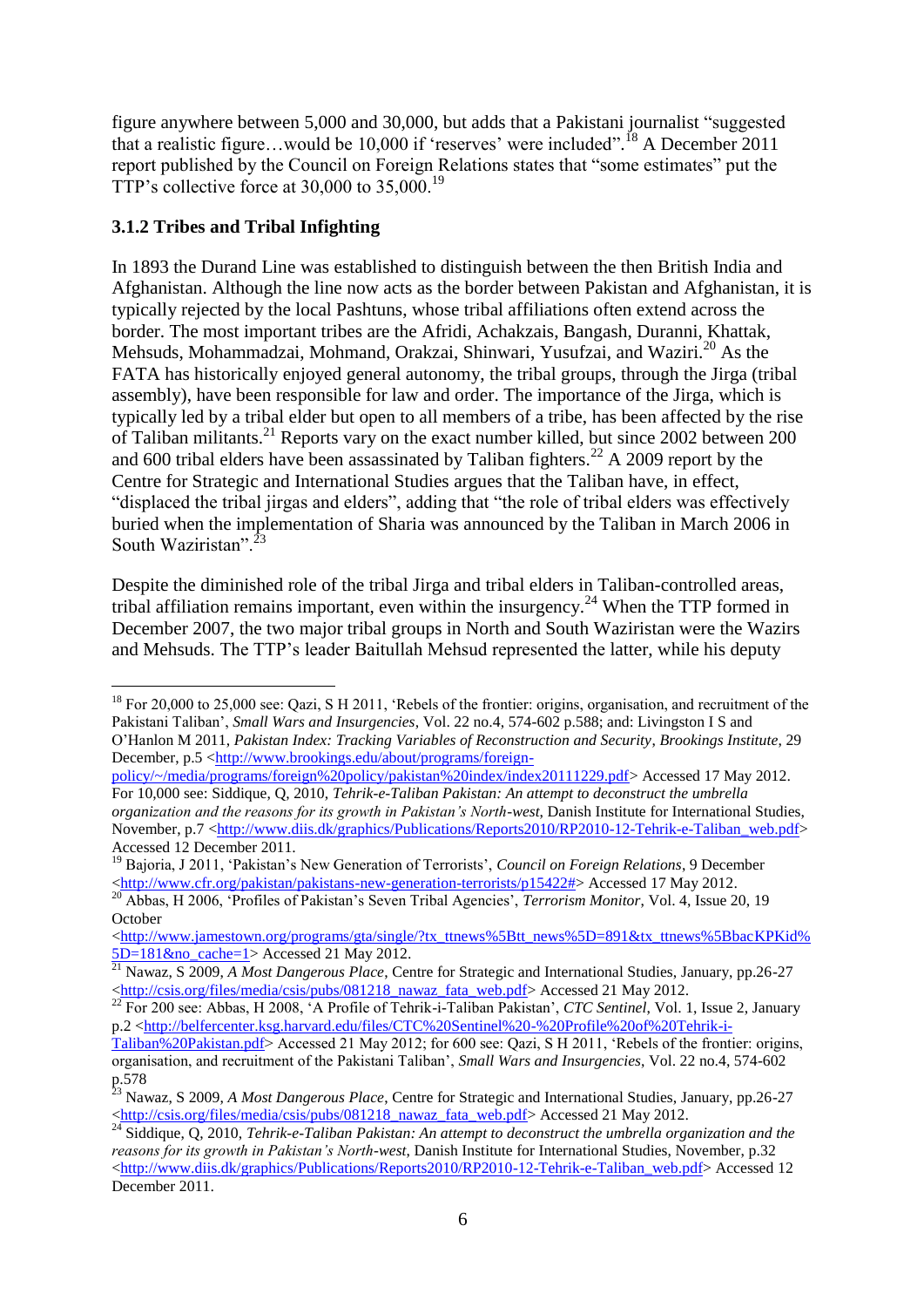Maulana Hafiz Gul Bahadur represented the former.<sup>25</sup> This Wazir/Mehsud alliance lasted until June 2008, when Gul Bahadur, an Uthmanzai Waziri from North Waziristan, and Mullah Nazir, an Ahmadzai Waziri from South Waziristan, broke from the TTP. Gul Bahadur and Mullah Nazir subsequently established the MTT, to "defend the Wazir tribes interests in North and South Waziristan".<sup>26</sup> A 2009 report in *Terrorism Monitor* states:

Meanwhile, Baitullah Mahsud started expanding his influence in the FATA region after the formation of the TTP and attempted to subdue rival and dissenting Taliban commanders. This alarmed the Ahmadzai Wazir and Uthmanzai Wazir Taliban, who agreed on June 30, 2008 to merge their ranks to form the Muqami Tehrike-Taliban (Local Taliban Movement), or the "Waziri alliance."<sup>27</sup>

Wazir-affiliated groups have had better relations with the Pakistani security forces than those aligned with the Mehsud tribe.<sup>28</sup>

#### <span id="page-6-0"></span>**3.1.3 Recruitment**

1

Operations within the FATA and KPK by Pakistani security forces reportedly had the effect of increasing the TTP"s popularity, with many displaced or otherwise adversely affected individuals subsequently either turning to or joining the TTP as "a source of protection".<sup>29</sup> According to a September 2011 report by Shehzad Qazi, a research associate at the Institute for Social Policy and Understanding, the TTP also attracts individuals with a low socio economic background, or those who have been internally displaced, through financial incentives:

Like the Afghan Taliban, the Pakistani Taliban offer salaries to participants. In 2009, rank-and-file members of the movement received Rs. 15,000 (approximately \$180) a month. On the other hand, a government tribal levy received only Rs. 3,500 (approximately \$42) a month. According to another article, the rebels have been

[<http://www.jamestown.org/uploads/media/TM\\_007\\_9\\_03.pdf>](http://www.jamestown.org/uploads/media/TM_007_9_03.pdf) Accessed 21 May 2012.

[<http://www.jamestown.org/uploads/media/TM\\_009\\_Issue34\\_01.pdf>](http://www.jamestown.org/uploads/media/TM_009_Issue34_01.pdf) Accessed 21 May 2012; Siddique, Q, 2010, *Tehrik-e-Taliban Pakistan: An attempt to deconstruct the umbrella organization and the reasons for its growth in Pakistan's North-west*, Danish Institute for International Studies, November, p.16

<sup>&</sup>lt;sup>25</sup> 'Pakistan's new assault on terrorism: Tackling the Taliban' 2009, *The Economist*, 15 October [<http://www.economist.com/node/14660577>](http://www.economist.com/node/14660577) Accessed 21 May 2012.

<sup>26</sup> Qazi, S H 2011, 'Rebels of the frontier: origins, organisation, and recruitment of the Pakistani Taliban', *Small Wars and Insurgencies*, Vol. 22 no.4, 574-602 p.578; Wadhams, C and Cookman, C 2009, "Faces of Pakistan"s Militant Leaders", *Centre for American Progress*, 22 July

[<sup>&</sup>lt;http://www.americanprogress.org/issues/2009/07/talibanleaders.html>](http://www.americanprogress.org/issues/2009/07/talibanleaders.html) Accessed 21 May 2012. Abbas, H 2007, "South Waziristan"s Maulvi Nazir: The New Face of the Taliban", *Terrorism Monitor*, Vol. 5, Issue 9, 10 May  $\lt$ http://www.jamestown.org/programs/gta/single/?tx\_ttnews%5Btt\_news%5D=4147&tx\_ttnews%5BbacKPKid  $\frac{\%5D=182\&no\text{ cache}=1}$  Accessed 23 May 2012.

<sup>&</sup>lt;sup>27</sup> Sulaiman S and Bukhari, S A A S 2009, 'Hafiz Gul Bahadur: A Profile of the Leader of the North Waziristan Taliban", *Terrorism Monitor*, Vol. 7, Issue 9, 10 April, p.6

<sup>28</sup> "Taliban, elders join hands against criminals in N. Waziristan" 2012, *Dawn*, 23 November  $\lt$ http://dawn.com/2012/11/23/taliban-elders-join-hands-against-criminals-in-n-waziristan-2/> Accessed 3

January 2012; Ur Rehman, Z 2011, "Pakistan"s Military Urges Uprising Against Militants in North Waziristan", *Terrorism Monitor*, Vol. 9, Issue 34, 9 September, p.4

[<sup>&</sup>lt;http://www.diis.dk/graphics/Publications/Reports2010/RP2010-12-Tehrik-e-Taliban\\_web.pdf>](http://www.diis.dk/graphics/Publications/Reports2010/RP2010-12-Tehrik-e-Taliban_web.pdf) Accessed 12 December 2011.

<sup>&</sup>lt;sup>29</sup> Oazi, S H 2011, 'Rebels of the frontier: origins, organisation, and recruitment of the Pakistani Taliban', *Small Wars and Insurgencies*, Vol. 22 no.4, 574-602p.594.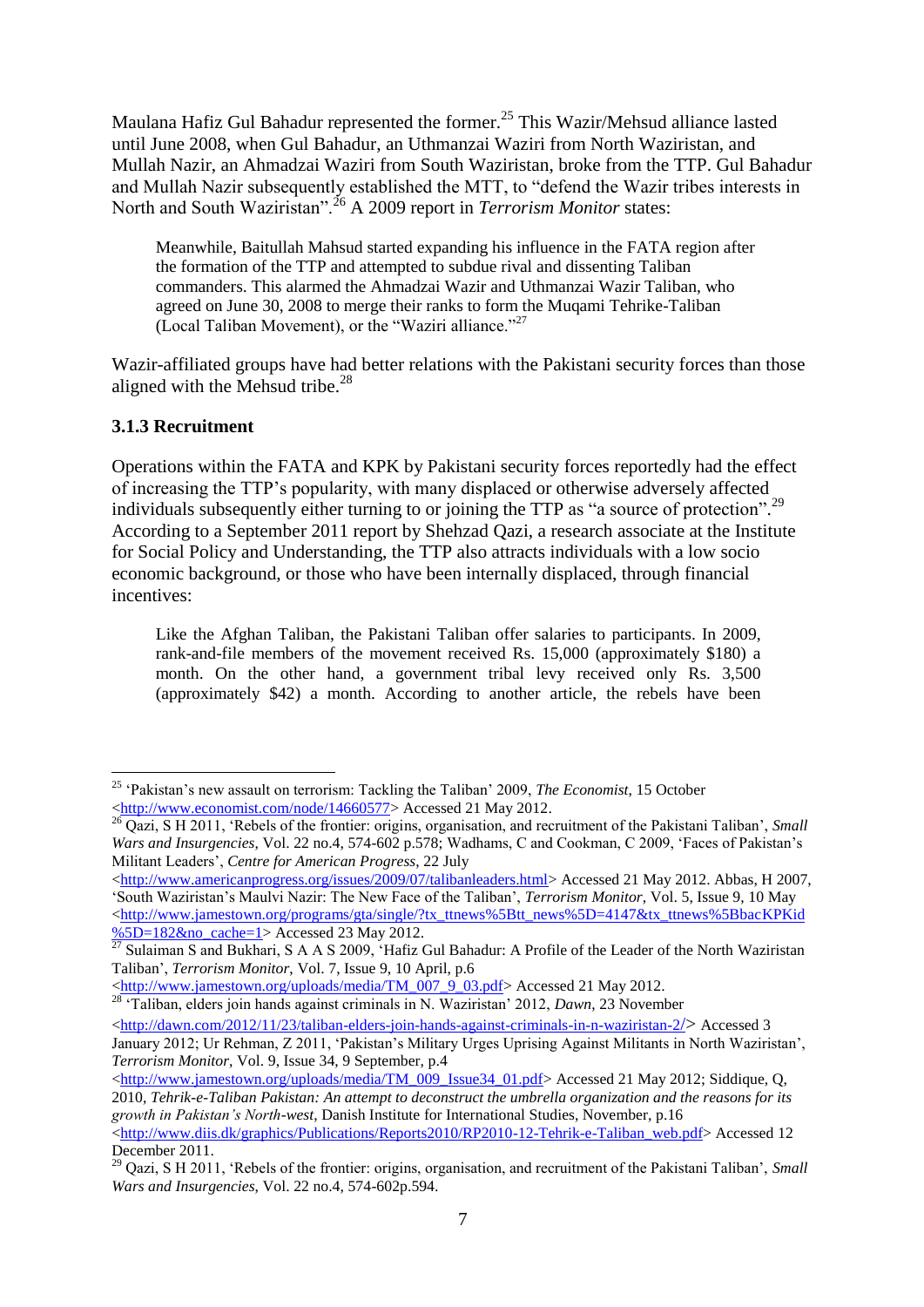recruiting unemployed young men from southern Punjab by offering stipends of Rs. 16,000–20,000 (approximately \$193–241) a month.<sup>30</sup>

The Pakistani Taliban has been able to recruit hundreds of young Pashtuns living in refugee camps after being displaced by intense clashes between them and the Pakistani military. Taliban militants reportedly regularly visit these camps and speak to small groups of youth to convince them to participate. In addition to avenging deaths of lost family members, many join due to frustration at the government because of the lack of basic human facilities in these camps, where people suffered from pneumonia and diarrhoea. Their displacement and the government"s lack of preparedness has alienated them. $31$ 

However, many recruits are coerced to join, with boys often kidnapped and radicalised in TTP-sponsored schools. The abovementioned September 2011 report by Qazi claims that abduction is "a central feature" of the TTP recruitment process:

In 2009, the Pakistan Army rescued almost 20 boys, most of who had been kidnapped in Swat by the local Taliban. While some were cleaning dishes in camps, others were being trained to fight in the field or become informants or suicide bombers. The boys had been kidnapped from their villages and some underwent Islamist indoctrination, being told that militant jihad was the boys' religious duty. Others are coerced into joining through their associations with madaris, which are frequented by the Taliban or affiliated with them. Hussain reports that anywhere from 1,200 to 1,500 children may have been taken by the Swat Taliban up till 2009. The children were being prepared to become suicide bombers, training for up to 16 hours a day. Many of these young boys were heavily drugged when sent on suicide missions. Some trained boys have also been sold to other militants groups for high prices.<sup>32</sup>

The TTP has also attempted to utilise social media as a means to recruit new members and promote its message.<sup>33</sup>

#### <span id="page-7-0"></span>**3.1.4 Area of Influence**

1

The TTP is located primarily within the FATA, and parts of the Swat Valley of KPK. In addition to its presence in these areas, reports indicate that the TTP is capable of reaching targets in Islamabad,<sup>34</sup> Rawalpindi,<sup>35</sup> Faisalabad,<sup>36</sup> Lahore,<sup>37</sup> Multan,<sup>38</sup> Karachi,<sup>39</sup> and

<sup>30</sup> Qazi, S H 2011, "Rebels of the frontier: origins, organisation, and recruitment of the Pakistani Taliban", *Small Wars and Insurgencies*, Vol. 22 no.4, 574-602p.591.

<sup>&</sup>lt;sup>31</sup> Oazi, S H 2011, 'Rebels of the frontier: origins, organisation, and recruitment of the Pakistani Taliban', *Small Wars and Insurgencies*, Vol. 22 no.4, 574-602p.593.

<sup>&</sup>lt;sup>32</sup> Oazi, S H 2011, 'Rebels of the frontier: origins, organisation, and recruitment of the Pakistani Taliban', *Small Wars and Insurgencies*, Vol. 22 no.4, 574-602, p.595.

<sup>33</sup> Rodriguez, A 2012, "Pakistani Taliban now on Facebook", *Los Angeles Times*, 7 December [<http://www.latimes.com/news/world/worldnow/la-pakistani-taliban-now-on-facebook-](http://www.latimes.com/news/world/worldnow/la-pakistani-taliban-now-on-facebook-20121207,0,6441999.story)

[<sup>20121207,0,6441999.</sup>story>](http://www.latimes.com/news/world/worldnow/la-pakistani-taliban-now-on-facebook-20121207,0,6441999.story) Accessed 7 January 2013; "Facebook shuts down Taliban account: Report" 2012, *The Express Tribune*, 11 December [<http://tribune.com.pk/story/478205/facebook-shuts-down-taliban-account](http://tribune.com.pk/story/478205/facebook-shuts-down-taliban-account-report/)[report/>](http://tribune.com.pk/story/478205/facebook-shuts-down-taliban-account-report/) Accessed 7 January 2013.

<sup>&</sup>lt;sup>34 "</sup>Two TTP militants arrested in Islamabad' 2012, Dawn, 28 November [<http://dawn.com/2012/11/28/two-ttp](http://dawn.com/2012/11/28/two-ttp-militants-arrested-in-islamabad-2/)[militants-arrested-in-islamabad-2/>](http://dawn.com/2012/11/28/two-ttp-militants-arrested-in-islamabad-2/) Accessed 29 November 2012; Anjum, S. 2011, "Five TTP terrorists arrested near Islamabad", *The International News*, 9 December

[<sup>&</sup>lt;http://www.thenews.com.pk/TodaysPrintDetail.aspx?ID=81370&Cat=2>](http://www.thenews.com.pk/TodaysPrintDetail.aspx?ID=81370&Cat=2) Accessed 13 December 2011. "TTP Militant arrested in Islamabad' 2011, *Dawn*, 15 August [<http://www.dawn.com/2011/08/15/ttp-militant](http://www.dawn.com/2011/08/15/ttp-militant-arrested-in-islamabad.html)[arrested-in-islamabad.html>](http://www.dawn.com/2011/08/15/ttp-militant-arrested-in-islamabad.html) Accessed 13 December 2011.

<sup>35</sup>"Pakistan Taliban claim attacks on Shias in Karachi, Rawalpindi" 2012, *The Express* Tribune, 22 November [<http://tribune.com.pk/story/469638/pakistani-taliban-claim-attacks-on-shias-in-karachi-rawalpindi/>](http://tribune.com.pk/story/469638/pakistani-taliban-claim-attacks-on-shias-in-karachi-rawalpindi/) Accessed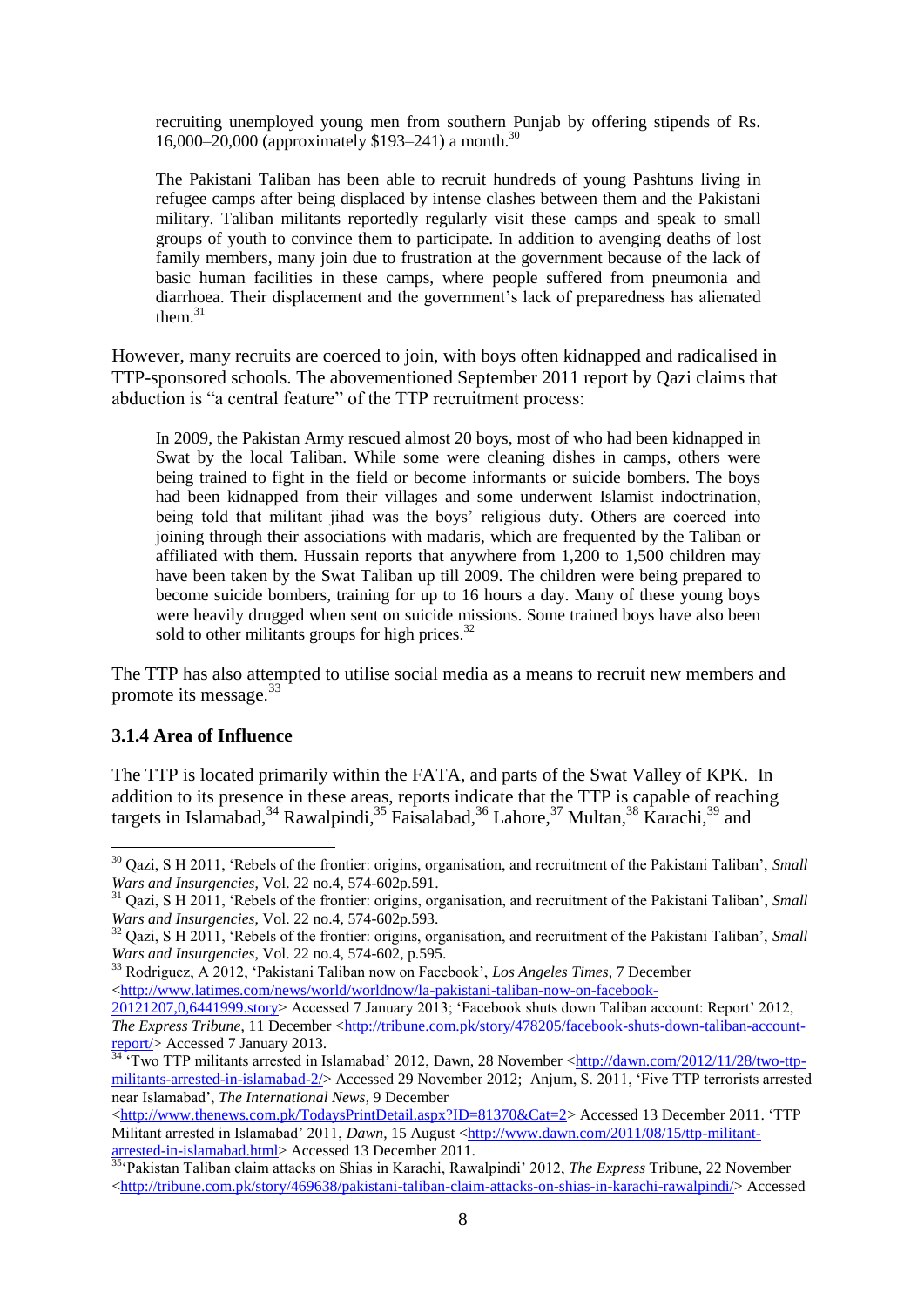Quetta.<sup>40</sup> It should be noted, however, that in the case of Karachi it is not always possible to distinguish between TTP and its ally TTP-Punjab, otherwise known as the Punjabi Taliban.

### <span id="page-8-0"></span>**3.1.5 Aims**

1

Though the leadership council of the TTP has declared that it is loyal to Mullah Omar and the Afghan Taliban, its agenda is wider than that developed by its Afghan counterparts. Having formed in response to actions by the Pakistan security forces, the TTP aims both to support the Afghan Taliban in Afghanistan as well as carry out jihad against the Pakistani state, which it accuses of being apostate and an instrument of US/NATO imperialism.<sup>41</sup> In addition to these two objectives, the TTP also aims to establish Sharia law across Pakistan.<sup>42</sup>

[<http://tribune.com.pk/story/415913/police-foil-terrorism-attempt-in-multan/>](http://tribune.com.pk/story/415913/police-foil-terrorism-attempt-in-multan/) Accessed 8 January 2013; '3 TTP Commanders among 17 Terrorists arrested in Punjab" 2011, *The Express Tribune*, 16 November [<http://tribune.com.pk/story/292773/3-ttp-commanders-among-17-terrorist-arrested-in-punjab/>](http://tribune.com.pk/story/292773/3-ttp-commanders-among-17-terrorist-arrested-in-punjab/) Accessed 13 December 2011.

<sup>7</sup> January; 2013 Singh, R 2009, "Pakistani Taliban, TTP, Claim Rawalpindi Mosque Attacks", Rani"s Report website. 5 December [<http://ranisingh.blogspot.com.au/2009/12/pakistani-taliban-ttp-claim-rawal-pindi.html>](http://ranisingh.blogspot.com.au/2009/12/pakistani-taliban-ttp-claim-rawal-pindi.html) Accessed 17 May 2012.

<sup>36</sup> "TTP plotting prison break in Faisalabad: Report" 2012, *The Express Tribune*, 28 August [<http://tribune.com.pk/story/427198/ttp-plotting-prison-break-in-faisalabad-report/>](http://tribune.com.pk/story/427198/ttp-plotting-prison-break-in-faisalabad-report/) Accessed 7 January 2013; "Faisalabad suicide attack: Four militants of TTP-allied group arrested" 2011, *The Express Tribune*, 24 March [<http://tribune.com.pk/story/136856/faisalabad-suicide-attack-four-militants-of-ttp-allied-group-arrested/>](http://tribune.com.pk/story/136856/faisalabad-suicide-attack-four-militants-of-ttp-allied-group-arrested/) Accessed 13 December 2011; Akhtar, S. 2011, "Car Bomb kills 23 in Faisalabad", *The International News*, 9

March [<http://www.thenews.com.pk/TodaysPrintDetail.aspx?ID=4471&Cat=13&dt=3/8/2011>](http://www.thenews.com.pk/TodaysPrintDetail.aspx?ID=4471&Cat=13&dt=3/8/2011) Accessed 13 December 2011.

<sup>&</sup>lt;sup>37</sup>'Gunmen kill 9 security personnel in Lahore' 2012, *The Express Tribune*, 12 July

 $\text{th}(t)$ ://tribune.com.pk/story/407241/gunmen-kill-8-security-personnel-in-lahore-police/> Accessed 8 January 2013; "TTP Claims Responsibility of Lahore Blast" 2011, *The International News*, 25 January

 $\langle$ http://www.thenews.com.pk/NewsDetail.aspx?ID=10063&title=TTP-claims-responsibility-of-Lhr-blast> Accessed 13 December 2011, see also: Rehman, Z. U. 2011, "Growing Urban Islamist Militancy in Punjab Province Poses New Challenge for Pakistani Authorities", *Terrorism Monitor*, Vol. 9, Issue 39, October, p.6 [<http://www.jamestown.org/uploads/media/TM\\_009\\_Issue39\\_02.pdf>](http://www.jamestown.org/uploads/media/TM_009_Issue39_02.pdf) Accessed 12 December 2011. <sup>38</sup> Police foil terrorism attempt in Multan' 2012, *The Express Tribune*, 1 August

 $39$  A majority of the notices in the following relate to TTP activity in Karachi: Jawad, A 2012, 'Pakistani Taliban claim suicide attack on Karachi barracks", *Associated Press*, 8 November; "TTP activity in Sindh Province 2011" 2011, South Asian Terrorism Portal

[<sup>&</sup>lt;http://www.satp.org/satporgtp/countries/pakistan/sindh/timeline/index.html>](http://www.satp.org/satporgtp/countries/pakistan/sindh/timeline/index.html) Accessed 12 December 2011.; Mir, A. 2011, "TTP has a long list for Karachi", *The International News*, 21 September

[<sup>&</sup>lt;http://www.thenews.com.pk/TodaysPrintDetail.aspx?ID=68680&Cat=6>](http://www.thenews.com.pk/TodaysPrintDetail.aspx?ID=68680&Cat=6) Accessed 13 December 2011. <sup>40</sup> "FC Convoy targeted: Two killed in Quetta explosion" 2012, *The Express Tribune*, 2 May

 $\langle$ http://tribune.com.pk/story/372853/fc-convoy-targeted-two-killed-in-quetta-explosion/> Accessed 25 May 2012;"Afghan Taliban turns Quetta into safe haven: report" 2011, IBN Live website, source: *Press Trust of India*, 17 October [<http://ibnlive.in.com/news/afghan-taliban-turns-quetta-into-a-safe-haven-report/193870-](http://ibnlive.in.com/news/afghan-taliban-turns-quetta-into-a-safe-haven-report/193870-56.html) [56.html>](http://ibnlive.in.com/news/afghan-taliban-turns-quetta-into-a-safe-haven-report/193870-56.html) Accessed 13 December 2011.

<sup>&</sup>lt;sup>41</sup> Siddique, Q, 2010, *Tehrik-e-Taliban Pakistan: An attempt to deconstruct the umbrella organization and the reasons for its growth in Pakistan's North-west*, Danish Institute for International Studies, November, pp.20-21 [<http://www.diis.dk/graphics/Publications/Reports2010/RP2010-12-Tehrik-e-Taliban\\_web.pdf>](http://www.diis.dk/graphics/Publications/Reports2010/RP2010-12-Tehrik-e-Taliban_web.pdf) Accessed 12 December 2011; Abdul-Baqi, M 2008, 'Pakistani Taliban Disclosed: Emergence, Objectives, and Leadership', *One Islam*, 6 March [<http://www.onislam.net/english/politics/3410/433873>](http://www.onislam.net/english/politics/3410/433873) Accessed 18 May 2012.

<sup>42</sup> Siddique, Q, 2010, *Tehrik-e-Taliban Pakistan: An attempt to deconstruct the umbrella organization and the reasons for its growth in Pakistan's North-west*, Danish Institute for International Studies, November, pp.20-21 [<http://www.diis.dk/graphics/Publications/Reports2010/RP2010-12-Tehrik-e-Taliban\\_web.pdf>](http://www.diis.dk/graphics/Publications/Reports2010/RP2010-12-Tehrik-e-Taliban_web.pdf) Accessed 12 December 2011; Abdul-Baqi, M 2008, "Pakistani Taliban Disclosed: Emergence, Objectives, and Leadership", *One Islam*, 6 March [<http://www.onislam.net/english/politics/3410/433873>](http://www.onislam.net/english/politics/3410/433873) Accessed 18 May 2012; Bajoria, J 2011, "Pakistan"s New Generation of Terrorists", *Council on Foreign Relations*, 9 December [<http://www.cfr.org/pakistan/pakistans-new-generation-terrorists/p15422#>](http://www.cfr.org/pakistan/pakistans-new-generation-terrorists/p15422) Accessed 17 May 2012.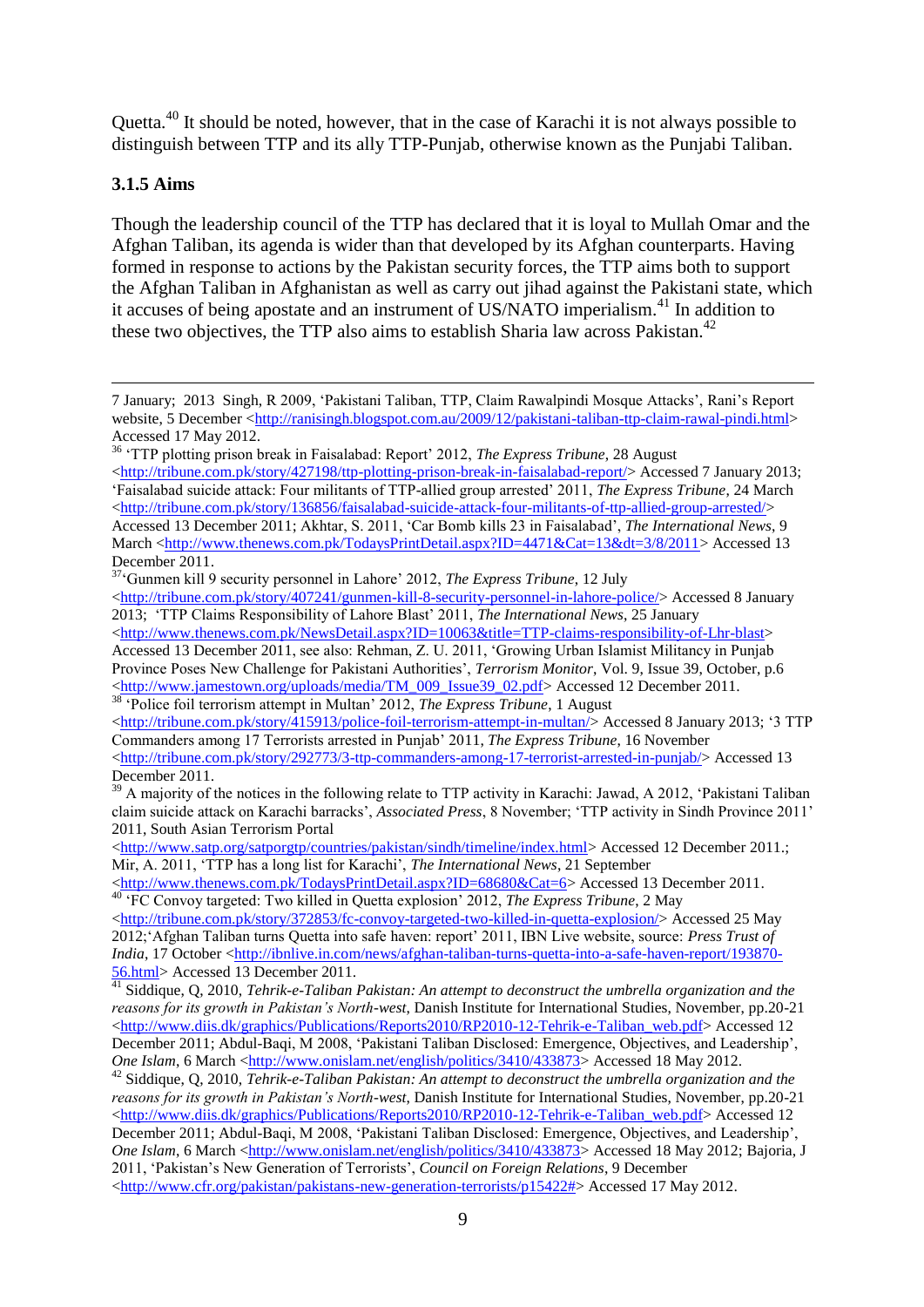To this end, the TTP has essentially established Sharia law in several parts of the FATA and KPK, which includes the banning of music, the closing of CD shops, forbidding the shaving of beards, the enforcement of conservative apparel for women, and even the banning of vaccinations.<sup>43</sup> The process has been made more effective by the setting up of parallel government administrations in several agencies, which often includes the establishment of Islamic courts. <sup>44</sup> The TTP promotes its dedication to Sharia via the slogan "sharia ya shahadat" (Sharia or Martyrdom), and has been supported in its efforts by an alliance with Tehrik-e-Nafaz-Shariat-e-Muhammadi (TNSM), otherwise known as the Movement for the Implementation of Muhammad"s Sharia, which is situated in the Swat valley of KPK and led by Sufi Mohammad. 45

As a consequence of its strict adherence to the Wahhabi/Deobandi Sunni philosophy and interpretation of Sharia various TTP commanders have been implicated in violent attacks on religious minorities, specifically Shia Muslims in FATA and KPK. Many TTP commanders have historic connections with violently anti-Shia organisations such Sipah-e-Sahaba Pakistan (SSP) Lashkar-e-Jhangvi (LeJ), and Lashkar-e-Tayyaba (LeT) and reported TTP attacks on Shia could be viewed as a continuation of that animosity<sup>46</sup>.

Furthermore, TTP activities against Shia should be read as part of a broader strategic agenda. The most concerted anti-Shia attacks attributed to the TTP have occurred in the Kurram Agency in FATA. The Kurram Agency is a strategically significant region that borders Afghanistan giving ready access to Kabul. It also offers an important counter-insurgency base for activities against Pakistan Army operations in North and South Waziristan. Shia and Sunni tribes in the Kurram have had a long-standing conflict over land and resources. The strategic significance of Kurram has made it an important region for the Afghan Taliban/Haqqani Network and as such TTP activities against Shia tribes in Kurram can be seen as not only consistent with anti-Shia ideology but also vital to the strategic priorities of the TTP and its allies the Afghan Taliban/Haqqani Network $47$ .

An agenda to wage jihad against the Pakistani state distinguishes the TTP from other Taliban groups within the Afghan/Pakistan border regions. Pakistani security forces operations within the FATA and KPK to drive out foreign fighters between 2002 and 2004 provoked a violent

1

<sup>43</sup> Qazi, S H 2011, "Rebels of the frontier: origins, organisation, and recruitment of the Pakistani Taliban", *Small Wars and Insurgencies*, Vol. 22 no.4, 574-602p.589; Wilkinson, I and Yusufzai, A 2009, "Taliban blocks UN polio treatment in Pakistan", *The Telegraph*, 27 March

[<sup>&</sup>lt;http://www.telegraph.co.uk/news/worldnews/asia/pakistan/5057026/Taliban-blocks-UN-polio-treatment-in-](http://www.telegraph.co.uk/news/worldnews/asia/pakistan/5057026/Taliban-blocks-UN-polio-treatment-in-Pakistan.html)[Pakistan.html>](http://www.telegraph.co.uk/news/worldnews/asia/pakistan/5057026/Taliban-blocks-UN-polio-treatment-in-Pakistan.html) Accessed 18 May 2012.

<sup>44</sup> International Crisis Group 2009, *Pakistan: The Militant Jihadi Challenge*, Asia Report N°164, 13 March, p.21.

<sup>45</sup> Siddique, Q, 2010, *Tehrik-e-Taliban Pakistan: An attempt to deconstruct the umbrella organization and the reasons for its growth in Pakistan's North-west*, Danish Institute for International Studies, November, pp.22, 40 [<http://www.diis.dk/graphics/Publications/Reports2010/RP2010-12-Tehrik-e-Taliban\\_web.pdf>](http://www.diis.dk/graphics/Publications/Reports2010/RP2010-12-Tehrik-e-Taliban_web.pdf) Accessed 12 December 2011; "Tehrik-e-Nefaz-e-Shariat-e-Mohammadi (TNSM)" n.d., IHS Jane"s Defence and Security Analysis [<http://articles.janes.com/articles/Janes-World-Insurgency-and-Terrorism/Tehrik-eNefaz-eShariat](http://articles.janes.com/articles/Janes-World-Insurgency-and-Terrorism/Tehrik-eNefaz-eShariat-eMohammadi-TNSM-Pakistan.html)[eMohammadi-TNSM-Pakistan.html>](http://articles.janes.com/articles/Janes-World-Insurgency-and-Terrorism/Tehrik-eNefaz-eShariat-eMohammadi-TNSM-Pakistan.html) Accessed 18 May 2012.

<sup>46</sup> International Crisis Group 2009, *Pakistan: The Militant Jihadi Challenge*, Asia Report N°164, 13 March, p.*i* <sup>47</sup> See for example: <sup>47</sup> Khan, M.I. 2010, 'The Pakistani tribe that is taking on the Taliban', *BBC News*, 7 October <http://www.bbc.co.uk/news/world-south-asia-11486528> – Accessed 14 October 2010; Siraj Haqqani sheltering in Kurram, near area of US helicopter strikes' 2010, The Long War Journal, , 22 October

[http://www.longwarjournal.org/archives/2010/10/siraj\\_haqqani\\_shelte.php](http://www.longwarjournal.org/archives/2010/10/siraj_haqqani_shelte.php) – Accessed 11 November 2010; "Kurram Agency and the U.S. and Pakistan"s Divergent Interests" 2010, Stratfor Global Intelligence, 2 November

[http://www.stratfor.com/analysis/20101101\\_kurram\\_agency\\_and\\_us\\_and\\_pakistans\\_divergent\\_interests](http://www.stratfor.com/analysis/20101101_kurram_agency_and_us_and_pakistans_divergent_interests) – Accessed 11 January 2010. See also Country Advice, 2012 Shia *Muslims in Pakistan*, Issues Paper, June.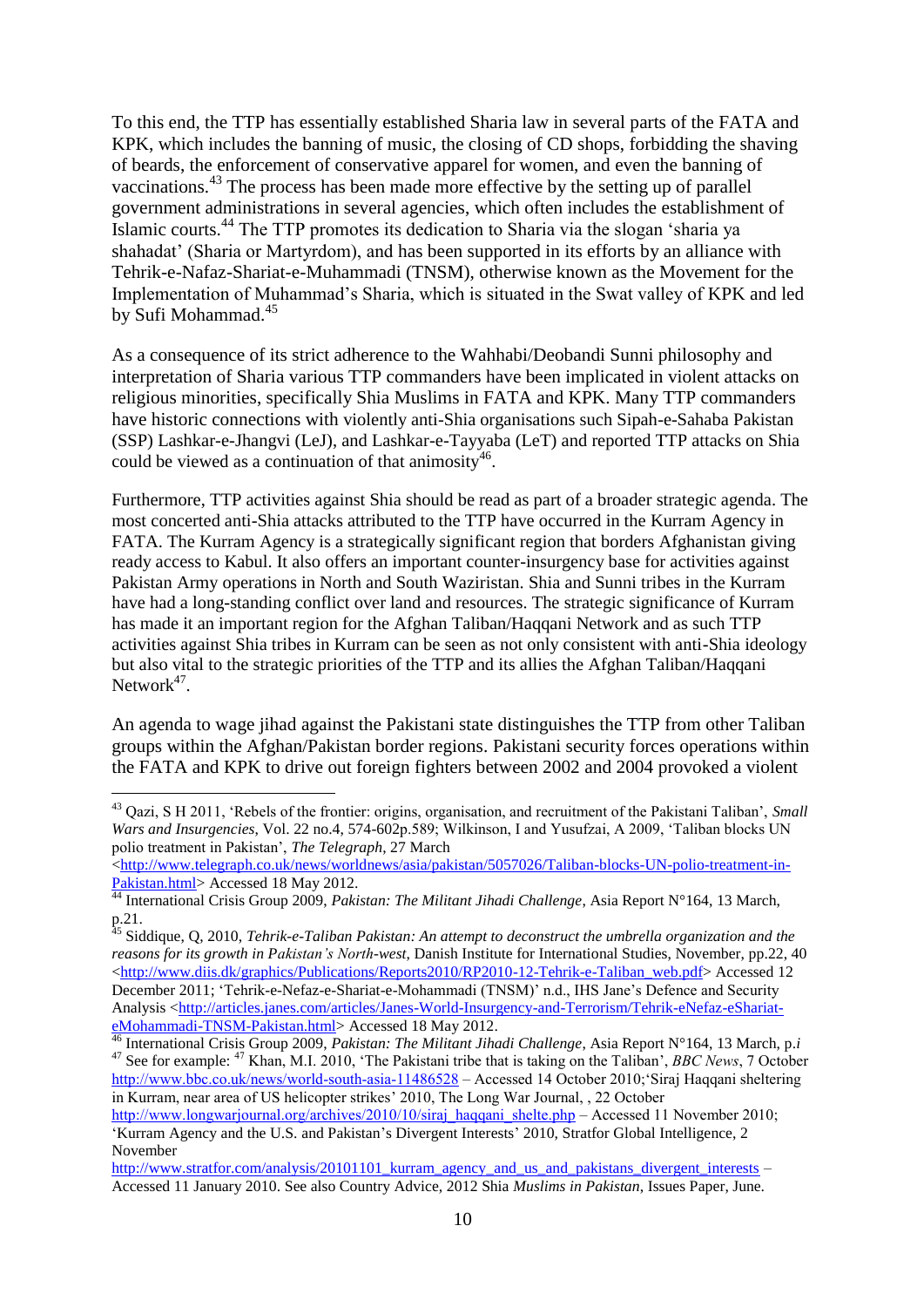response from a number of militant groups allied to the Afghan Taliban.<sup>48</sup> Methods used by the security forces, which included "demolishing the houses of defiant tribesmen and seizing their property", had the effect of increasing the popularity of local militant groups. <sup>49</sup> Antigovernment militancy was initially limited to North and South Waziristan, but subsequently spread to the rest of FATA and the Swat Valley.<sup>50</sup> Resistance intensified in the wake of the Pakistan army"s operation within the Red Mosque in Islamabad in July 2007, in which a number of conservative Islamic scholars with links to militant groups were killed or captured.<sup>51</sup> The episode is associated with the formation of the TTP, and its subsequent identification of the Pakistani state as the "enemy".<sup>52</sup> In a 2008 interview with *al-Jazeera*, then-leader of the TTP Baitullah Mehsud is reported to have stated:

The main objective of the coalition of militants is waging a defensive jihad. The Pakistan army is deploying its soldiers under orders from [US president] George [W] Bush. The army is bombarding our houses and fighting with us. Therefore, we have formed this coalition to guarantee the safety of civilians and this war which the army launched in the tribal areas is an American war.

We no more feel sad about the Pakistani soldiers' deaths. They are implementing the orders of the West and the United States and they are destroying our houses. And I do pray that Allah will guide them back to the right path because they are Muslims and this is an Islamic country.

But when the army soldiers come to this area to kill us, we will definitely be killing them. Our main aim is to finish Britain and United States and to crush the pride of the non-Muslims. We pray to God to give us the ability to destroy the White House, New York and London. And we have trust in God. Very soon, we will be witnessing jihad's miracles<sup>53</sup>

In waging war against the Pakistani state, the TTP has committed acts of terrorism in cities outside of the FATA and KPK, such as Islamabad, Rawalpindi, Karachi, and Lahore.<sup>54</sup> It has also attacked security forces inside the Pakistani controlled region of Kashmir.<sup>55</sup>

1

<sup>48</sup> Siddique, Q, 2010, *Tehrik-e-Taliban Pakistan: An attempt to deconstruct the umbrella organization and the reasons for its growth in Pakistan's North-west*, Danish Institute for International Studies, November, pp.10, 14- 15 [<http://www.diis.dk/graphics/Publications/Reports2010/RP2010-12-Tehrik-e-Taliban\\_web.pdf>](http://www.diis.dk/graphics/Publications/Reports2010/RP2010-12-Tehrik-e-Taliban_web.pdf) Accessed 12 December 2011; Bajoria, J 2011, "Pakistan"s New Generation of Terrorists", *Council on Foreign Relations*, 9 December [<http://www.cfr.org/pakistan/pakistans-new-generation-terrorists/p15422#>](http://www.cfr.org/pakistan/pakistans-new-generation-terrorists/p15422) Accessed 17 May 2012.

<sup>49</sup> Qazi, S H 2011, "Rebels of the frontier: origins, organisation, and recruitment of the Pakistani Taliban", *Small Wars and Insurgencies*, Vol. 22 no.4, 574-602p.579.

<sup>50</sup> Qazi, S H 2011, "Rebels of the frontier: origins, organisation, and recruitment of the Pakistani Taliban", *Small Wars and Insurgencies*, Vol. 22 no.4, 574-602p.579.

<sup>&</sup>lt;sup>51</sup> 'Showdown at the mosque' 2007, *The Economist*, 12 July [<http://www.economist.com/node/9475989>](http://www.economist.com/node/9475989) Accessed 18 May 2012; Siddique, Q 2008, *The Red Mosque Operation and its Impact on the Growth of the Pakistani Taliban*, Norwegian Defence Research Establishment, 8 October, pp.29-30 [<http://www.ffi.no/no/Rapporter/08-01915.pdf>](http://www.ffi.no/no/Rapporter/08-01915.pdf) Accessed 18 May 2012.

<sup>52</sup> Siddique, Q 2008, *The Red Mosque Operation and its Impact on the Growth of the Pakistani Taliban*, Norwegian Defence Research Establishment, 8 October, pp.29-30 [<http://www.ffi.no/no/Rapporter/08-](http://www.ffi.no/no/Rapporter/08-01915.pdf) [01915.pdf>](http://www.ffi.no/no/Rapporter/08-01915.pdf) Accessed 18 May 2012; Siddique, Q, 2010, *Tehrik-e-Taliban Pakistan: An attempt to deconstruct the umbrella organization and the reasons for its growth in Pakistan's North-west*, Danish Institute for International Studies, November, p.20 [<http://www.diis.dk/graphics/Publications/Reports2010/RP2010-12-](http://www.diis.dk/graphics/Publications/Reports2010/RP2010-12-Tehrik-e-Taliban_web.pdf) [Tehrik-e-Taliban\\_web.pdf>](http://www.diis.dk/graphics/Publications/Reports2010/RP2010-12-Tehrik-e-Taliban_web.pdf) Accessed 12 December 2011.

<sup>53</sup> Mir, A 2011, "Ban on Pakistan Taliban too little too late", *Asia Times Online*, 4 August [<http://www.atimes.com/atimes/South\\_Asia/MH04Df01.html>](http://www.atimes.com/atimes/South_Asia/MH04Df01.html) Accessed 18 May 2012.

 $54$  See above under 'Area of Influence'.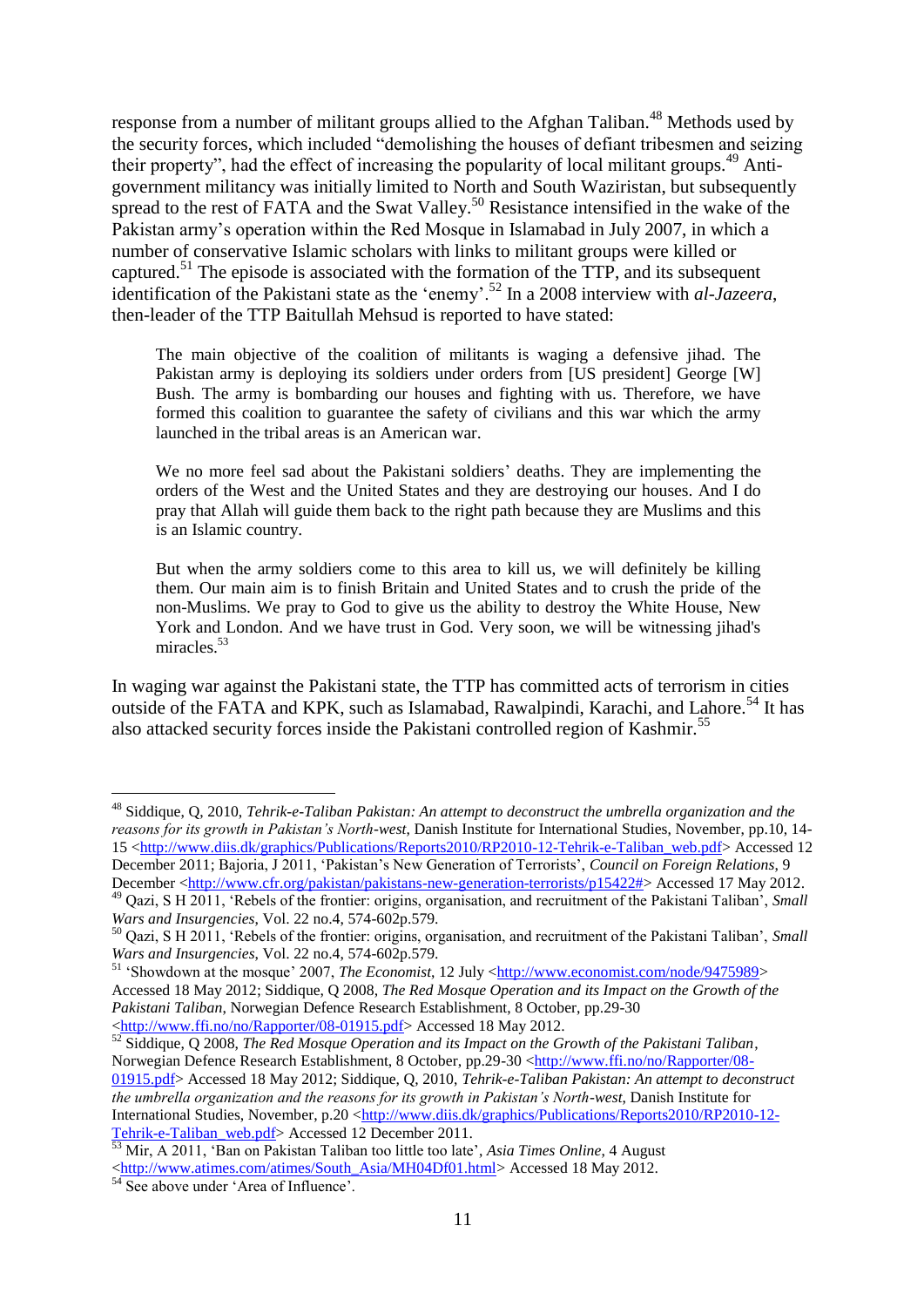The TTP"s decision to target Pakistani security forces is a topic of dispute within the larger Taliban community. Some militant groups within the TTP, such as the Mullah Nazir group and Hafiz Gul Bahadur group and Fazal Saeed Haqqani"s new group *Tehrik-e Taliban Islami* (TTI) in Kurram<sup>56</sup>, have split from the TTP over the issue<sup>57</sup>, while the Afghan Taliban, Haqqani network and al-Qaeda, which are believed to enjoy support from Pakistani security forces, have reportedly attempted to facilitate a peace agreement between the TTP and the Pakistani state. The creation of the Shura-e-Murakeba in December 2011, which is led by Sirajuddin Haqqani of the Haqqani network and includes the TTP, is reportedly an attempt to focus the wider Taliban movement on the war in Afghanistan, and away from attacks inside Pakistan.<sup>58</sup> According to an April 2012 report, TTP and Haqqani forces have since clashed in North Waziristan, which suggests that despite the alliance, the Taliban movement in the FATA should not be viewed as a unified bloc with common aims.<sup>59</sup> A power struggle between the TTP and *Lashkar-e-Islam* (LI) in Khyber Agency, that included sporadic clashes between the groups, continued through 2012.<sup>60</sup> LI, a Sunni Deobandi militant group formed in 2004, is predominantly based in the Khyber Agency of the FATA. The group is primarily focused on the implementation of Shari "a law and a concern for local issues within that region. $61$ 

In late December 2012, the TTP released a 40-minute video in which Hakimullah Mehsud appeared with his deputy, Wali ur-Rehman. In the video Mehsud announced that the TTP was willing to negotiate with the Pakistani government, however, pledged not to disarm and

<u>.</u>

[<http://www.thefridaytimes.com/beta2/tft/article.php?issue=20120302&page=3>](http://www.thefridaytimes.com/beta2/tft/article.php?issue=20120302&page=3) Accessed 19 March 2012; Jamal, A. 2011, "Haqqani Network Growing Stronger at the Expense of the Tehrik-e-Taliban", *Terrorism Monitor*, Jamestown Foundation, Volume IX, Issue 31, 4 August, p.5

[<http://www.jamestown.org/uploads/media/TM\\_009\\_Issue31\\_02.pdf>](http://www.jamestown.org/uploads/media/TM_009_Issue31_02.pdf) Accessed 30 August 2011and 'Death toll rises to 36 in Pak bombing" 2012, *The Sunday Indian*, 18 February

[<http://www.thesundayindian.com/en/story/Death-toll-rises-to-36-in-Pak-bombing/117/30215/>](http://www.thesundayindian.com/en/story/Death-toll-rises-to-36-in-Pak-bombing/117/30215/) Accessed 8 March 2012; "Blast at Pakistan town kills 26" 2012, *BBC News*, 17 February

[<http://www.thenews.com.pk/Todays-News-9-77927-The-North-Waziristan-trap#>](http://www.thenews.com.pk/Todays-News-9-77927-The-North-Waziristan-trap) Accessed 18 May 2012. <sup>58</sup> Ahmad, T 2012, 'The Realignment of Jihadist Groups in the Pakistan-Afghanistan Region – The Formation of Shura Muraqba In Parallel to the U.S.-Taliban Talks", *The Middle East Media Research Institute*, 6 March <http://www.memri.org/report/en/0/0/0/0/0/0/6150.htm> Accessed 17 May 2012; Roggio, B 2012, "Al Qaeda brokers new anti-US Taliban alliance in Pakistan and Afghanistan", *The Long War Journal*, 3 January  $\lt$ http://www.longwarjournal.org/archives/2012/01/al qaeda brokers\_new.php> Accessed 17 May 2012;

<sup>55</sup> Siddique, Q, 2010, *Tehrik-e-Taliban Pakistan: An attempt to deconstruct the umbrella organization and the reasons for its growth in Pakistan's North-west*, Danish Institute for International Studies, November, p.24 [<http://www.diis.dk/graphics/Publications/Reports2010/RP2010-12-Tehrik-e-Taliban\\_web.pdf>](http://www.diis.dk/graphics/Publications/Reports2010/RP2010-12-Tehrik-e-Taliban_web.pdf) Accessed 12 December 2011.

<sup>56</sup> Rehman, Z.U. 2012, "The battle for Kurram", *The Friday* Times, 2-8 March, p. 1

<sup>57</sup> Qazi, S H 2011, "Rebels of the frontier: origins, organisation, and recruitment of the Pakistani Taliban", *Small Wars and Insurgencies*, Vol. 22 no.4, 574-602p.583; "Hakimullah"s men clash with Nazir group" 2010, urdutahzeeb.net, source: Dawn, 20 August

[<sup>&</sup>lt;http://urdutahzeeb.net/articles/blog1.php?p=4813&more=1&c=1&tb=1&pb=1>](http://urdutahzeeb.net/articles/blog1.php?p=4813&more=1&c=1&tb=1&pb=1)Accessed 18 May 2012; Ashgar, R 2011, "The North Waziristan Trap", *The News International*, 17 November

<sup>&</sup>quot;Mullah Omar tells TTP to stop attacking Pak army" 2012, *The Indian Express*, 3 January [<http://www.indianexpress.com/news/mullah-omar-tells-ttp-to-stop-attacking-pak-army/895001/0>](http://www.indianexpress.com/news/mullah-omar-tells-ttp-to-stop-attacking-pak-army/895001/0) Accessed 22 May 2012.

<sup>59</sup> "Not allies: 8 dead as TTP, Haqqani Network clash in North Waziristan" 2012, *The Express Tribune*, 19 April [<http://tribune.com.pk/story/367215/not-allies-8-dead-as-ttp-haqqani-network-clash-in-north-waziristan/>](http://tribune.com.pk/story/367215/not-allies-8-dead-as-ttp-haqqani-network-clash-in-north-waziristan/) Accessed 22 May 2012.

<sup>60</sup> "Taliban bomber kills 13 extremists in Khyber region" 2012, *The Express Tribune*, 24 March [<http://tribune.com.pk/story/354349/taliban-bomber-kills-13-extremists-in-khyber-region/>](http://tribune.com.pk/story/354349/taliban-bomber-kills-13-extremists-in-khyber-region/) Accessed 3 January 2013.

<sup>61</sup> Institute for the Study of Violent Groups 2012, *Lashkar-e-Islam* [<http://vkb.isvg.org/Wiki/Groups/Lashkar-e-](http://vkb.isvg.org/Wiki/Groups/Lashkar-e-Islam)[Islam>](http://vkb.isvg.org/Wiki/Groups/Lashkar-e-Islam) Accessed 14 January 2013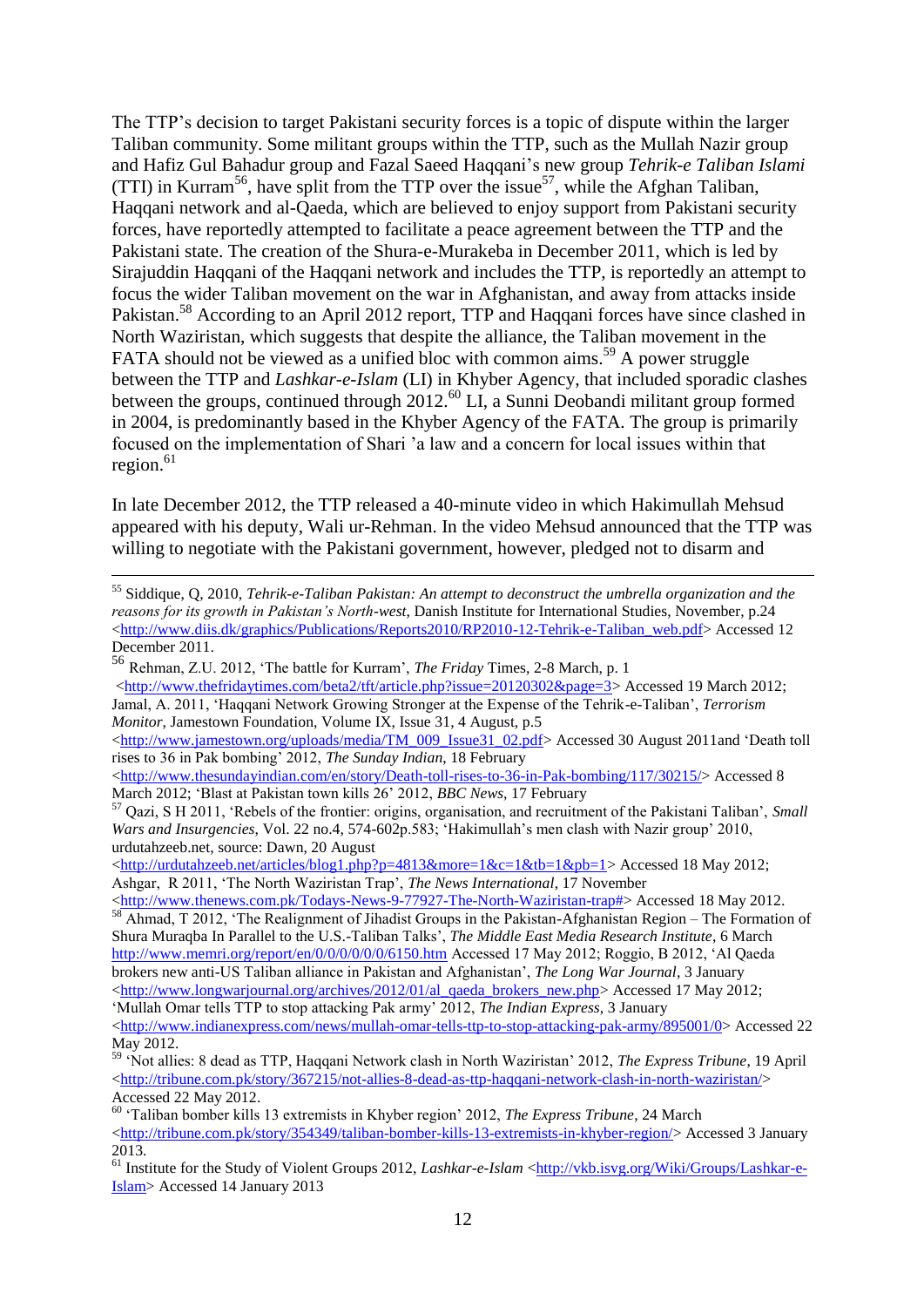blamed the government for breaking previous unspecified deals.<sup>62</sup> There were reports prior to the release of the video that indicated an imminent leadership challenge by Wali ur-Rehman to take over from Mehsud as the commander of the TTP, drawing attention to the perceived extreme nature of violence exercised by the TTP under Mehsud's command.<sup>63</sup> The release of the video may have been used to quell such rumours and also followed three major TTP attacks in Peshawar in December. These included the assassination of a key Awami National Party (ANP) minister from  $KPK^{64}$  and the kidnapping and killing of at least 20 paramilitary soldiers from their barracks. Hakimullah also threatened to continue to fight members of government who oppose the TTP and the creation of an Islamic system in Pakistan.<sup>65</sup>

#### <span id="page-12-0"></span>**3.1.6 Connections**

<u>.</u>

Through the Shura-e-Murakeba, the TTP is allied with the Afghan Taliban, Haqqani network, al-Qaeda and possibly the MTT.<sup>66</sup> The TTP also has links with a large number of militant organisations operating inside Pakistan, including: Lashkar-e-Jhangvi (LeJ)<sup>67</sup>; TNSM<sup>68</sup> Islamic Movement of Uzbekistan<sup>69</sup>; Jaish-e-Islami<sup>70</sup>; Karwan-e-Niamatullah<sup>71</sup>; Jundallah<sup>72</sup>; Dr Ismail's group<sup>73</sup>; the Punjab Taliban<sup>74</sup>; and Harkat-ul Jihad Islami (HuJI)<sup>75</sup>.

<sup>70</sup> 'Tehrik-e-Taliban Pakistan' (undated), Institute for the Study of Violent Groups website, [<http://vkb.isvg.org/Wiki/Groups/Tehrik-e-Taliban\\_Pakistan>](http://vkb.isvg.org/Wiki/Groups/Tehrik-e-Taliban_Pakistan) Accessed 12 December 2011.

<sup>62</sup>"Pakistan Taliban Chief Will Negotiate"2012, *The New York Times*, 28 December, Reuters [<http://www.nytimes.com/reuters/2012/12/28/world/asia/28reuters-pakistan-taliban.html?hp&\\_r=0>](http://www.nytimes.com/reuters/2012/12/28/world/asia/28reuters-pakistan-taliban.html?hp&_r=0) Accessed 3 January 2013.

<sup>&</sup>lt;sup>63</sup> 'New TTP chief to focus on Afghan fight' 2012, *The News International*, 6 December [<http://www.thenews.com.pk/article-78520-New-TTP-chief-to-focus-on-Afghan-fight>](http://www.thenews.com.pk/article-78520-New-TTP-chief-to-focus-on-Afghan-fight) Accessed 9 January 2013.

<sup>64</sup> "Senior ANP leader Bashir Bilour martyred" 2012, *The News International*, 22 December [<http://www.thenews.com.pk/article-80759-Senior-ANP-leader-Bashir-Bilour-martyred>](http://www.thenews.com.pk/article-80759-Senior-ANP-leader-Bashir-Bilour-martyred) Accessed 8 January 2013.

<sup>&</sup>lt;sup>65</sup> 'Feeling the heat?: TTP ready to negotiate, but not disarm' 2012, *The Express Tribune*, 29 December [<http://tribune.com.pk/story/486201/feeling-the-heat-ttp-ready-to-negotiate-but-not-disarm/>](http://tribune.com.pk/story/486201/feeling-the-heat-ttp-ready-to-negotiate-but-not-disarm/) Accessed 3 January 2012 "; "Pakistan militants kill at least 20 kidnapped troops" 2012, *BBC*, 29 December [<http://www.bbc.co.uk/news/world-asia-20865888>](http://www.bbc.co.uk/news/world-asia-20865888) Accessed 3 January 2013

<sup>&</sup>lt;sup>66</sup> Ahmad, T 2012, 'The Realignment of Jihadist Groups in the Pakistan-Afghanistan Region – The Formation of Shura Muraqba In Parallel to the U.S.-Taliban Talks", *The Middle East Media Research Institute*, 6 March <http://www.memri.org/report/en/0/0/0/0/0/0/6150.htm> Accessed 17 May 2012; Mehsud, S 2012, "Taliban Forces Regroup to Fight US Forces", *Dawn*, 3 January [<http://dawn.com/2012/01/03/al-qaida-taliban-ask-pakistani](http://dawn.com/2012/01/03/al-qaida-taliban-ask-pakistani-militants-for-help/)[militants-for-help/>](http://dawn.com/2012/01/03/al-qaida-taliban-ask-pakistani-militants-for-help/) Accessed 21 May 2012.

<sup>67</sup> Malik, R 2010, "Pakistani Interior Minister: Al-Qaeda, Lashkar-e-Jhangvi, TTP working Together", *Middle East Media Research Institute*, 8 September [<http://www.thememriblog.org/blog\\_personal/en/30187.htm>](http://www.thememriblog.org/blog_personal/en/30187.htm) Accessed 18 May 2012.

<sup>68</sup> Siddique, Q, 2010, *Tehrik-e-Taliban Pakistan: An attempt to deconstruct the umbrella organization and the reasons for its growth in Pakistan's North-west*, Danish Institute for International Studies, November, pp.8-9 [<http://www.diis.dk/graphics/Publications/Reports2010/RP2010-12-Tehrik-e-Taliban\\_web.pdf>](http://www.diis.dk/graphics/Publications/Reports2010/RP2010-12-Tehrik-e-Taliban_web.pdf) Accessed 12 December 2011.

<sup>69</sup> Witter, D 2011, *Uzbek Militancy in Pakistan's Tribal Region*, Institute for the Study of War, 27 January, p.5 [<http://www.understandingwar.org/sites/default/files/BackgrounderIMU\\_web.pdf>](http://www.understandingwar.org/sites/default/files/BackgrounderIMU_web.pdf) Accessed 18 May 2012.

<sup>71</sup> Khan, A M 2009, "A Profile of Militant Groups in Bajaur Tribal Agency", *Terrorism Monitor*, Volume 7, Issue 6, 9 March, pp.6-7.

<sup>72</sup> Mahmood, J 2012, "TTP-backed militants trigger sectarianism", *Pakistan Update*, 9 May  $\langle$ http://centralasiaonline.com/en\_GB/pakistan-articles/caii/features/pakistan/main/2012/05/09/feature-01> Accessed 21 May 2012.

<sup>&</sup>lt;sup>73</sup> Yusufzai, R 2009, 'A Who's Who of the Insurgency in Pakistan's North-West Frontier Province: FATA – Excluding North and South Waziristan", *Terrorism Monitor*, Vol. 7, Issue 4, 3 March, pp.1-3 [<http://www.jamestown.org/uploads/media/TM\\_007\\_4.pdf>](http://www.jamestown.org/uploads/media/TM_007_4.pdf) Accessed 21 May 2012.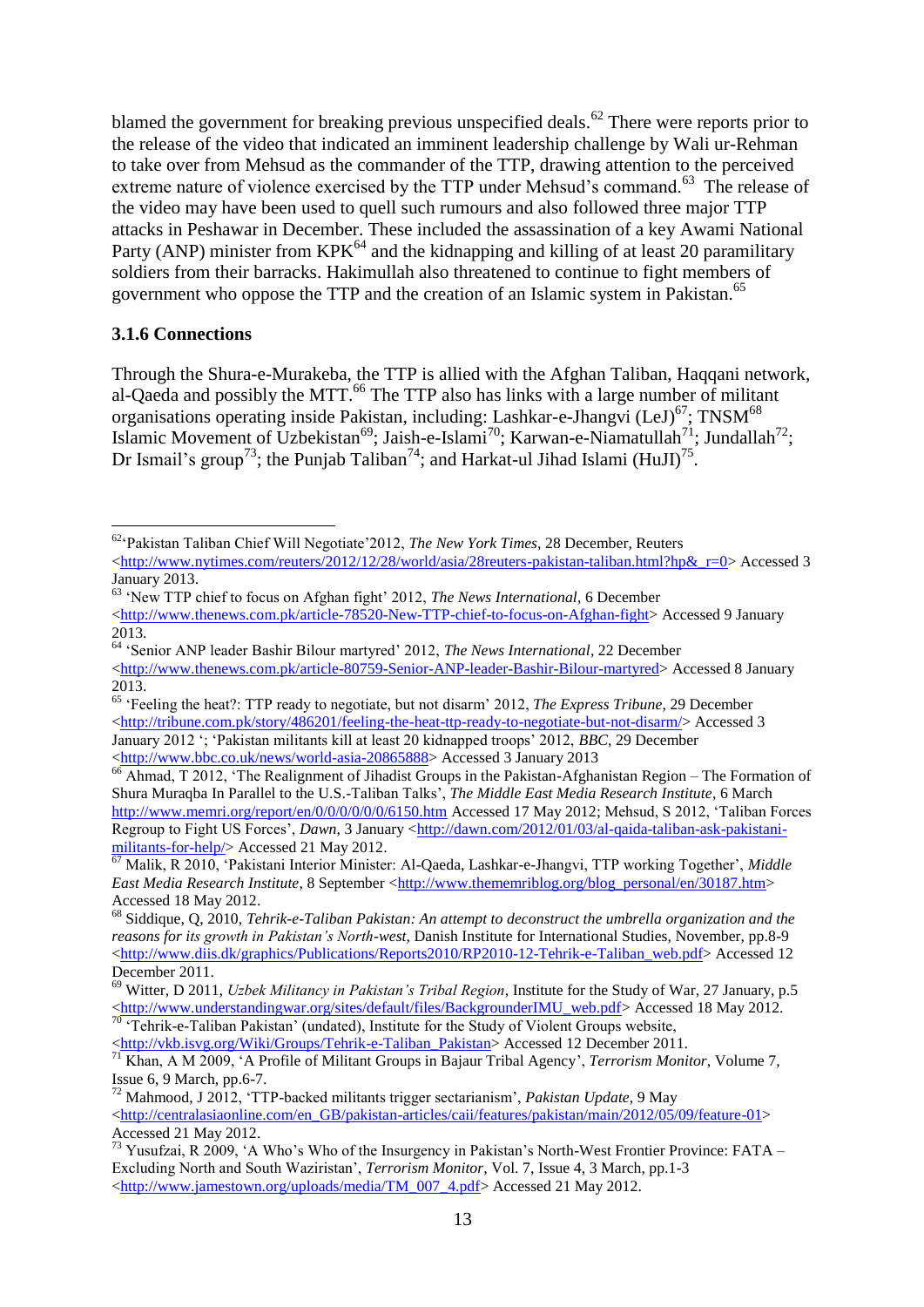In addition to links with militant organisations, TTP leaders are also linked with political parties, though a December 2010 report suggests that such links may not be strong:

Although previously affiliated with religious political parties, TTP leaders now appear to have adopted a rigid anti-democracy stance.

A number of the TTP leadership were or are linked to religious political parties in Pakistan, namely, the Jamaat-e-Islami (JI) or Jamaat-e-Ulema Islam (JUI). However, apart from advocating converting Pakistan"s existing constitution to *sharia* law, the militant organisation appears to lack a political agenda: TTP leaders are not known to talk of, or write, political programs. It is unclear whose interpretation of the *sharia* will be endorsed as the final product: religious nuances prevail between different militant groups based on their specific brand of Islam – e.g. Deobandi, Wahhabi, Ahl-e-Hadith, and so on. $77$ 

## <span id="page-13-0"></span>**3.2 Muqami Tehrik-e-Taliban (MTT)**

Muqami Tehrik-e-Taliban (MTT) is the name given to an alliance between two former TTP commanders, Maulana Hafiz Gul Bahadur and Mullah Nazir.<sup>78</sup> The former is an Uthmanzai Waziri from North Waziristan, while the latter is an Ahmadzai Waziri from South Waziristan<sup>79</sup>. The two separated from the TTP in June 2008 because of the TTP's targeting of Pakistani security forces, and to protect Waziri interests (on the tribal nature of the TTP and MTT, see above under Tribes and Tribal Infighting).<sup>80</sup> As with the TTP, the members of the MTT operate with a high degree of autonomy within their designated spheres of control.

## <span id="page-13-1"></span>**3.2.1 The Mullah Nazir Group**

<u>.</u>

<sup>74</sup> Siddique, Q, 2010, *Tehrik-e-Taliban Pakistan: An attempt to deconstruct the umbrella organization and the reasons for its growth in Pakistan's North-west*, Danish Institute for International Studies, November, p.9 [<http://www.diis.dk/graphics/Publications/Reports2010/RP2010-12-Tehrik-e-Taliban\\_web.pdf>](http://www.diis.dk/graphics/Publications/Reports2010/RP2010-12-Tehrik-e-Taliban_web.pdf) Accessed 12 December 2011.

 $75$  "Tehrik-e-Taliban Pakistan" (undated), Institute for the Study of Violent Groups website,

[<sup>&</sup>lt;http://vkb.isvg.org/Wiki/Groups/Tehrik-e-Taliban\\_Pakistan>](http://vkb.isvg.org/Wiki/Groups/Tehrik-e-Taliban_Pakistan) Accessed 12 December 2011.

<sup>76</sup> Siddique, Q, 2010, *Tehrik-e-Taliban Pakistan: An attempt to deconstruct the umbrella organization and the reasons for its growth in Pakistan's North-west*, Danish Institute for International Studies, November, p.5 [<http://www.diis.dk/graphics/Publications/Reports2010/RP2010-12-Tehrik-e-Taliban\\_web.pdf>](http://www.diis.dk/graphics/Publications/Reports2010/RP2010-12-Tehrik-e-Taliban_web.pdf) Accessed 12 December 2011

<sup>77</sup>Siddique, Q, 2010, *Tehrik-e-Taliban Pakistan: An attempt to deconstruct the umbrella organization and the reasons for its growth in Pakistan's North-west*, Danish Institute for International Studies, November, p.13 [<http://www.diis.dk/graphics/Publications/Reports2010/RP2010-12-Tehrik-e-Taliban\\_web.pdf>](http://www.diis.dk/graphics/Publications/Reports2010/RP2010-12-Tehrik-e-Taliban_web.pdf) Accessed 12 December 2011.

<sup>78</sup> Siddique, Q, 2010, *Tehrik-e-Taliban Pakistan: An attempt to deconstruct the umbrella organization and the reasons for its growth in Pakistan's North-west*, Danish Institute for International Studies, November, pp.16, 33 [<http://www.diis.dk/graphics/Publications/Reports2010/RP2010-12-Tehrik-e-Taliban\\_web.pdf>](http://www.diis.dk/graphics/Publications/Reports2010/RP2010-12-Tehrik-e-Taliban_web.pdf) Accessed 12 December 2011; Qazi, S H 2011, "Rebels of the frontier: origins, organisation, and recruitment of the Pakistani Taliban", *Small Wars and Insurgencies*, Vol. 22 no.4, 574-602pp.577, 583.

<sup>79</sup> Abbas, H 2007, "South Waziristan"s Maulvi Nazir: The New Face of the Taliban", *Terrorism Monitor*, Vol. 5, Issue 9, 10 May

 $\langle$ http://www.jamestown.org/programs/gta/single/?tx\_ttnews%5Btt\_news%5D=4147&tx\_ttnews%5BbacKPKid [%5D=182&no\\_cache=1>](http://www.jamestown.org/programs/gta/single/?tx_ttnews%5Btt_news%5D=4147&tx_ttnews%5BbackPid%5D=182&no_cache=1) Accessed 23 May 2012; Sulaiman S and Bukhari, S A A S 2009, "Hafiz Gul Bahadur: A Profile of the Leader of the North Waziristan Taliban", *Terrorism Monitor*, Vol. 7, Issue 9, 10 April, p.6 [<http://www.jamestown.org/uploads/media/TM\\_007\\_9\\_03.pdf>](http://www.jamestown.org/uploads/media/TM_007_9_03.pdf) Accessed 21 May 2012.

<sup>80</sup> Qazi, S H 2011, 'Rebels of the frontier: origins, organisation, and recruitment of the Pakistani Taliban', *Small Wars and Insurgencies*, Vol. 22 no.4, 574-602p.583.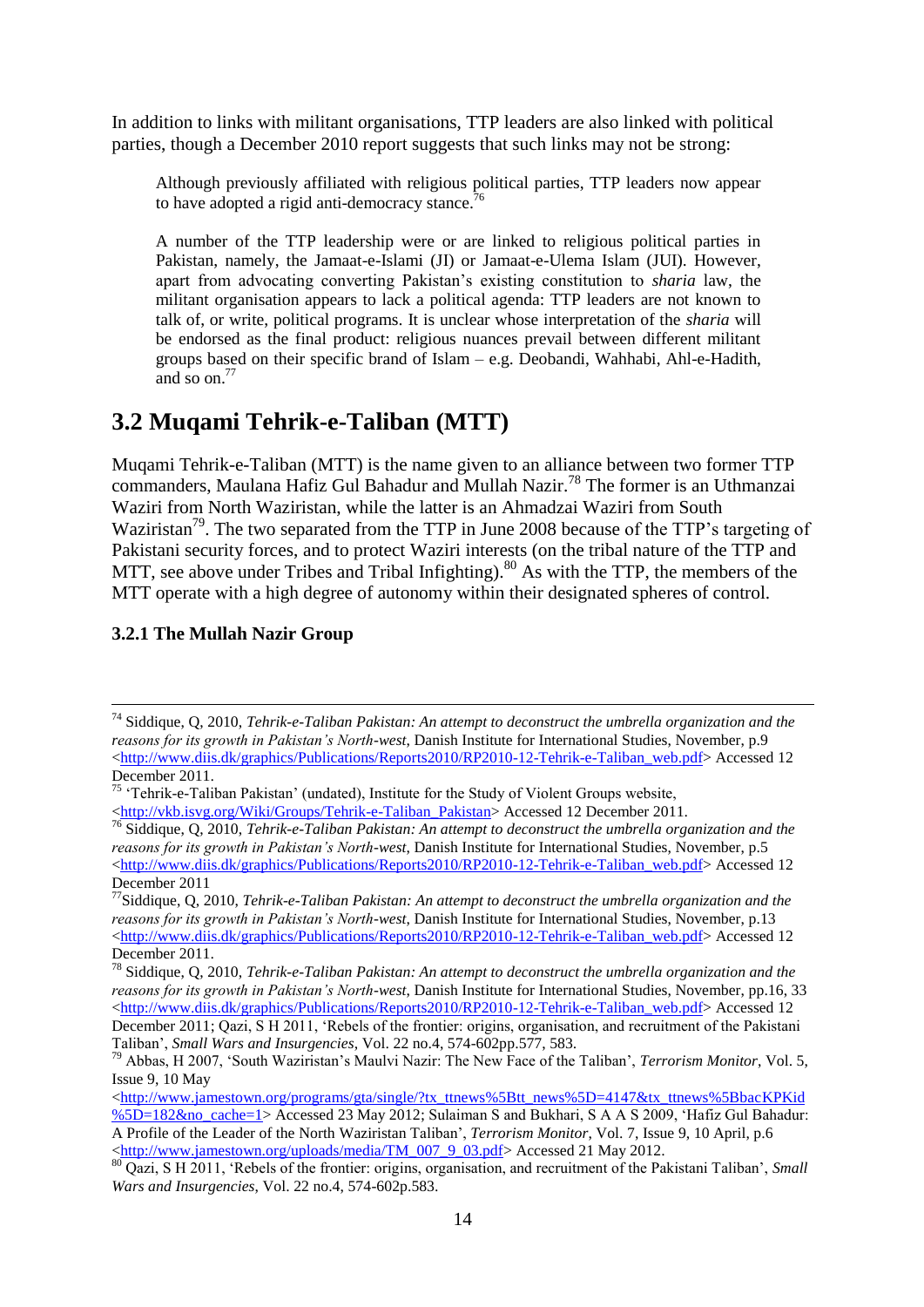The Mullah Nazir group is reportedly made up of about 14 smaller militant groups.  $81$  No information was found on the names of those groups. In December 2011 Mullah Nazir sent a representative, Hafeez Amir Hamza, to a meeting of the Shura-Murakeba.<sup>82</sup>

The Mullah Nazir group operates in the Wana district of South Waziristan. This area borders Afghanistan and is home to the Ahmadzai Waziri sub-tribe. <sup>83</sup> A 2007 Terrorism Monitor report provides the following biographical information:

Maulvi Nazir (also known as Mullah Nazir), is 32 years old, a dual citizen of Pakistan and Afghanistan and is married with a son and daughter (*The News*, May 4; *Boston Globe*, April 21). Although he presently resides in South Waziristan, he is a frequent traveller to Afghanistan"s Paktika province and Kandahar where he owns some property (*Boston Globe*, April 21). Common to the area, his extended family lives on both sides of the Durand Line. He belongs to the Kakakhel tribe, which is a sub-clan of the Ahmedzai Waziris (who dominate parts of South Waziristan). Intriguingly, his first association was with Gulbuddin Hekmatyar"s Hezb-e-Islami, a favorite of Pakistan"s Inter-Services Intelligence (ISI) during the days of the anti-Soviet jihad (*The Friday Times*, March 30). His battle experience and guerrilla training are not that of an amateur. He later joined the Taliban movement in Afghanistan and remained politically aligned with Maulana Fazlur Rahman"s JUI party (*Daily Times*, January 9).

He moved back to South Waziristan when the Taliban lost their ground to U.S.-led coalition forces in November 2001.<sup>84</sup>

With the approval of Ahmadzai tribal elders, Nazir has entered into a number of peace deals with the Pakistani government from 2007 to 2012, including a 2009 agreement not to attack government forces during a major counter-insurgency offensive in the FATA in 2009, which is commonly referred to as Operation Rah-e-Nijat (Operation Path of Salvation). Rah-e-Nijat was an attempt by Pakistani security forces to defeat the TTP and drive out foreign fighters.<sup>85</sup> According to an October 2009 report in *The Daily Times*, a Pakistani newspaper, Nazir agreed to remain neutral during the conflict, and would not accommodate members of the TTP fleeing affected areas of South Waziristan.<sup>86</sup> However, a 2011 article in *The Long War Journal* claimed that Nazir has not always honoured the agreement, having sheltered both

1

<sup>81</sup> Amir, I 2011, "TTP fractures into more than 100 groups", *Central Asia Online*, 20 December [<http://centralasiaonline.com/en\\_GB/articles/caii/features/pakistan/main/2011/12/20/feature-01>](http://centralasiaonline.com/en_GB/articles/caii/features/pakistan/main/2011/12/20/feature-01) Accessed 22 May 2012.

<sup>82</sup> Mehsud, S 2012, "Taliban factions regroup to fight US forces", *Dawn*, 3 January

[<sup>&</sup>lt;http://dawn.com/2012/01/03/al-qaida-taliban-ask-pakistani-militants-for-help/>](http://dawn.com/2012/01/03/al-qaida-taliban-ask-pakistani-militants-for-help/)Accessed 23 May 2012. 83 Khattak, I 2010, 'Ahmedzai Wazir to expel Mehsud's militants from its areas', *Central Asian Online*, 13 May  $\text{thtn:}}/$ centralasiaonline.com/en\_GB/articles/caii/features/pakistan/2010/05/13/feature-02> Accessed 23 May 2012.

<sup>84</sup> Abbas, H 2007, "South Waziristan"s Maulvi Nazir: The New Face of the Taliban", *Terrorism Monitor*, Vol. 5, Issue 9, 10 May, p.8

[<sup>&</sup>lt;http://www.jamestown.org/programs/gta/single/?tx\\_ttnews%5Btt\\_news%5D=4147&tx\\_ttnews%5BbacKPKid](http://www.jamestown.org/programs/gta/single/?tx_ttnews%5Btt_news%5D=4147&tx_ttnews%5BbackPid%5D=182&no_cache=1) [%5D=182&no\\_cache=1>](http://www.jamestown.org/programs/gta/single/?tx_ttnews%5Btt_news%5D=4147&tx_ttnews%5BbackPid%5D=182&no_cache=1) Accessed 23 May 2012.

<sup>85</sup> Ali, I 2009, "Military Victory in South Waziristan or the beginning of a long war?", *Terrorism Monitor*, Vol. 7, Issue 38, 15 December, pp.6-8 [<http://www.jamestown.org/uploads/media/TM\\_007\\_58a465.pdf>](http://www.jamestown.org/uploads/media/TM_007_58a465.pdf) Accessed 23 May 2012.

<sup>86</sup> Khattak, I 2009, "Maulvi Nazir group decides to stay neutral", *The Daily Times*, 19 October

 $\text{thtn:}}/$ dailytimes.com.pk/default.asp?page=2009%5C10%5C19%5Cstory\_19-10-2009\_pg1\_3> Accessed 22 May 2012; Wazir, S 2009, "Mullah Nazir makes conditional peace offer", *The Nation*, 3 July

 $\lt$ http://www.nation.com.pk/pakistan-news-newspaper-daily-english-online/Politics/03-Jul-2009/Mullah-Nazir[makes-conditional-peace-offer>](http://www.nation.com.pk/pakistan-news-newspaper-daily-english-online/Politics/03-Jul-2009/Mullah-Nazir-makes-conditional-peace-offer) Accessed 22 May 2012.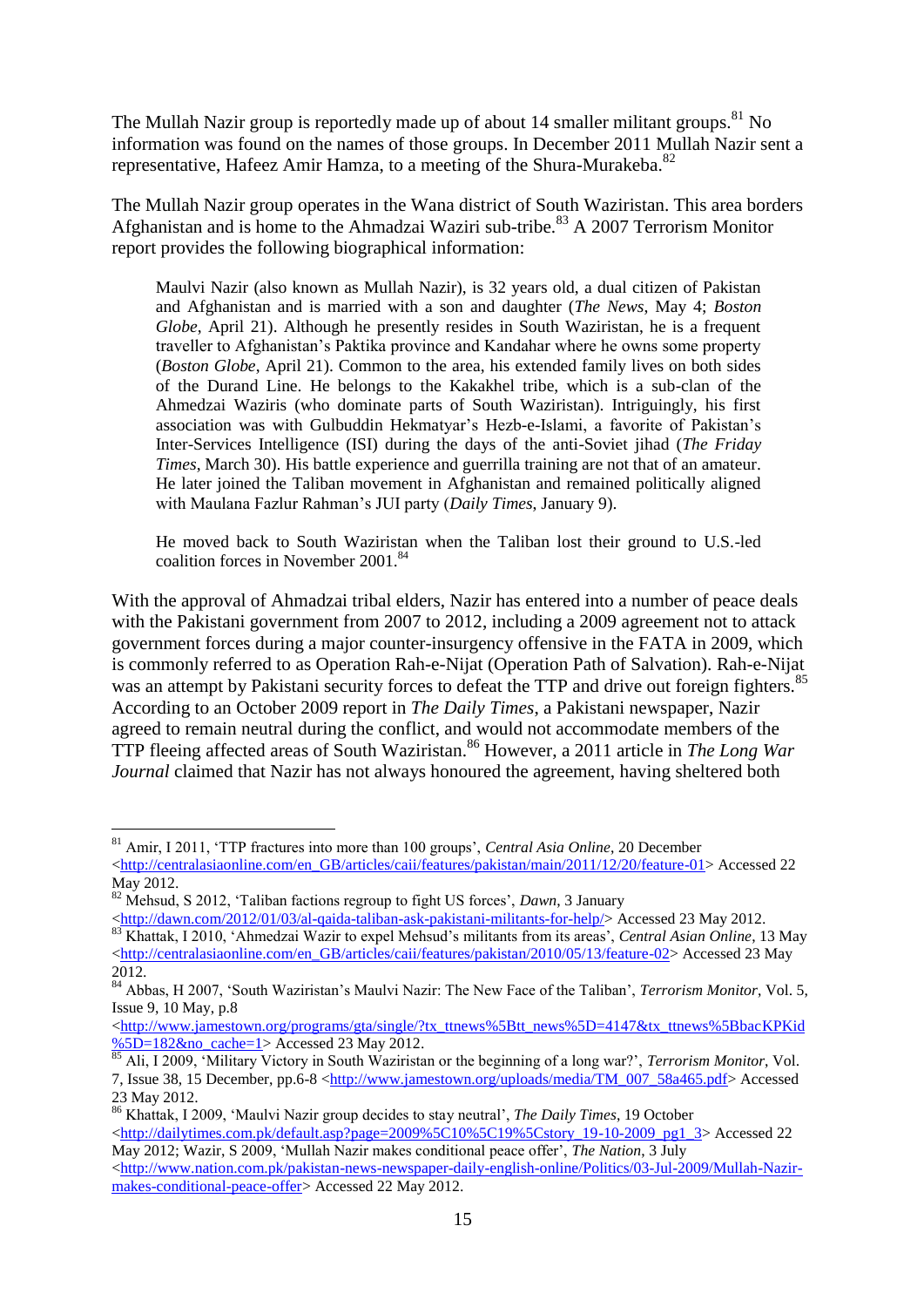TTP and al-Qaeda operatives. $87$  The Mullah Nazir group has also targeted Uzbek fighters using South Waziristan as a base, whom the Ahmadzai Wazirs accuse of disrespecting local customs and engaging in criminal activity. <sup>88</sup> In response, Uzbek fighters fled into North Waziristan.<sup>89</sup> The willingness of the Mullah Nazir group to assist, or simply not engage, Pakistani security forces has led to them, along with MTT forces in North Waziristan, being referred to as so-called 'good' or 'soft' Taliban'.<sup>90</sup> This does not, however, necessarily mean that Nazir can be considered an ally of the Pakistani government. In a 2009 interview Nazir insisted that the government "is run by an infidel government equivalent to Christian and Jewish governments", blaming it for attacks on Taliban fighters.<sup>91</sup> The Mullah Nazir group also attacked Pakistani security force personnel in Wana district in 2011, despite the 2007 cease fire agreement. 92

On 3 January 2013 Mullah Nazir and seven other militants, including his deputy, were killed in a US drone strike while attending a meeting in the Sara Kanda area of Birmal, South Waziristan. The Nazir group quickly announced Bawal Khan as his successor.<sup>93</sup> Prior to this, Nazir was injured in a suspected targeted suicide bombing on his vehicle that killed 6 and injured 12 in the town of Wana, South Waziristan, in late November 2012.<sup>94</sup> No group claimed responsibility for the attack; however, sources indicate that the attack may have been a result of strategic differences between the Nazir group and the TTP and Islamic Movement of Uzbekistan.<sup>95</sup> An order by Nazir for Mehsud tribesmen to leave areas under his control two

1

[<http://www.jamestown.org/programs/gta/single/?tx\\_ttnews%5Btt\\_news%5D=5080&tx\\_ttnews%5BbacKPKid](http://www.jamestown.org/programs/gta/single/?tx_ttnews%5Btt_news%5D=5080&tx_ttnews%5BbackPid%5D=167&no_cache=1) [%5D=167&no\\_cache=1>](http://www.jamestown.org/programs/gta/single/?tx_ttnews%5Btt_news%5D=5080&tx_ttnews%5BbackPid%5D=167&no_cache=1) Accessed 23 May 2012; Roggio, B 2011, "US Predators target "good Taliban" commander in South Waziristan", *The Long War Journal*, 15 October

[<http://www.longwarjournal.org/archives/2011/10/us\\_predators\\_target\\_1.php>](http://www.longwarjournal.org/archives/2011/10/us_predators_target_1.php) Accessed 23 May 2012. <sup>91</sup> Bakier, A H 2009, "Taliban Leader Mullah Nazir Defends Jihad in South Waziristan", *Terrorism Monitor*, Vol. 7, Issue 12, 8 May, pp.4-6 [<http://www.jamestown.org/uploads/media/TM\\_007\\_13.pdf>](http://www.jamestown.org/uploads/media/TM_007_13.pdf) Accessed 23 May 2012.

<sup>87</sup> Roggio, B 2011, " "Good" Pakistani Taliban leader Nazir affirms membership in al Qaeda", *The Long War Journal*, 4 May

[<sup>&</sup>lt;http://www.longwarjournal.org/archives/2011/05/good\\_pakistani\\_taliban\\_leader\\_nazir\\_admits\\_membership\\_in](http://www.longwarjournal.org/archives/2011/05/good_pakistani_taliban_leader_nazir_admits_membership_in_al_qaeda.php) [\\_al\\_qaeda.php>](http://www.longwarjournal.org/archives/2011/05/good_pakistani_taliban_leader_nazir_admits_membership_in_al_qaeda.php) Accessed 23 May 2012.

<sup>88</sup> Roggio, B 2007, "Red on red in Waziristan", *The Long War Journal*, 21 March

[<sup>&</sup>lt;http://www.longwarjournal.org/archives/2007/03/redonred\\_in\\_wazirist-print.php>](http://www.longwarjournal.org/archives/2007/03/redonred_in_wazirist-print.php) Accessed 22 May 2012. <sup>89</sup> Rehman, Z 2011, "Pakistan"s Military Urges Tribal Uprising against Militants in North Waziristan", *Terrorism Monitor*, Vol. 9, Issue 34, 9 September [<http://www.jamestown.org/uploads/media/TM\\_009\\_Issue34\\_01.pdf>](http://www.jamestown.org/uploads/media/TM_009_Issue34_01.pdf) Accessed 23 May 2012.

<sup>&</sup>lt;sup>90</sup> Sulaiman, S 2008, 'Empowering "soft" Taliban over "hard" Taliban: Pakistan's Counter-Terrorism Strategy', *Terrorism Monitor*, Vol. 6, Issue 15, 25 July

<sup>92</sup> Shahzad, S S 2011, "Pakistan: Local Taliban commander ends truce with army after Bin Laden killing", *Italy Global Nation*, 4 May [<http://www.adnkronos.com/IGN/Aki/English/Security/Pakistan-Local-Taliban](http://www.adnkronos.com/IGN/Aki/English/Security/Pakistan-Local-Taliban-commander-ends-truce-with-army-after-Bin-Laden-killing_311976039734.html)commander-ends-truce-with-army-after-Bin-Laden-killing 311976039734.html> Accessed 23 May 2012.

<sup>93</sup> Ali, Z 2013, "Taliban warlord: Mullah Nazir killed in US drone strike", *The Express Tribune*, 4 January [<http://tribune.com.pk/story/488854/taliban-warlord-mullah-nazir-killed-in-us-drone-strike/>](http://tribune.com.pk/story/488854/taliban-warlord-mullah-nazir-killed-in-us-drone-strike/) Accessed 4 January 2013; Boone, J 2013, "US drone strike kills Pakistan Taliban commander", *The Guardian*, 3 January [<http://www.guardian.co.uk/world/2013/jan/03/drone-strike-kills-mullah-nazir>](http://www.guardian.co.uk/world/2013/jan/03/drone-strike-kills-mullah-nazir) Accessed 4 January 2013. <sup>94</sup> 'Pakistan militant leader Mullah Nazir injured in blast' 2012, *BBC*, 4 December

[<sup>&</sup>lt;http://www.bbc.co.uk/news/world-asia-20537419>](http://www.bbc.co.uk/news/world-asia-20537419) Accessed 4 December 2012.

<sup>&</sup>lt;sup>95</sup> Rehman, Z 2012, 'Act of War', *The Friday* Times, 7-13 December

[<sup>&</sup>lt;http://www.thefridaytimes.com/beta3/tft/article.php?issue=20121207&page=3>](http://www.thefridaytimes.com/beta3/tft/article.php?issue=20121207&page=3) Accessed 11 December 2012.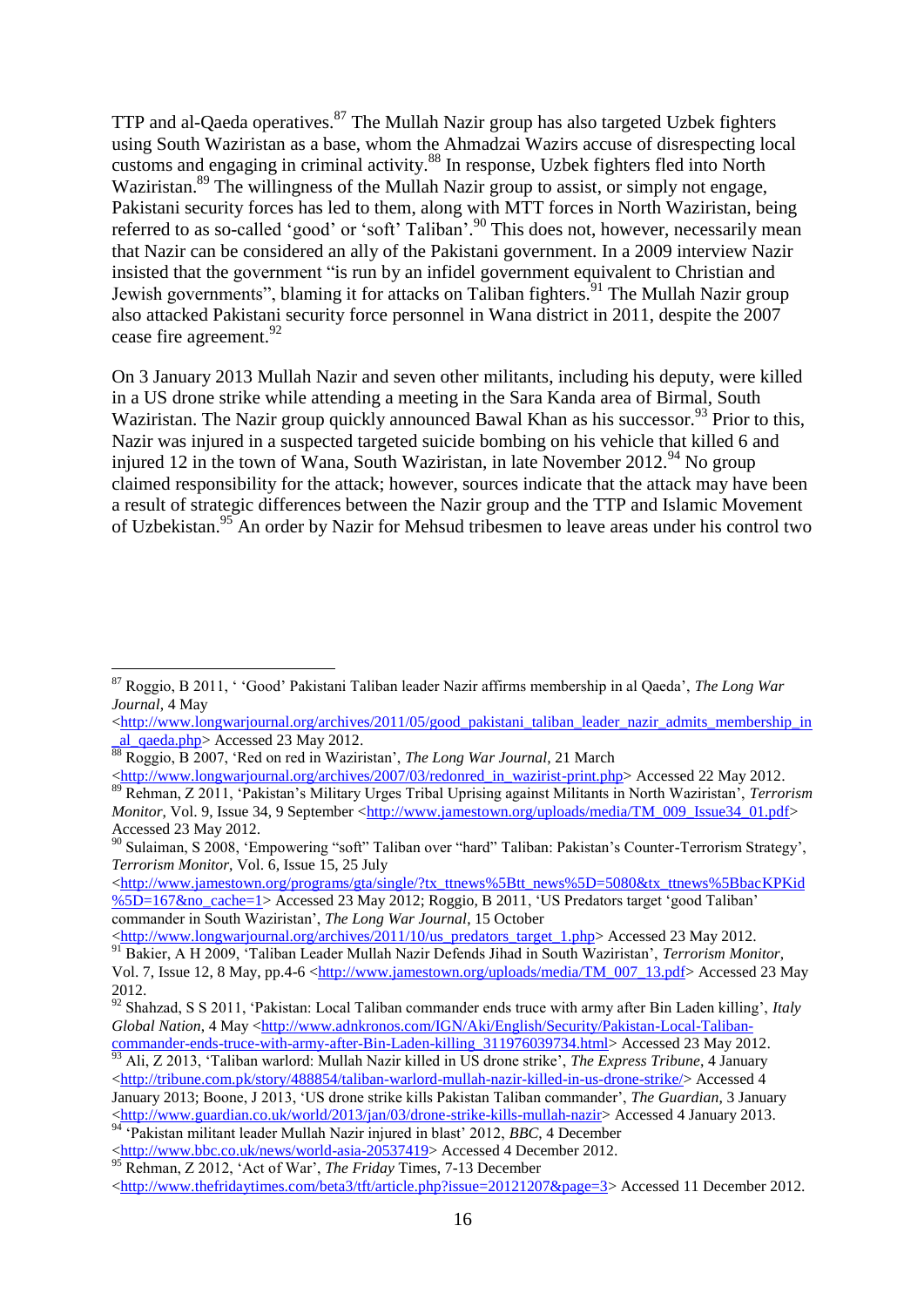days prior to the attack<sup>96</sup> and the gunning down of TTP militants in Wana by militants loval to Nazir $^{97}$  may have created further animosity between the groups.

The consequences of Mullah Nazir's death are yet to be felt; however, sources indicate his passing may affect the delicate balance the Pakistani government was able to achieve through the 2009 peace agreement with Nazir and other affiliated groups. A resulting power vacuum may also allow the Mehsud led TTP to advance in the Wana region of South Waziristan.<sup>98</sup>

As with MTT elements in North Waziristan, the Mullah Nazir group has a close working relationship with the Afghan Taliban, Haqqani network, and al-Qaeda.<sup>99</sup> The Mullah Nazir group"s main focus is, therefore, fighting US/NATO forces in Afghanistan. In addition, Mullah Nazir advocates the introduction of Sharia law within Pakistan, having already introduced Sharia in those areas under his control. In an interview in 2009 he stated his opposition to democracy, which he considers to be un-Islamic.<sup>100</sup> In June 2012, polio vaccinations were banned in the areas Nazir controlled, claiming the program was being used by the US to gather intelligence that lead to drone strikes.<sup>101</sup> (Please see Section 4.6 Attacks) on Health/Aid Workers for reports on attacks on Health/Aid workers and those accused of being spies for the U.S.)

#### <span id="page-16-0"></span>**3.2.2 Maulana Hafiz Gul Bahadur Group**

<u>.</u>

The Gul Bahadur group is reportedly made up of  $15{\text -}20$  smaller groups.<sup>102</sup> Though no information was found on the names of those groups, the following individuals are named as being either under his command or allied to his group: Khaliq Noor, Sadiq Noor, Halim Khan Daur, Gud Abdul Rehman, Sadar Havat, Maulana Abdul Khaliq Haqqani, Saeed Khan Daur (aka Aryana), Wahidullah Wazir, and Saifullah Wazir.<sup>103</sup> This group is made up of both

[<http://www.bbc.co.uk/news/world-asia-20900876>](http://www.bbc.co.uk/news/world-asia-20900876) Accessed 10 January 2013; Crilly, R 2013, 'Senior Taliban commander killed in US drone strike despite truce with Pakistani military", *The Telegraph*, 3 January [<http://www.telegraph.co.uk/news/worldnews/asia/pakistan/9778839/Senior-Taliban-commander-killed-in-US-](http://www.telegraph.co.uk/news/worldnews/asia/pakistan/9778839/Senior-Taliban-commander-killed-in-US-drone-strike-despite-truce-with-Pakistani-military.html)

[drone-strike-despite-truce-with-Pakistani-military.html>](http://www.telegraph.co.uk/news/worldnews/asia/pakistan/9778839/Senior-Taliban-commander-killed-in-US-drone-strike-despite-truce-with-Pakistani-military.html) Accessed 10 January 2013. <sup>99</sup> 'PAKISTAN: A guide to main militant groups' 2010, *IRIN News*, 13 October

[<http://www.irinnews.org/report.aspx?ReportID=90760>](http://www.irinnews.org/report.aspx?ReportID=90760) Accessed 14 October 2010.

[<http://www.jamestown.org/programs/gta/single/?tx\\_ttnews%5Btt\\_news%5D=4147&tx\\_ttnews%5BbacKPKid](http://www.jamestown.org/programs/gta/single/?tx_ttnews%5Btt_news%5D=4147&tx_ttnews%5BbackPid%5D=182&no_cache=1) [%5D=182&no\\_cache=1>](http://www.jamestown.org/programs/gta/single/?tx_ttnews%5Btt_news%5D=4147&tx_ttnews%5BbackPid%5D=182&no_cache=1) Accessed 23 May 2012.

<sup>96</sup> Roggio, B 2012, "Pakistani Taliban group denies targeting Mullah Nazir in suicide attack", *The Long War Journal*, 4 December.

<sup>97</sup> Rehman, Z 2012, "Act of War", *The Friday* Times, 7-13 December

[<sup>&</sup>lt;http://www.thefridaytimes.com/beta3/tft/article.php?issue=20121207&page=3>](http://www.thefridaytimes.com/beta3/tft/article.php?issue=20121207&page=3) Accessed 11 December 2012. <sup>98</sup> Illyas Khan, M 2013, "Taliban"s Mullah Nazir death spells trouble for Pakistan", *BBC*, 3 January

<sup>100</sup> Bakier, A H 2009, "Taliban Leader Mullah Nazir Defends Jihad in South Waziristan", *Terrorism Monitor*, Vol. 7, Issue 12, 8 May, pp.4-6 [<http://www.jamestown.org/uploads/media/TM\\_007\\_13.pdf>](http://www.jamestown.org/uploads/media/TM_007_13.pdf) Accessed 23 May 2012; Abbas, H 2007, "South Waziristan"s Maulvi Nazir: The New Face of the Taliban", *Terrorism Monitor*, Vol. 5, Issue 9, 10 May, p.8

<sup>101</sup> Roggio, B 2012, "Pakistani Taliban group denies targeting Mullah Nazir in suicide attack", *The Long War Journal*, 4 December.

<sup>&</sup>lt;sup>102</sup> Amir, I 2011, 'TTP fractures into more than 100 groups', *Central Asia Online*, 20 December [<http://centralasiaonline.com/en\\_GB/articles/caii/features/pakistan/main/2011/12/20/feature-01>](http://centralasiaonline.com/en_GB/articles/caii/features/pakistan/main/2011/12/20/feature-01) Accessed 22 May 2012.

<sup>103</sup> Gopal, A et al. 2010, "Inside Pakistan"s tribal frontier: North Waziristan", *Foreign Policy*, 23 April [<http://afpak.foreignpolicy.com/posts/2010/04/23/inside\\_pakistans\\_tribal\\_frontier\\_north\\_waziristan>](http://afpak.foreignpolicy.com/posts/2010/04/23/inside_pakistans_tribal_frontier_north_waziristan) Accessed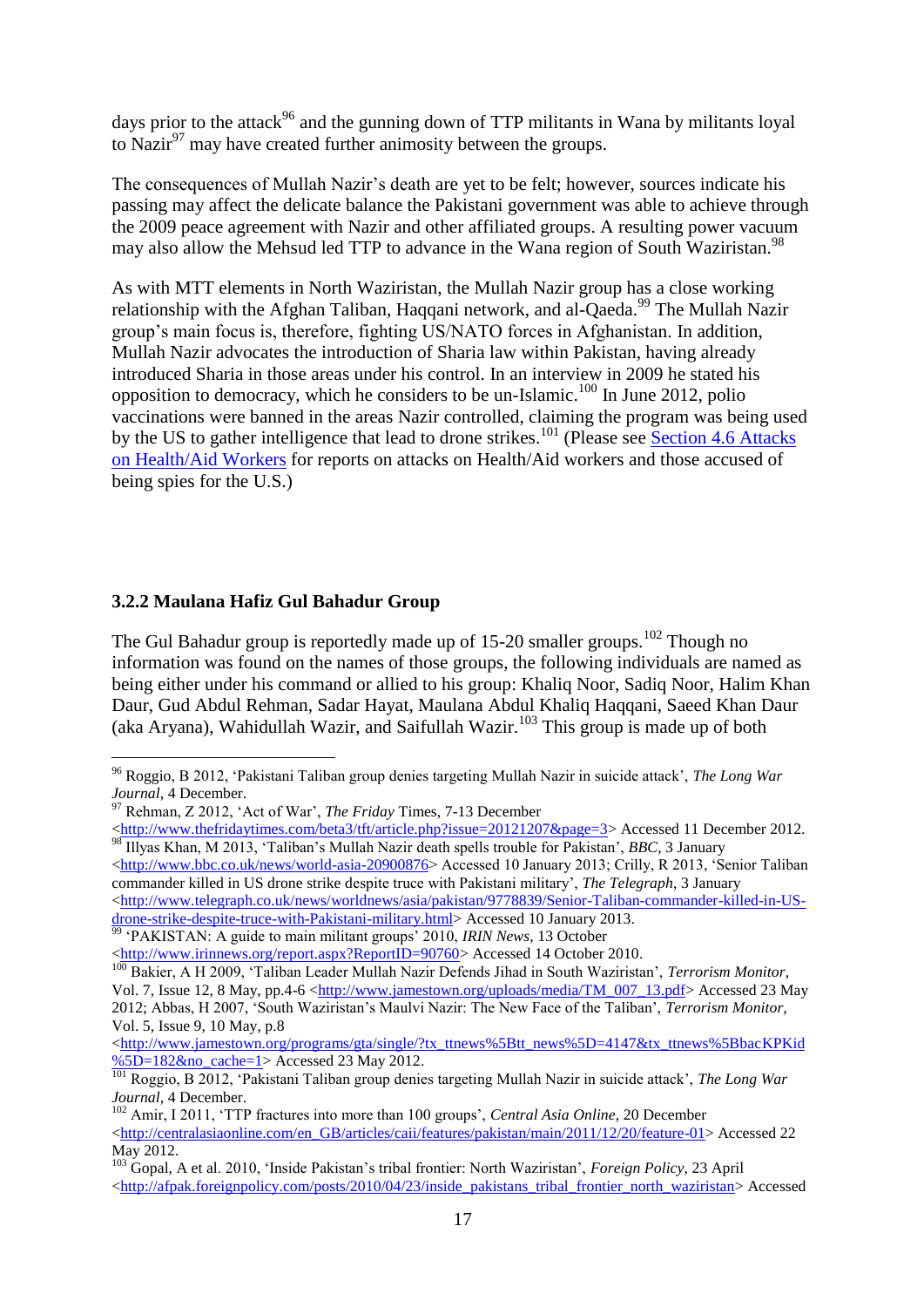Wazir and Daur tribe members, with the majority based in Miram Shah, the capital of North Waziristan, along with Gul Bahadur. 104

According to an April 2010 *Foreign Policy* report, Gul Bahadur commands approximately 1500 fighters. In addition, Sadiq Noor commands 800 fighters; Abdul Khaliq Haqqani 500; Wahidullah Wazir 200; Halim Khan Daur 150; and Saifullah Wazir 400. 105

An April 2009 report in *Terrorism Monitor* provides the following biographical information regarding Gul Bahadur:

Perhaps no one has greater stature or importance in the Pakistani Taliban leadership than Hafiz Gul Bahadur, supreme commander of the North Waziristani Taliban. A direct descendant of Mirza Ali Khan, a legendary Waziristani freedom fighter who fought against the British Indian government and later against the newly established Pakistani State, Bahadur is known for hosting foreign militants, mainly al-Qaeda and other Arab groups, as well as Maulana Jalaluddin Haqqani of the cross-border Haqqani network.

Hafiz Gul Bahadur is 48 years old and belongs to the Madda Khel clan of the Uthmanzai Wazir. He is a resident of Lwara, a region bordering Afghanistan and is reported to have received his religious education from a Deobandi madrassa (seminary) in Multan (*The Post* [Lahore], August 19). Bahadur subscribes to the Deobandi Islamic revivalist ideology and maintains a political affiliation with the Jamiat Ulema-e-Islam-Fazal (JUI-F), a Deobandi political party. Bahadur fought in Afghanistan during the anti-Soviet jihad of the 1980s and again during Taliban rule.<sup>106</sup>

Gul Bahadur led militants in North Waziristan in fighting against Pakistani security forces during the North Waziristan offensive in 2004-05.<sup>107</sup> In 2006 Gul Bahadur, along with other North Wazir Taliban, agreed to a ceasefire arrangement with the Pakistani government, commonly called the 2006 North Waziristan Peace Agreement, which was partly brokered by the Afghan Taliban and Haqqani network. The agreement called for, *inter alia*, the removal of foreign fighters from North Waziristan.<sup>108</sup> Although Gul Bahadur did move against Uzbek

23 May 2012; Amir, I 2011, "TTP fractures into more than 100 groups", *Central Asia Online*, 20 December [<http://centralasiaonline.com/en\\_GB/articles/caii/features/pakistan/main/2011/12/20/feature-01>](http://centralasiaonline.com/en_GB/articles/caii/features/pakistan/main/2011/12/20/feature-01) Accessed 22 May 2012. For Sadar Hayat see: Mehsud, S 2012, "Taliban factions regroup to fight US forces", *Dawn*, 3 January [<http://dawn.com/2012/01/03/al-qaida-taliban-ask-pakistani-militants-for-help/>](http://dawn.com/2012/01/03/al-qaida-taliban-ask-pakistani-militants-for-help/) Accessed 23 May 2012.

<sup>104</sup> Gopal, A et al. 2010, "Inside Pakistan"s tribal frontier: North Waziristan", *Foreign Policy*, 23 April [<http://afpak.foreignpolicy.com/posts/2010/04/23/inside\\_pakistans\\_tribal\\_frontier\\_north\\_waziristan>](http://afpak.foreignpolicy.com/posts/2010/04/23/inside_pakistans_tribal_frontier_north_waziristan) Accessed 23 May 2012.

<sup>105</sup> Gopal, A et al. 2010, "Inside Pakistan"s tribal frontier: North Waziristan", *Foreign Policy*, 23 April  $\text{6}$ kttp://afpak.foreignpolicy.com/posts/2010/04/23/inside\_pakistans\_tribal\_frontier\_north\_waziristan> Accessed 23 May 2012.

<sup>106</sup> Sulaiman S and Bukhari, S A A S 2009, 'Hafiz Gul Bahadur: A Profile of the Leader of the North Waziristan Taliban", *Terrorism Monitor*, Vol. 7, Issue 9, 10 April, p.6

 $\frac{\text{http://www.jamestown.org/uploads/medianTM 007-9-03.pdf}}{\text{http://www.jamestown.org/uploads/medianTM 007-9-03.pdf}}$  Accessed 21 May 2012.

1

Sulaiman S and Bukhari, S A A S 2009, 'Hafiz Gul Bahadur: A Profile of the Leader of the North Waziristan Taliban", *Terrorism Monitor*, Vol. 7, Issue 9, 10 April, p.5

[<http://www.jamestown.org/uploads/media/TM\\_007\\_9\\_03.pdf>](http://www.jamestown.org/uploads/media/TM_007_9_03.pdf) Accessed 21 May 2012; Gopal, A et al. 2010, "Inside Pakistan"s tribal frontier: North Waziristan", *Foreign Policy*, 23 April

 $\text{6}$ khttp://afpak.foreignpolicy.com/posts/2010/04/23/inside\_pakistans\_tribal\_frontier\_north\_waziristan> Accessed 23 May 2012.

<sup>108</sup> Sulaiman S and Bukhari, S A A S 2009, 'Hafiz Gul Bahadur: A Profile of the Leader of the North Waziristan Taliban", *Terrorism Monitor*, Vol. 7, Issue 9, 10 April, p.5

 $\lt$ http://www.jamestown.org/uploads/media/TM\_007\_9\_03.pdf> Accessed 21 May 2012. For the agreement,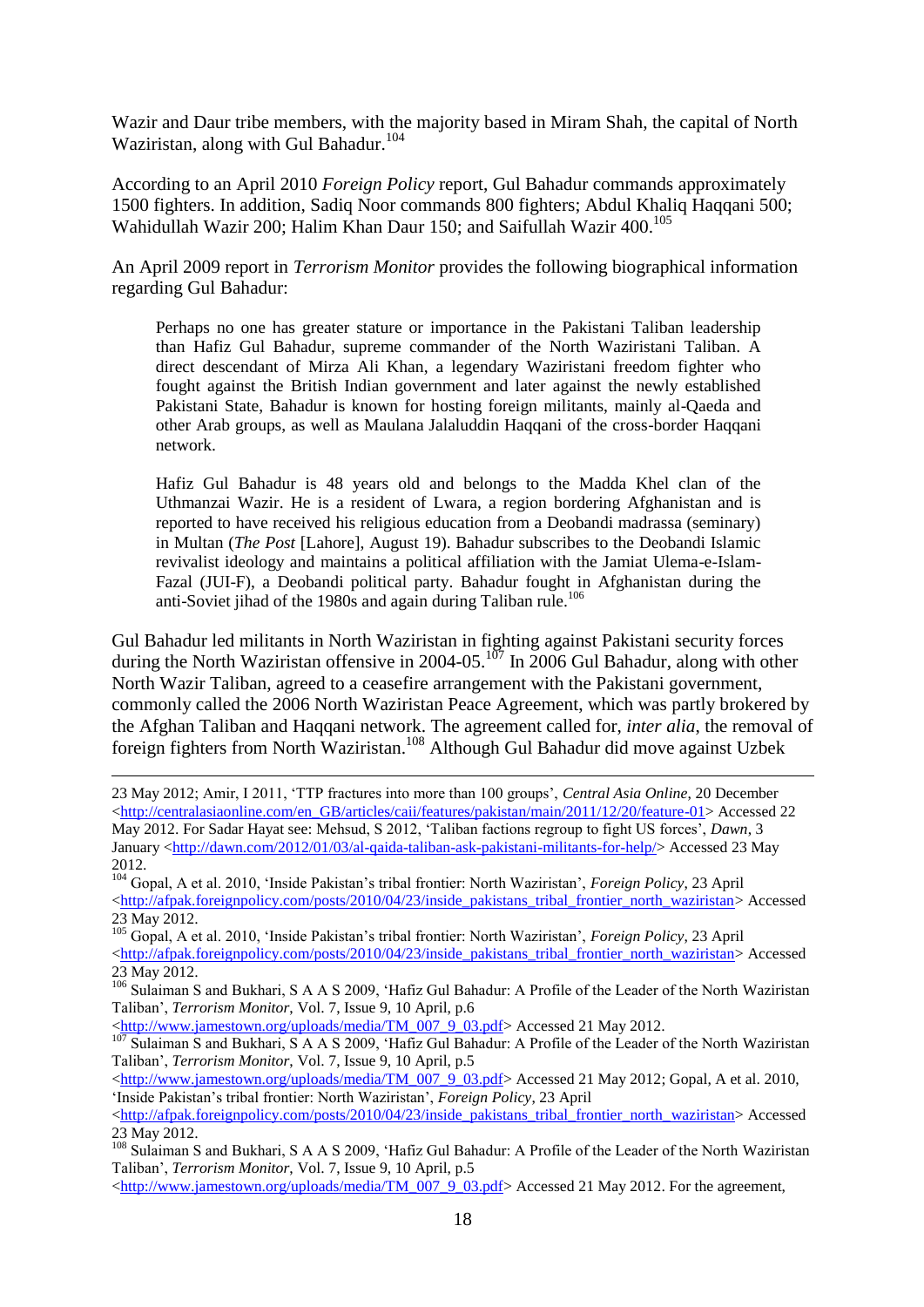fighters, who he accused of disrespecting Wazir customs and laws, he continued to host and support Afghan Taliban and al-Qaeda fighters, some of whom are ethnic Saudis.<sup>109</sup> Reports indicate that cease fire agreements have been broken, or not fully implemented, on at least two occasions.<sup>110</sup> In 2011, Gul Bahadur threatened to "rip up" the agreement if drone strikes continued in North Waziristan. The agreement remained in place as of November 2012.<sup>111</sup> As with the Nazir group, the Gul Bahadur group has maintained close links with Afghan/al-Qaeda forces, and especially the Haqqani network, whose base of operations is in North Waziristan.<sup>112</sup>

The Gul Bahadur group has actively prevented TTP fighters from entering North Waziristan, and an Afghan Taliban-sponsored attempt in 2009 to bring the opposing groups together under a new council – the Shura Ittihad-ul-Mujahadeen (Council for United Holy Warriors) – collapsed after Baitullah Mehsud was killed in August of that year.<sup>113</sup> During Operation Rahe-Nijat, the government's counter-offensive in late 2009, Mehsud TTP fighters were driven out of South Waziristan and into neighbouring Afghanistan and North Waziristan.<sup>114</sup> The situation led to Mehsud TTP fighters gaining a foothold within North Waziristan, and attempting to recruit local fighters.<sup>115</sup> Despite Gul Bahadur's reported hostility towards the Mehsud-led TTP, an April 2010 *Foreign Policy* report notes that he continued to allow government forces to pass through North Waziristan on their way to South Waziristan, while

1

[Taliban%20Pakistan.pdf>](http://belfercenter.ksg.harvard.edu/files/CTC%20Sentinel%20-%20Profile%20of%20Tehrik-i-Taliban%20Pakistan.pdf) Accessed 21 May 2012; Gopal, A et al. 2010, "Inside Pakistan"s tribal frontier: North Waziristan", *Foreign Policy*, 23 April

 $\text{thtn:}}/a\text{fpak}.$ foreignpolicy.com/posts/2010/04/23/inside\_pakistans\_tribal\_frontier\_north\_waziristan> Accessed 23 May 2012.

<sup>111</sup> "Taliban, elders join hands against criminals in N. Waziristan" 2012, *Dawn*, 23 November

<sup>112</sup> Roggio, B 2010, 'The Pakistani Taliban's Top Leaders', *The Long War Journal*, 17 May [<http://www.longwarjournal.org/archives/2010/05/the\\_pakistani\\_taliba\\_1.php>](http://www.longwarjournal.org/archives/2010/05/the_pakistani_taliba_1.php) Accessed 17 May 2012; Siddique, Q, 2010, *Tehrik-e-Taliban Pakistan: An attempt to deconstruct the umbrella organization and the reasons for its growth in Pakistan's North-west*, Danish Institute for International Studies, November, p.33 [<http://www.diis.dk/graphics/Publications/Reports2010/RP2010-12-Tehrik-e-Taliban\\_web.pdf>](http://www.diis.dk/graphics/Publications/Reports2010/RP2010-12-Tehrik-e-Taliban_web.pdf) Accessed 12 December 2011; Rehman, Z 2011, "North Waziristan tribes wary of brutal foreigners", *The Friday Times*, Vol. 23, No. 35, 14-20 October [<http://www.thefridaytimes.com/beta2/tft/article.php?issue=20111014&page=4>](http://www.thefridaytimes.com/beta2/tft/article.php?issue=20111014&page=4) Accessed 24 May 2012.

<sup>113</sup> Gopal, A et al. 2010, "Inside Pakistan"s tribal frontier: North Waziristan", *Foreign Policy*, 23 April [<http://afpak.foreignpolicy.com/posts/2010/04/23/inside\\_pakistans\\_tribal\\_frontier\\_north\\_waziristan>](http://afpak.foreignpolicy.com/posts/2010/04/23/inside_pakistans_tribal_frontier_north_waziristan) Accessed 23 May 2012.

see: "North Waziristan Peace Pact" 2006, *PBS Frontline*, 3 October

[<sup>&</sup>lt;http://www.pbs.org/wgbh/pages/frontline/taliban/etc/nwdeal.html>](http://www.pbs.org/wgbh/pages/frontline/taliban/etc/nwdeal.html)Accessed 23 May 2012.

<sup>&</sup>lt;sup>109</sup> Rehman, Z 2011, "Pakistan's Military Urges Tribal Uprising against Militants in North Waziristan', *Terrorism Monitor*, Vol. 9, Issue 34, 9 September, p.4

[<sup>&</sup>lt;http://www.jamestown.org/uploads/media/TM\\_009\\_Issue34\\_01.pdf>](http://www.jamestown.org/uploads/media/TM_009_Issue34_01.pdf) Accessed 23 May 2012.

<sup>&</sup>lt;sup>110</sup> Abbas, H 2008, 'A Profile of Tehrik-i-Taliban Pakistan', *CTC Sentinel*, Vol. 1, Issue 2, January p.3 [<http://belfercenter.ksg.harvard.edu/files/CTC%20Sentinel%20-%20Profile%20of%20Tehrik-i-](http://belfercenter.ksg.harvard.edu/files/CTC%20Sentinel%20-%20Profile%20of%20Tehrik-i-Taliban%20Pakistan.pdf)

 $\lt$ http://dawn.com/2012/11/23/taliban-elders-join-hands-against-criminals-in-n-waziristan-2/ $>$ Accessed 3 January 2012.

<sup>114</sup> Bukhari, A S 2012, "Growing Rifts between North Waziristan Taliban and TTP: A Precursor to Taliban Infighting', Geneva Centre for Training and Analysis of Terrorism, 23 April [<http://www.gctat.org/fr/map-your](http://www.gctat.org/fr/map-your-mind/198-growing-rifts-between-north-waziristan-taliban-and-ttp-a-precursor-to-taliban-infighting.html)[mind/198-growing-rifts-between-north-waziristan-taliban-and-ttp-a-precursor-to-taliban-infighting.html>](http://www.gctat.org/fr/map-your-mind/198-growing-rifts-between-north-waziristan-taliban-and-ttp-a-precursor-to-taliban-infighting.html) Accessed 18 May 2012.

<sup>&</sup>lt;sup>115</sup> Bukhari, A S 2012, 'Growing Rifts between North Waziristan Taliban and TTP: A Precursor to Taliban Infighting', Geneva Centre for Training and Analysis of Terrorism, 23 April [<http://www.gctat.org/fr/map-your](http://www.gctat.org/fr/map-your-mind/198-growing-rifts-between-north-waziristan-taliban-and-ttp-a-precursor-to-taliban-infighting.html)[mind/198-growing-rifts-between-north-waziristan-taliban-and-ttp-a-precursor-to-taliban-infighting.html>](http://www.gctat.org/fr/map-your-mind/198-growing-rifts-between-north-waziristan-taliban-and-ttp-a-precursor-to-taliban-infighting.html) Accessed 18 May 2012; see also: Rehman, Z 2011, "Pakistan"s Military Urges Tribal Uprising against Militants in North Waziristan", *Terrorism Monitor*, Vol. 9, Issue 34, 9 September, p.4 [<http://www.jamestown.org/uploads/media/TM\\_009\\_Issue34\\_01.pdf>](http://www.jamestown.org/uploads/media/TM_009_Issue34_01.pdf) Accessed 23 May 2012.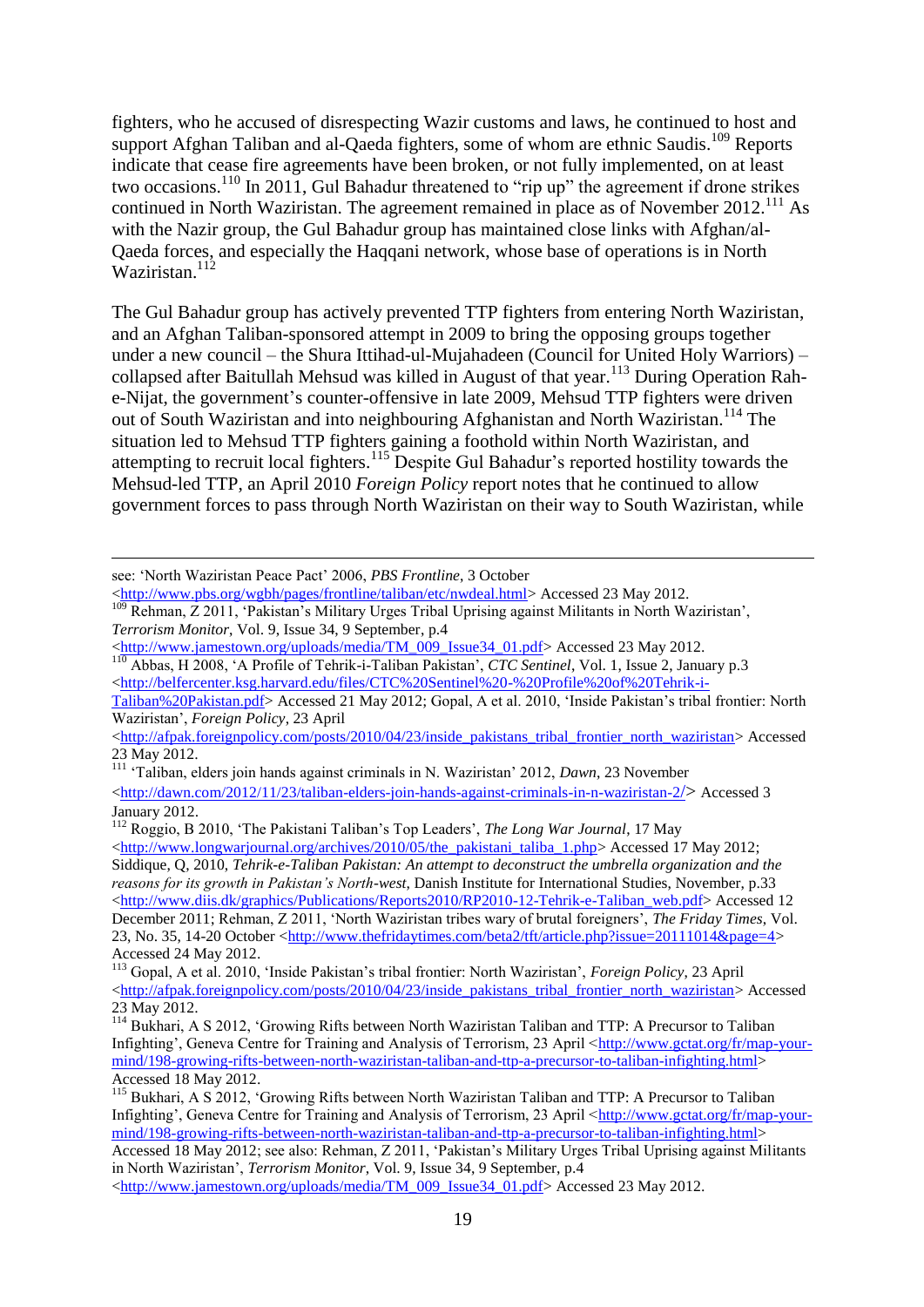simultaneously allowing anti-Pakistan South Waziristan militants into North Waziristan.<sup>116</sup> This suggests a pragmatic or opportunistic rather than an ideologically predictable strategy. In December 2011, along with Mullah Nazir, he decided to participate in, the Shura-Murakeba, which includes the TTP, Haqqani Network, Afghan Taliban, and al-Qaeda. A 2012 report by the *Geneva Centre for Training and Analysis* suggests, however, that the ongoing presence of TTP fighters in North Waziristan is causing hostility, despite the formation of the Shura. In April 2012, Gul Bahadur reportedly published a pamphlet in which he blamed "southerners", which is apparently a reference to the TTP, for undermining his agreement with the Pakistan government, and asked locals to "rise up against [them]".<sup>117</sup> The Haqqani network has reportedly assisted Gul Bahadur in attacks on TTP affiliated fighters who have refused to return to South Waziristan.<sup>118</sup>

In November 2012 Gul Bahadur was involved in the formation of a 100 men strong *lashkar*, including elders of the Uthmanzai tribe, at a *Jirga* near Miramshah. Gul Bahadur and other local Taliban commanders authorised the *lashkar* to take action against those attacking Pakistani security forces in North Waziristan as well as urging those involved in such attacks to leave the region immediately.<sup>119</sup>

As with the Mullah Nazir group, Gul Bahadur"s decision to distance himself from attacks on Pakistani forces, focusing instead on the Afghanistan insurgency, has led to his group being labelled the so-called 'good' or 'soft' Taliban.<sup>120</sup> Ittehad-e-Mujahedeen-e-Khurasan (IMK), an alliance of local and foreign fighters in the FATA, have, in consequence, targeted members of the Uthmanzai Wazir and Daur tribes for spying on behalf of the US and Pakistani governments.<sup>121</sup> Gul Bahadur has reportedly responded by abandoning his links with the IMK. $^{122}$ 

1

Gul Bahadur"s aide killed in clash with rivals", *The Express Tribune*, 22 August

[<http://dawn.com/2012/11/23/taliban-elders-join-hands-against-criminals-in-n-waziristan-2](http://dawn.com/2012/11/23/taliban-elders-join-hands-against-criminals-in-n-waziristan-2/)/> Accessed 3 January 2012Bukhari, A S 2012, "Growing Rifts between North Waziristan Taliban and TTP: A Precursor to Taliban Infighting", Geneva Centre for Training and Analysis of Terrorism, 23 April  $\langle$ http://www.gctat.org/fr/map-your-mind/198-growing-rifts-between-north-waziristan-taliban-and-ttp-a[precursor-to-taliban-infighting.html>](http://www.gctat.org/fr/map-your-mind/198-growing-rifts-between-north-waziristan-taliban-and-ttp-a-precursor-to-taliban-infighting.html) Accessed 18 May 2012.

[<http://www.jamestown.org/programs/gta/single/?tx\\_ttnews%5Btt\\_news%5D=5080&tx\\_ttnews%5BbacKPKid](http://www.jamestown.org/programs/gta/single/?tx_ttnews%5Btt_news%5D=5080&tx_ttnews%5BbackPid%5D=167&no_cache=1)  $\%5D=167$ &no\_cache=1> Accessed 23 May 2012.

<sup>121</sup> "Why Are Pakistan's Militant Groups Splintering?" 2011, *Eurasianet*, 1 October [<http://www.eurasianet.org/node/64251>](http://www.eurasianet.org/node/64251) Accessed 19 October 2011; Rehman, Z 2011, "North Waziristan tribes wary of brutal foreigners", *The Friday Times*, Vol. 23, No. 35, 14-20 October

<sup>116</sup> Gopal, A et al. 2010, "Inside Pakistan"s tribal frontier: North Waziristan", *Foreign Policy*, 23 April [<http://afpak.foreignpolicy.com/posts/2010/04/23/inside\\_pakistans\\_tribal\\_frontier\\_north\\_waziristan>](http://afpak.foreignpolicy.com/posts/2010/04/23/inside_pakistans_tribal_frontier_north_waziristan) Accessed 23 May 2012.

<sup>&</sup>lt;sup>117</sup> Bukhari, A S 2012, 'Growing Rifts between North Waziristan Taliban and TTP: A Precursor to Taliban Infighting', Geneva Centre for Training and Analysis of Terrorism, 23 April [<http://www.gctat.org/fr/map-your](http://www.gctat.org/fr/map-your-mind/198-growing-rifts-between-north-waziristan-taliban-and-ttp-a-precursor-to-taliban-infighting.html)[mind/198-growing-rifts-between-north-waziristan-taliban-and-ttp-a-precursor-to-taliban-infighting.html>](http://www.gctat.org/fr/map-your-mind/198-growing-rifts-between-north-waziristan-taliban-and-ttp-a-precursor-to-taliban-infighting.html) Accessed 18 May 2012. For an instance of inter-tribal conflict in 2011 see: Khan, T 2011, "North Waziristan:

[<sup>&</sup>lt;http://tribune.com.pk/story/236757/north-waziristan-gul-bahadurs-aide-killed-in-clash-with-rivals/>](http://tribune.com.pk/story/236757/north-waziristan-gul-bahadurs-aide-killed-in-clash-with-rivals/) Accessed 24 May 2012.

<sup>118</sup> "Taliban, Haqqani factions attack tribal rivals in North Waziristan; 10 dead", *The Long War Journal*, 23 April [<http://www.longwarjournal.org/archives/2012/04/taliban\\_haqqani\\_fact.php>](http://www.longwarjournal.org/archives/2012/04/taliban_haqqani_fact.php) Accessed 24 May 2012. <sup>119</sup> Taliban, elders join hands against criminals in N. Waziristan' 2012, *Dawn*, 23 November

<sup>&</sup>lt;sup>120</sup> Sulaiman, S 2008, 'Empowering "soft" Taliban over "hard" Taliban: Pakistan's Counter-Terrorism Strategy', *Terrorism Monitor*, Vol. 6, Issue 15, 25 July

[<sup>&</sup>lt;http://www.thefridaytimes.com/beta2/tft/article.php?issue=20111014&page=4>](http://www.thefridaytimes.com/beta2/tft/article.php?issue=20111014&page=4) Accessed 24 May 2012. <sup>122</sup> Rehman, Z 2011, "North Waziristan tribes wary of brutal foreigners", *The Friday Times*, Vol. 23, No. 35, 14- 20 October [<http://www.thefridaytimes.com/beta2/tft/article.php?issue=20111014&page=4>](http://www.thefridaytimes.com/beta2/tft/article.php?issue=20111014&page=4) Accessed 24 May 2012.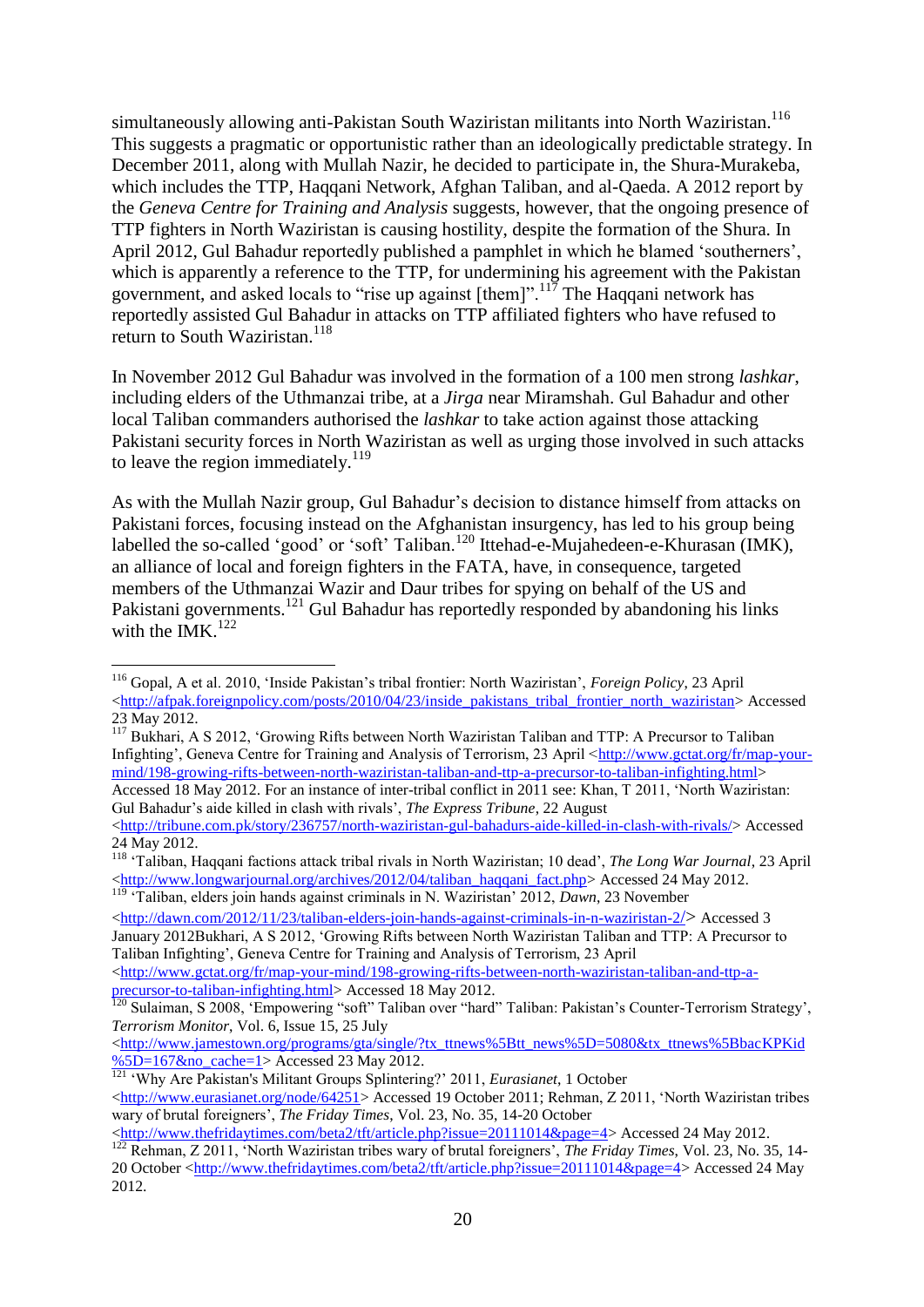The Gul Bahadur group shares similar broad goals as the Mullah Nazir Group: support the insurgency in Afghanistan, and work for the implementation of Sharia law in Pakistan.<sup>123</sup> As with Mullah Nazir, Gul Bahadur has set up parallel administrations in those areas under his control, in which Sharia law and a conservative code of ethics are enforced.<sup>124</sup> In addition, Gul Bahadur"s group banned polio vaccinations in North Waziristan until all US drone attacks in the region cease.<sup>125</sup> (Please see Section 4.6 Attacks on Health/Aid Workers for reports on attacks on Health/Aid workers and those accused of being spies for the U.S.)

# <span id="page-20-0"></span>**4. TTP Activities in 2012**

<u>.</u>

Please note that most reports do not differentiate between TTP, MTT or Punjab Taliban militants; this is especially the case with regards to incidents in Karachi. The following list is not exhaustive. For a more detailed list see [Incidents Involving Tehreek-e-Taliban Pakistan](http://www.satp.org/satporgtp/countries/pakistan/terroristoutfits/ttp_tl.htm)  [\(TTP\)](http://www.satp.org/satporgtp/countries/pakistan/terroristoutfits/ttp_tl.htm) on the South Asia Terrorism Portal (SATP) website. Please note that SATP does not cite sources used.

# <span id="page-20-1"></span>**4.1 Federally Administered Tribal Areas**

- On 6 July *The New York Times* reported that approximately 15 militants belonging to Gul Bahadur"s group were killed in a US drone strike in the village of Zoi Narai of the Datta Khel subdivision in North Waziristan.<sup>126</sup>
- On 1 October *The Express Tribune* reported that six labourers of the Frontier Workers Organisation (FWO) were released with the assistance of a *Jirga* in the Sanzala area of South Waziristan. The labourers were kidnapped a week prior by the TTP from the Gomal Zam Dam.<sup>127</sup>
- On 14 October *The Nation* reported that three university students suffered burn injuries after TTP militants threw acid at their faces while on their way home from Kohat on a Parachinar-bound vehicle in Kurram Agency.<sup>128</sup>
- On 4 December *The Long War Journal* provided a statement from a TTP spokesman who stated that the Taliban "condemned the attack" that injured Mullah Nazir in Wana, South Waziristan. The report added that "Nazir has been at odds with the

[<http://www.jamestown.org/uploads/media/TM\\_007\\_9\\_03.pdf>](http://www.jamestown.org/uploads/media/TM_007_9_03.pdf) Accessed 21 May 2012.

<sup>&</sup>lt;sup>123</sup> Sulaiman S and Bukhari, S A A S 2009, 'Hafiz Gul Bahadur: A Profile of the Leader of the North Waziristan Taliban", *Terrorism Monitor*, Vol. 7, Issue 9, 10 April, p.6

<sup>&</sup>lt;sup>124</sup> Sulaiman S and Bukhari, S A A S 2009, 'Hafiz Gul Bahadur: A Profile of the Leader of the North Waziristan Taliban", *Terrorism Monitor*, Vol. 7, Issue 9, 10 April, p.5

[<sup>&</sup>lt;http://www.jamestown.org/uploads/media/TM\\_007\\_9\\_03.pdf>](http://www.jamestown.org/uploads/media/TM_007_9_03.pdf) Accessed 21 May 2012.

<sup>&</sup>lt;sup>125</sup> 'Taliban block polio efforts' 2012, *Integrated Regional Information Network (IRIN)*, 18 July [<http://irinnews.org/Report/95894/PAKISTAN-Taliban-block-poli%20o-efforts>](http://irinnews.org/Report/95894/PAKISTAN-Taliban-block-poli%20o-efforts) Accessed 10 August 2012. <sup>126</sup> Masood S & Mehsud I T 2012, '15 killed in U.S Drone Strike in Pakistan', *The New York Times*, 6 July

[<sup>&</sup>lt;http://www.nytimes.com/2012/07/07/world/asia/15-killed-in-us-drone-strike-in-pakistan-aimed-at](http://www.nytimes.com/2012/07/07/world/asia/15-killed-in-us-drone-strike-in-pakistan-aimed-at-taliban.html)[taliban.html>](http://www.nytimes.com/2012/07/07/world/asia/15-killed-in-us-drone-strike-in-pakistan-aimed-at-taliban.html) Accessed 7 January 2013.

<sup>&</sup>lt;sup>127</sup> Ali, Z 2012, 'Abducted workers: Six FWO labourers freed following Jirga efforts', *The Express Tribune*, 1 October [<http://tribune.com.pk/story/445000/abducted-workers-six-fwo-%20labourers-freed-following-jirga](http://tribune.com.pk/story/445000/abducted-workers-six-fwo-%20labourers-freed-following-jirga-efforts/)[efforts/>](http://tribune.com.pk/story/445000/abducted-workers-six-fwo-%20labourers-freed-following-jirga-efforts/) Accessed 2 October 2012.

<sup>&</sup>lt;sup>128</sup> <sup>128</sup> (3 girl students hurt in Kurram acid attack' 2012, *The Nation*, 14 October [<http://immibelweh03/NXT/gateway.dll/cisnet\\_bacis/cisnet\\_bacis\\_pak\\_frame/bacis\\_cx298730?f=templates\\$fn=](http://immibelweh03/NXT/gateway.dll/cisnet_bacis/cisnet_bacis_pak_frame/bacis_cx298730?f=templates$fn=document-frameset.htm$q=%5Band%3AFATA%20TTP%20attack%5D%20$x=server$3.0#LPHit1) [document-frameset.htm\\$q=%5Band%3AFATA%20TTP%20attack%5D%20\\$x=server\\$3.0#LPHit1>](http://immibelweh03/NXT/gateway.dll/cisnet_bacis/cisnet_bacis_pak_frame/bacis_cx298730?f=templates$fn=document-frameset.htm$q=%5Band%3AFATA%20TTP%20attack%5D%20$x=server$3.0#LPHit1) Accessed 19 October 2012.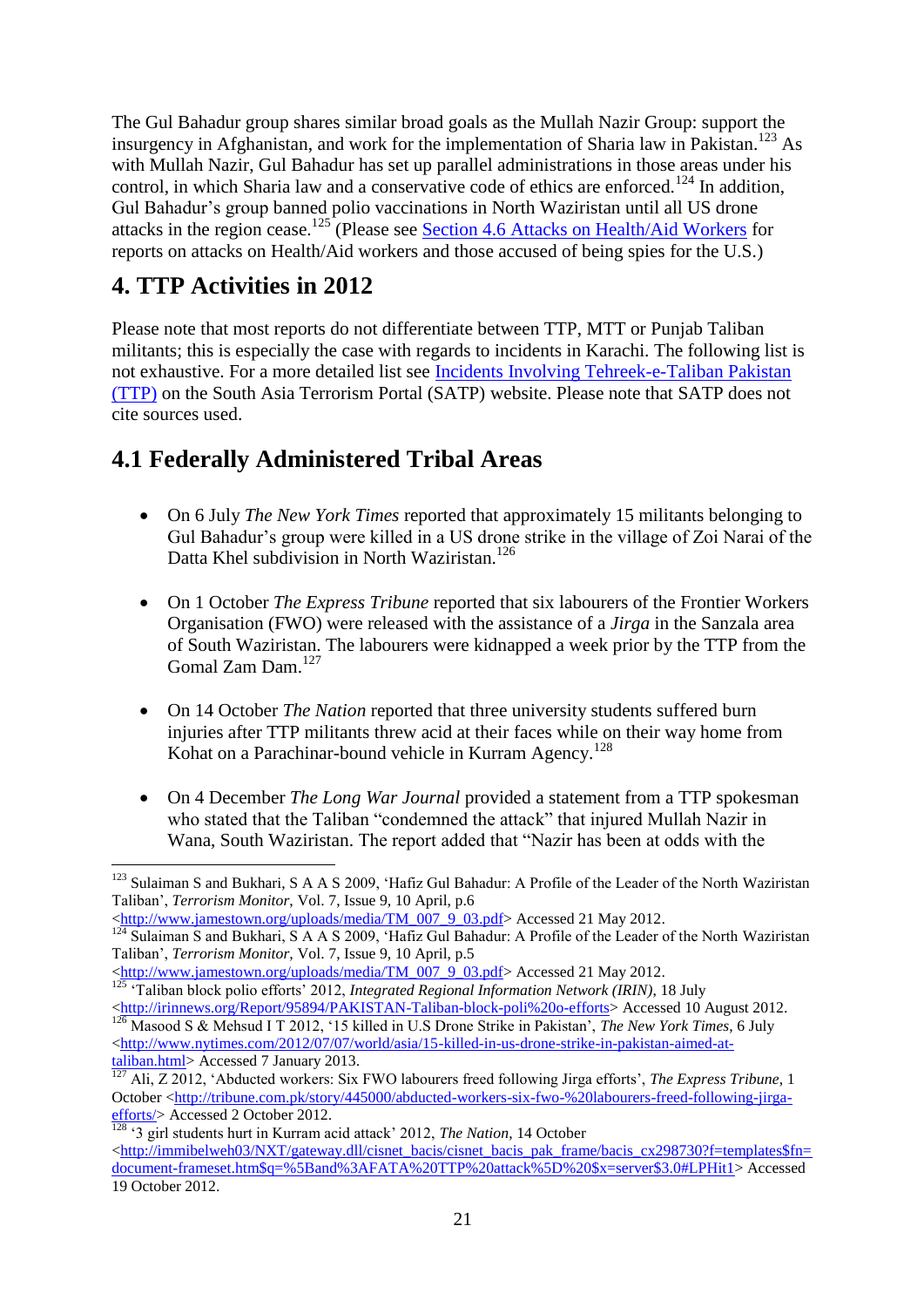Movement of the Taliban in Pakistan as well as the Islamic Movement of Uzbekistan in the past". The spokesman quoted in the report further stated:

"The problem created in South Waziristan is a tribal feud between the Ahmedzai Wazir and Mehsud clans which would be settled as per tribal customs".<sup>129</sup>

- On 17 December the Department of Foreign Affairs and Trade (DFAT) reported that three Pakistani paramilitary soldiers were killed by a TTP ambush after their convoy came under fire in the Lakki Marwat tribal frontier region.<sup>130</sup>
- <span id="page-21-0"></span> On 7 January 2013 *The Australian* reported that US drones killed at least 12 TTP militants in Babar Ghar village, South Waziristan. An unnamed security official in Miranshah quoted in the report stated that "a close relative of TTP chief Hakimullah Mehsud was among the dead".<sup>131</sup>

# **4.2 Khyber Pakhtunkhwa**

<u>.</u>

- On 7 November SATP reported on a suicide bomb attack that killed six people, including a Superintendent of Police and four other policemen, in the Qissa Khawani Bazaar of Peshawar. A TTP spokesman reportedly claimed responsibility for the attack.<sup>132</sup>
- On 10 December DFAT reported that a TTP suicide bomb attack on a police station in the Khaki region of Bannu killed four policemen, two civilians and injured nine others.<sup>133</sup>

<sup>131</sup> "US drones kill 12 Taliban in Pakistan" 2013, *The Australian*, source: *AAP*, 7 January [<http://www.theaustralian.com.au/news/breaking-news/us-drones-kill-12-taliban-in-pakistan/story-fn3dxix6-](http://www.theaustralian.com.au/news/breaking-news/us-drones-kill-12-taliban-in-pakistan/story-fn3dxix6-1226548610682) [1226548610682>](http://www.theaustralian.com.au/news/breaking-news/us-drones-kill-12-taliban-in-pakistan/story-fn3dxix6-1226548610682) Accessed 7 January 2013.

<sup>129</sup> Roggio, B 2012, "Pakistani Taliban group denies targeting Mullah Nazir in suicide attack", *The Long War Journal*, 4 December [<http://www.longwarjournal.org/archives/2012/12/pakistani\\_taliban\\_gr.php>](http://www.longwarjournal.org/archives/2012/12/pakistani_taliban_gr.php) Accessed 6 December 2012.

<sup>130</sup> Department of Foreign Affairs and Trade (DFAT) 2012, *Pakistan: Security and Militancy Report – week ending 18 December 2012*, 18 December.

<sup>&</sup>lt;sup>132</sup> 'Six persons, including SP and four policemen, killed in suicide attack in Khyber Pakhtunkhwa' 2012, *South Asia Terrorism Portal*, 8 November.

<sup>133</sup> Department of Foreign Affairs and Trade (DFAT) 2012, *Pakistan: Security and Militancy Report – week ending 11 December 2012*, 12 December.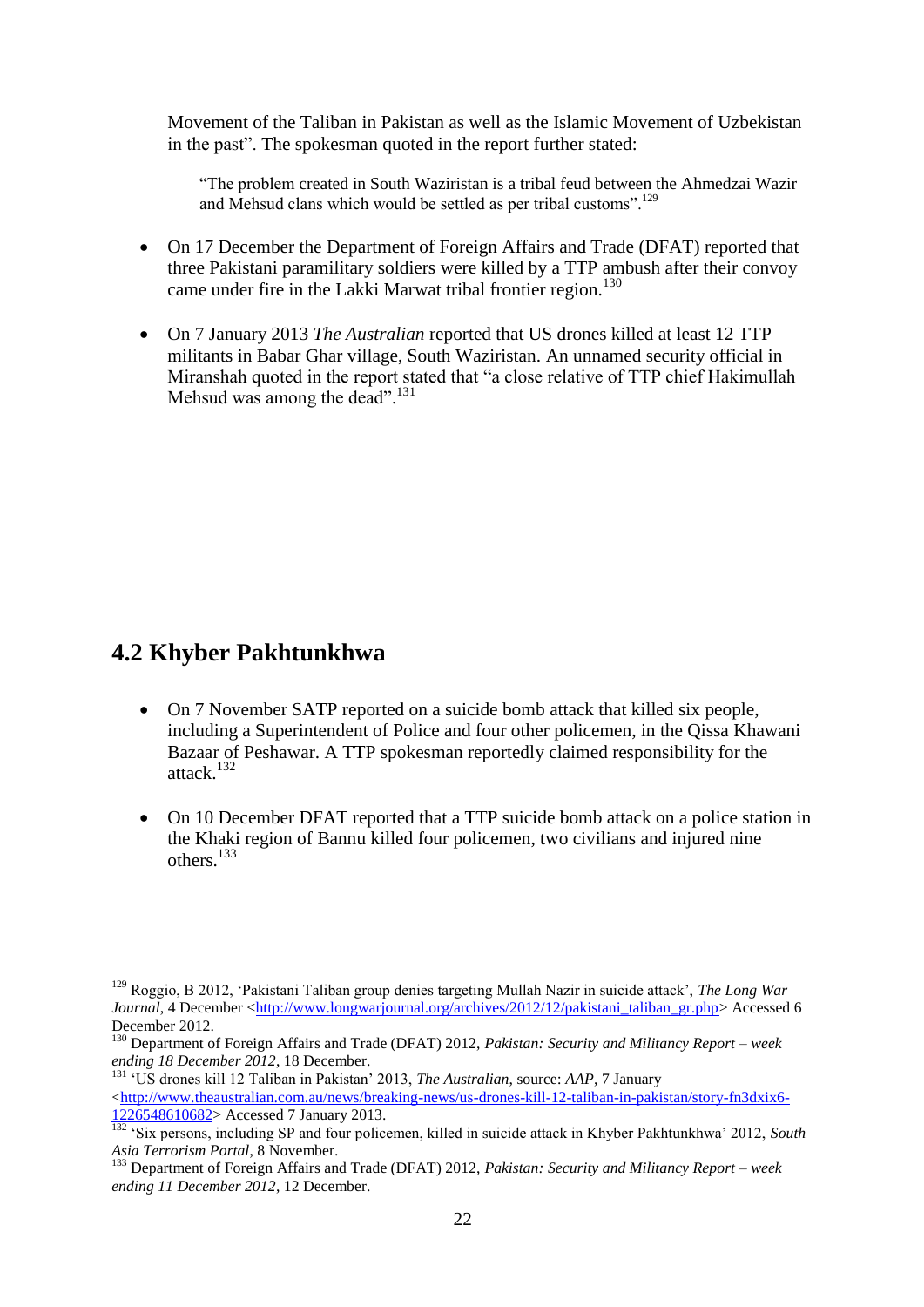- On 22 December *The News International* reported the death of ANP President for KPK Bashir Ahmed Bilour and nine others, after TTP militants launched a suicide bomb attack outside the residence of the party's local leader in Peshawar.<sup>134</sup>
- On 30 December *The Times of India* reported that 21 of the 22 Pakistani paramilitary soldiers kidnapped from two camps by approximately 200 heavily armed militants outside Peshawar, were executed after their bullet ridden bodies were found close to the camps. The Pakistani Taliban claimed responsibility for the attack according to the report. $135$

# <span id="page-22-0"></span>**4.3 Punjab**

1

- On 12 July *The Express Tribune* reported that 9 security personnel were killed while they slept when TTP gunmen raided their hostel in Ichra, Lahore.<sup>136</sup>
- On 16 August *The Express Tribune* reported on a TTP attack on a Pakistan Air Force (PAF) base in Kamra, Punjab. A TTP spokesman quoted in the report stated that "four suicide bombers had carried out the attack to take revenge for the killings of Baitullah Mehsud and Osama bin Laden". Eight militants and one security official were killed in the attack which reportedly lasted over five hours.<sup>137</sup>
- On 23 August the South Asian Intelligence Review referred to a TTP attack on an Army camp near Waziriabad town in the Gujranwala district of Punjab on 9 July. Militants reportedly killed 8 Special Forces personnel in the attack.<sup>138</sup>
- On 6 September *The Express Tribune* referred to TTP threats against the Dera Ghazi Khan Nuclear Facility in Punjab, which were reportedly intercepted by the Inter-Services Intelligence (ISI) following the TTP attack at the Kamra air base. The report referred to the TTP threat of attacking nuclear installations as revenge for the death of their South Punjab head, Abdul Ghaffar Qaisrani.<sup>139</sup>

<sup>&</sup>lt;sup>134</sup> 'Senior ANP leader Bashir Bilour martyred' 2012, *The News International*, 22 December [<http://www.thenews.com.pk/article-80759-Senior-ANP-leader-Bashir-Bilour-martyred>](http://www.thenews.com.pk/article-80759-Senior-ANP-leader-Bashir-Bilour-martyred) Accessed 8 January 2013.

<sup>135</sup> "Taliban kills 21 kidnapped Pakistani soldiers: officials" 2012, *The Times of India*, 30 December  $\langle$ http://timesofindia.indiatimes.com/world/pakistan/Taliban-kills-21-kidnapped-Pakistani-soldiers[officials/articleshow/17814517.cms>](http://timesofindia.indiatimes.com/world/pakistan/Taliban-kills-21-kidnapped-Pakistani-soldiers-officials/articleshow/17814517.cms) Accessed 4 January 2013.

<sup>&</sup>lt;sup>136</sup> 'Gunmen kill 9 security personnel in Lahore' 2012, *The Express Tribune*, 12 July [<http://tribune.com.pk/story/407241/gunmen-kill-8-security-personnel-in-lahore-police/>](http://tribune.com.pk/story/407241/gunmen-kill-8-security-personnel-in-lahore-police/) Accessed 8 January 2013.

<sup>137</sup> Poplazai, S & Ansari, N 2012, "Tehreek-i-Taliban claim revenge attack on Kamra airbase", *The Express Tribune*, 16 August [<http://tribune.com.pk/story/422821/attack-on-paf-airbase-live-updates/>](http://tribune.com.pk/story/422821/attack-on-paf-airbase-live-updates/) Accessed 7 January 2013.

<sup>&</sup>lt;sup>138</sup> Mohanty, T R 2012, 'Pakistan: Forces in Terror', *South Asian Intelligence Review*, 23 August [<http://satp.org/satporgtp/sair/index.htm>](http://satp.org/satporgtp/sair/index.htm) Accessed 23 August 2012.

<sup>139</sup> Manan, A 2012, "Taliban threat: Nuclear site in DG Khan cordoned off", *The Express Tribune*, 6 September [<http://tribune.com.pk/story/432295/taliban-threat-nuclear-site-in-dg-khan-cordoned-off/>](http://tribune.com.pk/story/432295/taliban-threat-nuclear-site-in-dg-khan-cordoned-off/) Accessed 7 January 2013.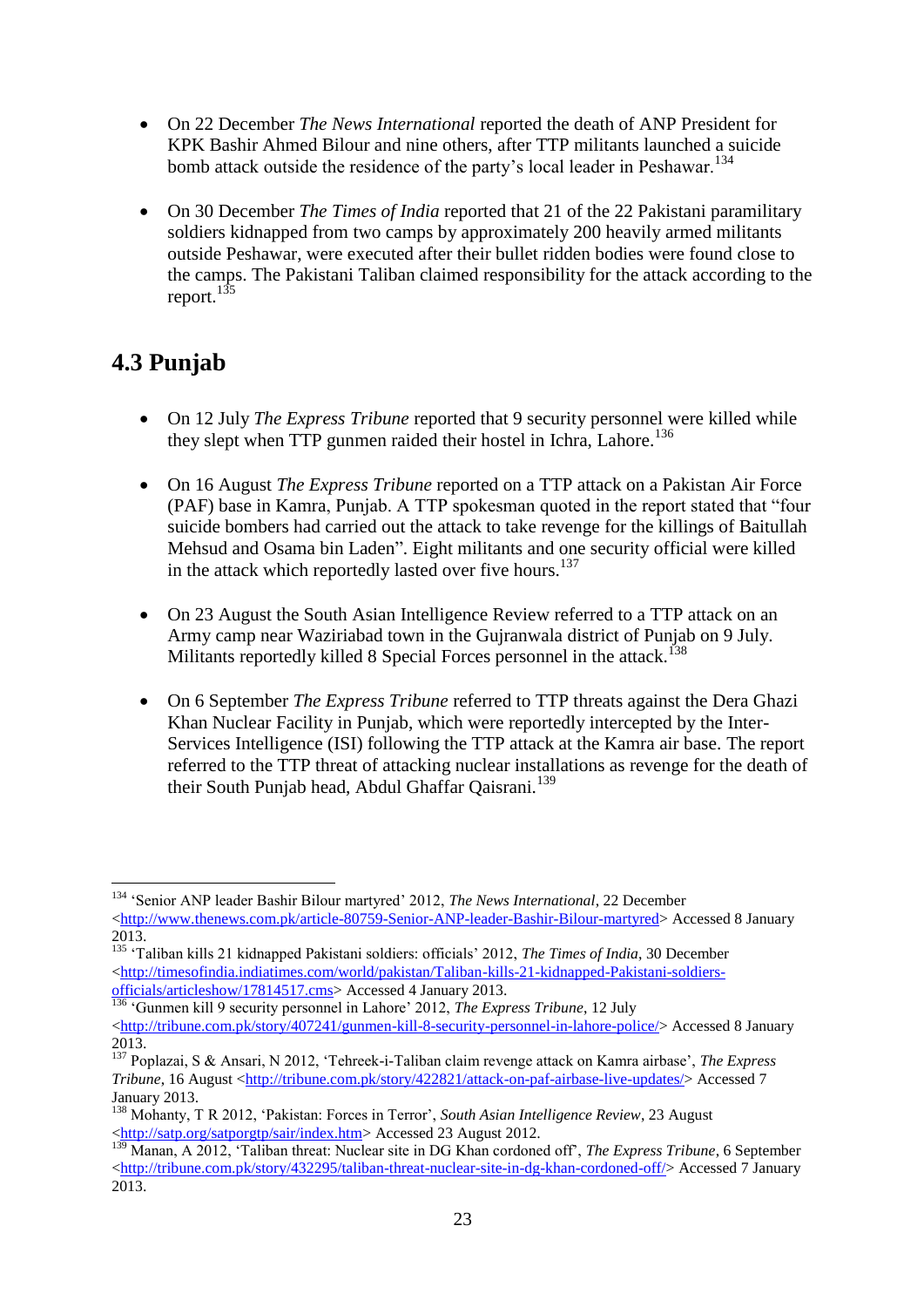On 4 January 2013 *Dawn* reported that seven Pakistani soldiers were kidnapped from their bus by suspected Taliban militants as it was travelling through Jand in Punjab, bound for Khyber Pakhtunkhwa, after leaving army headquarters in Rawalpindi.<sup>140</sup>

# <span id="page-23-0"></span>**4.4 Sindh**

1

- On 8 November 2012 the *Associated Press* (AP) reported a Taliban suicide truck bomb attack at a paramilitary compound that killed three and injured 20 Pakistani soldiers in the North Nazimabad area of Karachi.<sup>141</sup>
- On 22 November the *BBC* reported that at least two people were killed in a TTP bomb attack outside a Shia mosque in Karachi. The TTP also claimed responsibility for a bomb attack on a Shia procession in Rawalpindi that killed 23 people and injured 62 on the same day.<sup>142</sup>
- On 2 January 2013 *Dawn* reported that four people were killed, including a worker from the *Muttahida Qaumi Movement* (MQM), and 42 injured when a bomb planted on a motorbike detonated in the Federal B area of Karachi. A spokesman for the TTP claimed responsibility for the attack, noting that workers of the MQM were the intended targets.<sup>143</sup>

<sup>140</sup> "Gunmen kidnap seven Pakistani soldiers in Punjab" 2013, *Dawn*, 4 January

 $\langle \frac{\text{http://dawn.com/2013/01/03/gunmen-kidnap-seven-pakistani-soldiers-in-punjab}}{\rangle}$  Accessed 4 January 2013. <sup>141</sup> Jawad, A 2012, "Pakistani Taliban claim suicide attack on Karachi barracks", *Associated Press*, 8 November.

<sup>&</sup>lt;sup>142</sup> Taliban bomber kills Pakistan Shia marchers' 2012, *BBC*, 22 November [<http://www.bbc.co.uk/news/world](http://www.bbc.co.uk/news/world-asia-20425510)[asia-20425510>](http://www.bbc.co.uk/news/world-asia-20425510) Accessed 4 January 2013.

 $\frac{481a^220423310}{143}$  Four killed in Karachi blast, TTP claims responsibility' 2013, *Dawn*, 2 January  $\lt$ http://dawn.com/2013/01/01/loud-explosion-heard-federal-b-areas-aisha-manzil/> Accessed 4 January 2013.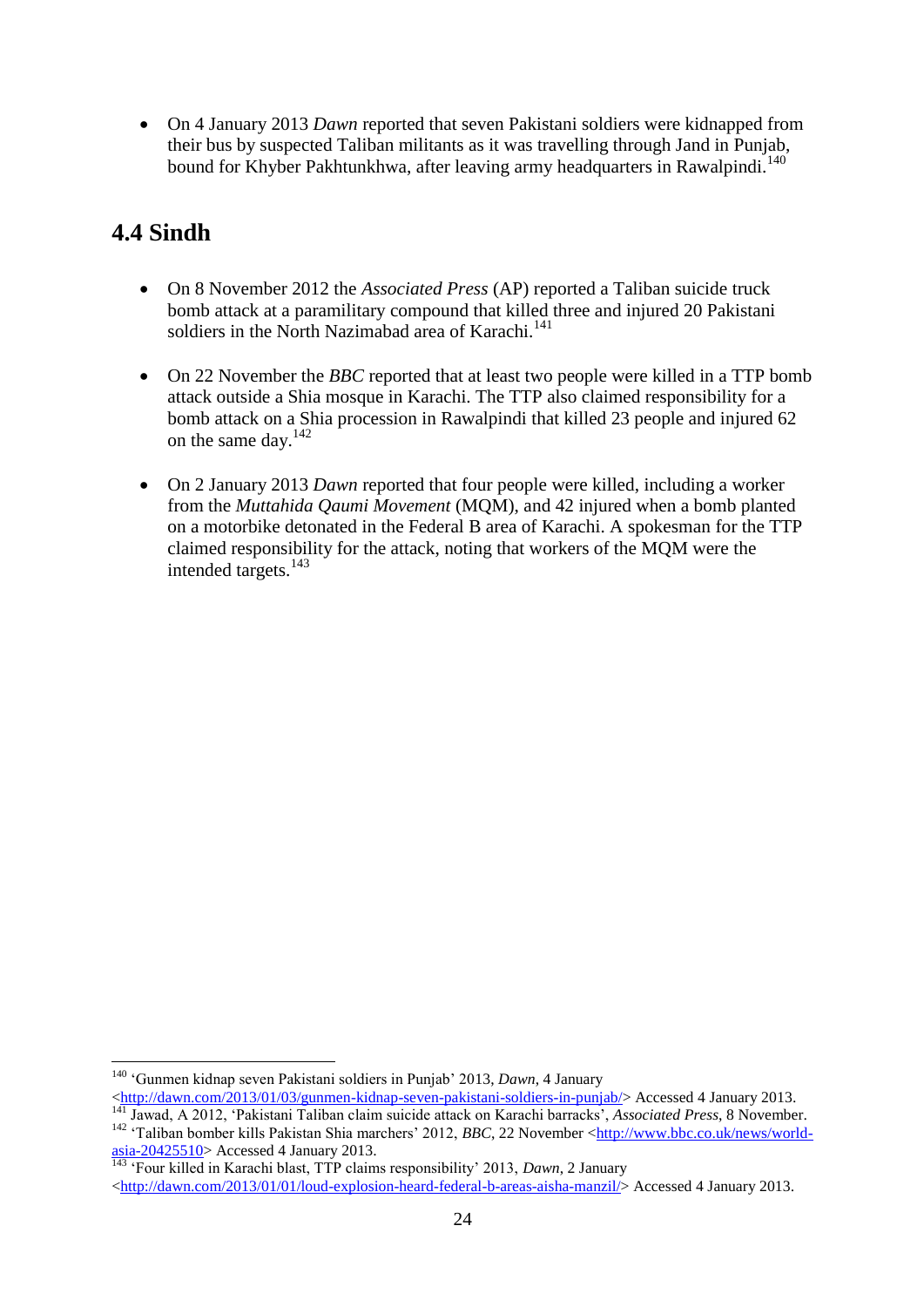# <span id="page-24-0"></span>**4.5 Baluchistan**

1

- On 2 May *The Express Tribune* reported that two people were killed and 16 others injured when a bomb attached to a parked car detonated as a convoy of Frontier Corps passed in Quetta. The TTP claimed responsibility.<sup>144</sup>
- On 4 July the SATP referred to the arrest of 12 militants reportedly belonging to the TTP by law enforcement agencies near Sambaza in Zhob district, close to the border of Waziristan Agency of FATA, following a raid on their hideout. <sup>145</sup>
- On 28 September the SATP reported that a tribal leader was among four people killed in an armed attack carried out by the TTP in the Zhob district.<sup>146</sup>

# <span id="page-24-1"></span>**4.6 Incidents and Recent Attacks on Health/Aid Workers or those accused of Spying for U.S.**

- On 26 May the *BBC* reported that Dr Shakil Afridi, who was suspected of providing intelligence to the CIA in the mission to find Osama Bin Laden under the cover of a polio vaccination programme, was sentenced to 33 years in prison in Kyhber agency.<sup>147</sup>
- On 18 July the *Integrated Regional Information Network* (IRIN) reported that Hafiz Gul Bahadur banned polio vaccinations in North Waziristan which also prompted TTP leaders in South Waziristan to also enact the ban. According to the report, Bahadur "said polio teams will be allowed into the tribal belt only if US drone attacks targeting militants are stopped".<sup>148</sup>
- In October 2012, *Central Asia Online* reported the execution of a local of Miranshah in North Waziristan. The report noted unknown assailants carried out the attack and left a note on the body that "warned other tribesmen to refrain from anti-Taliban activity or they would meet the same end".<sup>149</sup>

<sup>145</sup> South Asia Terrorism Portal 2012, *Balochistan Timeline – 2012*, 4 July [<http://www.satp.org/satporgtp/countries/pakistan/Balochistan/timeline/index.html>](http://www.satp.org/satporgtp/countries/pakistan/Balochistan/timeline/index.html) Accessed 7 January 2013.

<sup>&</sup>lt;sup>144</sup> FC Convoy targeted: Two killed in Quetta explosion' 2012, *The Express Tribune*, 2 May  $\langle$ http://tribune.com.pk/story/372853/fc-convoy-targeted-two-killed-in-quetta-explosion/> Accessed 25 May 2012.

<sup>146</sup> South Asia Terrorism Portal 2012, *Balochistan Timeline – 2012*, 28 September [<http://www.satp.org/satporgtp/countries/pakistan/Balochistan/timeline/index.html>](http://www.satp.org/satporgtp/countries/pakistan/Balochistan/timeline/index.html) Accessed 7 January 2013.

<sup>147</sup> "Pakistan Taleban plan to abduct or kill doctor in Bin-Laden mission – report", *BBC*, source: *The Express Tribune*, 26 May

<sup>148</sup> "Taliban block polio efforts" 2012, *Integrated Regional Information Network*, 18 July

<sup>149</sup> Shah, Z 2012, "Reputed militant killings of spies termed barbaric", *Central Asia Online*, 11 October [<http://centralasiaonline.com/en\\_GB/articles/caii/features/pakistan/main/2012/10/11/feature-02?mobile=true>](http://centralasiaonline.com/en_GB/articles/caii/features/pakistan/main/2012/10/11/feature-02?mobile=true) Accessed 19 October 2012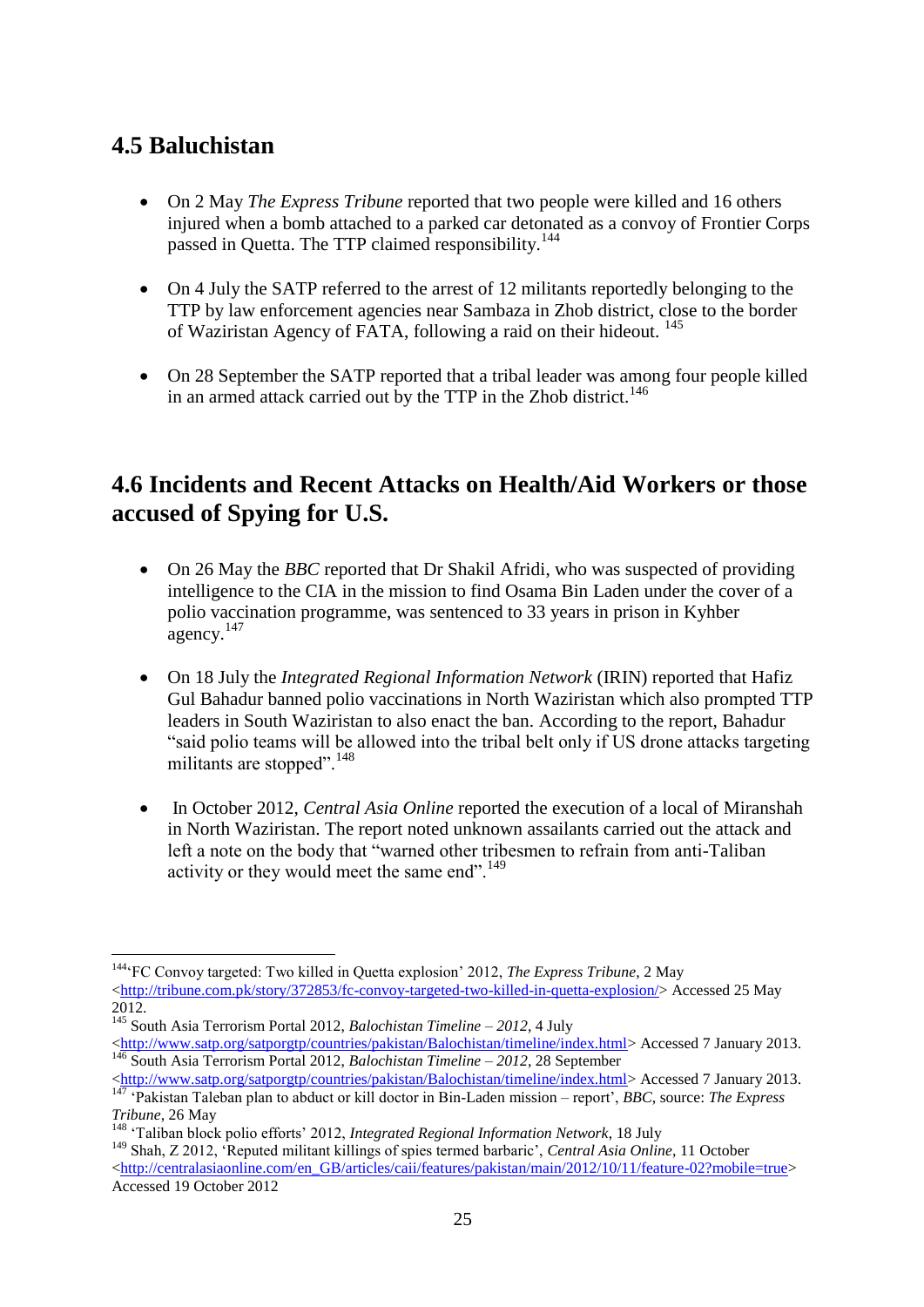On 19 December the *BBC* reported that four female Pakistani polio vaccination workers were fatally shot in coordinated attacks across Karachi while a fifth woman was shot and killed in Peshawar. The report highlighted that no group had yet claimed responsibility, however, that the Taliban have issued threats against the polio drive in Pakistan.<sup>150</sup>

1

<sup>&</sup>lt;sup>150</sup> 'Karachi polio killings: Vaccination workers shot' 2012, *BBC*, 19 December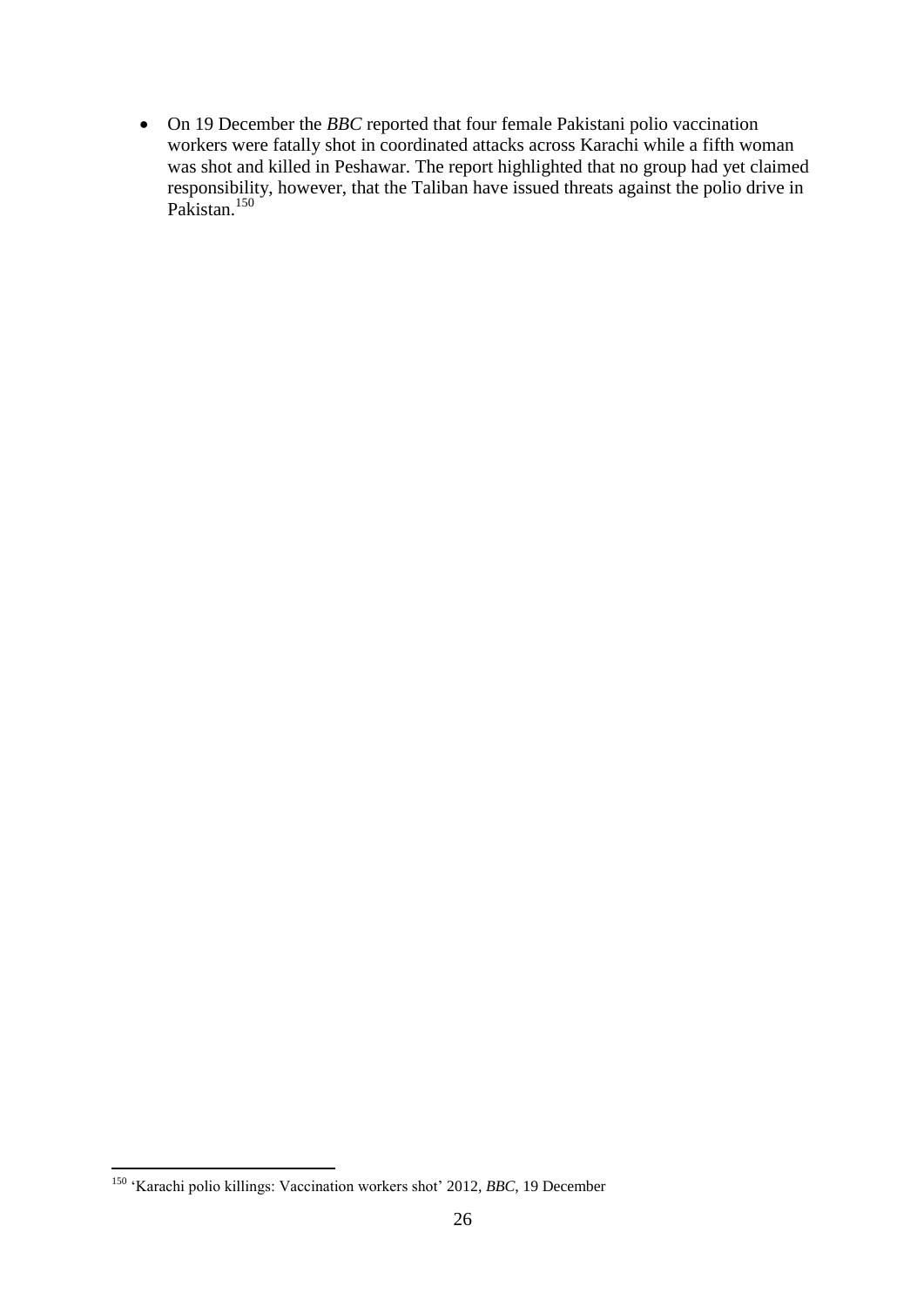# <span id="page-26-0"></span>**References**

"16 Taliban surrender in Kurram" 2012, *The Daily Times*, 6 May [<http://www.dailytimes.com.pk/default.asp?page=2012%5C05%5C06%5Cstory\\_6-5-](http://www.dailytimes.com.pk/default.asp?page=2012%5C05%5C06%5Cstory_6-5-2012_pg7_6) [2012\\_pg7\\_6>](http://www.dailytimes.com.pk/default.asp?page=2012%5C05%5C06%5Cstory_6-5-2012_pg7_6) Accessed 25 May 2012.

"3 girl students hurt in Kurram acid attack" 2012, *The Nation*, 14 October [<http://immibelweh03/NXT/gateway.dll/cisnet\\_bacis/cisnet\\_bacis\\_pak\\_frame/bacis\\_cx29873](http://immibelweh03/NXT/gateway.dll/cisnet_bacis/cisnet_bacis_pak_frame/bacis_cx298730?f=templates$fn=document-frameset.htm$q=%5Band%3AFATA%20TTP%20attack%5D%20$x=server$3.0#LPHit1) [0?f=templates\\$fn=document](http://immibelweh03/NXT/gateway.dll/cisnet_bacis/cisnet_bacis_pak_frame/bacis_cx298730?f=templates$fn=document-frameset.htm$q=%5Band%3AFATA%20TTP%20attack%5D%20$x=server$3.0#LPHit1)[frameset.htm\\$q=%5Band%3AFATA%20TTP%20attack%5D%20\\$x=server\\$3.0#LPHit1>](http://immibelweh03/NXT/gateway.dll/cisnet_bacis/cisnet_bacis_pak_frame/bacis_cx298730?f=templates$fn=document-frameset.htm$q=%5Band%3AFATA%20TTP%20attack%5D%20$x=server$3.0#LPHit1) Accessed 19 October 2012 (CISNET Pakistan CX297454)

"3 TTP Commanders among 17 Terrorists arrested in Punjab" 2011, *The Express Tribune*, 16 November [<http://tribune.com.pk/story/292773/3-ttp-commanders-among-17-terrorist](http://tribune.com.pk/story/292773/3-ttp-commanders-among-17-terrorist-arrested-in-punjab/)[arrested-in-punjab/>](http://tribune.com.pk/story/292773/3-ttp-commanders-among-17-terrorist-arrested-in-punjab/) Accessed 13 December 2011.

"Afghan Taliban turns Quetta into safe haven: report" 2011, IBN Live website, source: *Press Trust of India*, 17 October [<http://ibnlive.in.com/news/afghan-taliban-turns-quetta-into-a](http://ibnlive.in.com/news/afghan-taliban-turns-quetta-into-a-safe-haven-report/193870-56.html)[safe-haven-report/193870-56.html>](http://ibnlive.in.com/news/afghan-taliban-turns-quetta-into-a-safe-haven-report/193870-56.html) Accessed 13 December 2011.

"Bajaur bomb attack kills 24 TTP claims responsibility" 2012, *DAWN*, 4 May [<http://dawn.com/2012/05/04/bajaur-bomb-attack-kills-seven/>](http://dawn.com/2012/05/04/bajaur-bomb-attack-kills-seven/) Accessed 25 May 2012.

"Busted: TTP"s Mullah Hakeem and four kidnappers arrested" 2012, *The Express Tribune*, 5 February [<http://tribune.com.pk/story/332061/busted-ttps-mullah-hakeem-and-four](http://tribune.com.pk/story/332061/busted-ttps-mullah-hakeem-and-four-kidnappers-arrested/)[kidnappers-arrested/>](http://tribune.com.pk/story/332061/busted-ttps-mullah-hakeem-and-four-kidnappers-arrested/) Accessed 25 May 2012.

"Death toll rises to 36 in Pak bombing" 2012, *The Sunday Indian*, 18 February [<http://www.thesundayindian.com/en/story/Death-toll-rises-to-36-in-Pak](http://www.thesundayindian.com/en/story/Death-toll-rises-to-36-in-Pak-bombing/117/30215/)[bombing/117/30215/>](http://www.thesundayindian.com/en/story/Death-toll-rises-to-36-in-Pak-bombing/117/30215/) Accessed 8 March 2012

"Facebook shuts down Taliban account: Report" 2012, *The Express Tribune*, 11 December [<http://tribune.com.pk/story/478205/facebook-shuts-down-taliban-account-report/>](http://tribune.com.pk/story/478205/facebook-shuts-down-taliban-account-report/) Accessed 7 January 2013

"Faisalabad suicide attack: Four militants of TTP-allied group arrested" 2011, *The Express Tribune*, 24 March [<http://tribune.com.pk/story/136856/faisalabad-suicide-attack-four](http://tribune.com.pk/story/136856/faisalabad-suicide-attack-four-militants-of-ttp-allied-group-arrested/)[militants-of-ttp-allied-group-arrested/>](http://tribune.com.pk/story/136856/faisalabad-suicide-attack-four-militants-of-ttp-allied-group-arrested/) Accessed 13 December 2011.

"FC Convoy targeted: Two killed in Quetta explosion" 2012, *The Express Tribune*, 2 May [<http://tribune.com.pk/story/372853/fc-convoy-targeted-two-killed-in-quetta-explosion/>](http://tribune.com.pk/story/372853/fc-convoy-targeted-two-killed-in-quetta-explosion/) Accessed 25 May 2012.

"FC Helicopter attacked, TTP claims responsibility" 2012, *Dawn*, 3 April [<http://dawn.com/2012/04/03/fc-helicopter-attacked-ttp-claims-responsibilty/>](http://dawn.com/2012/04/03/fc-helicopter-attacked-ttp-claims-responsibilty/) Accessed 25 May 2012.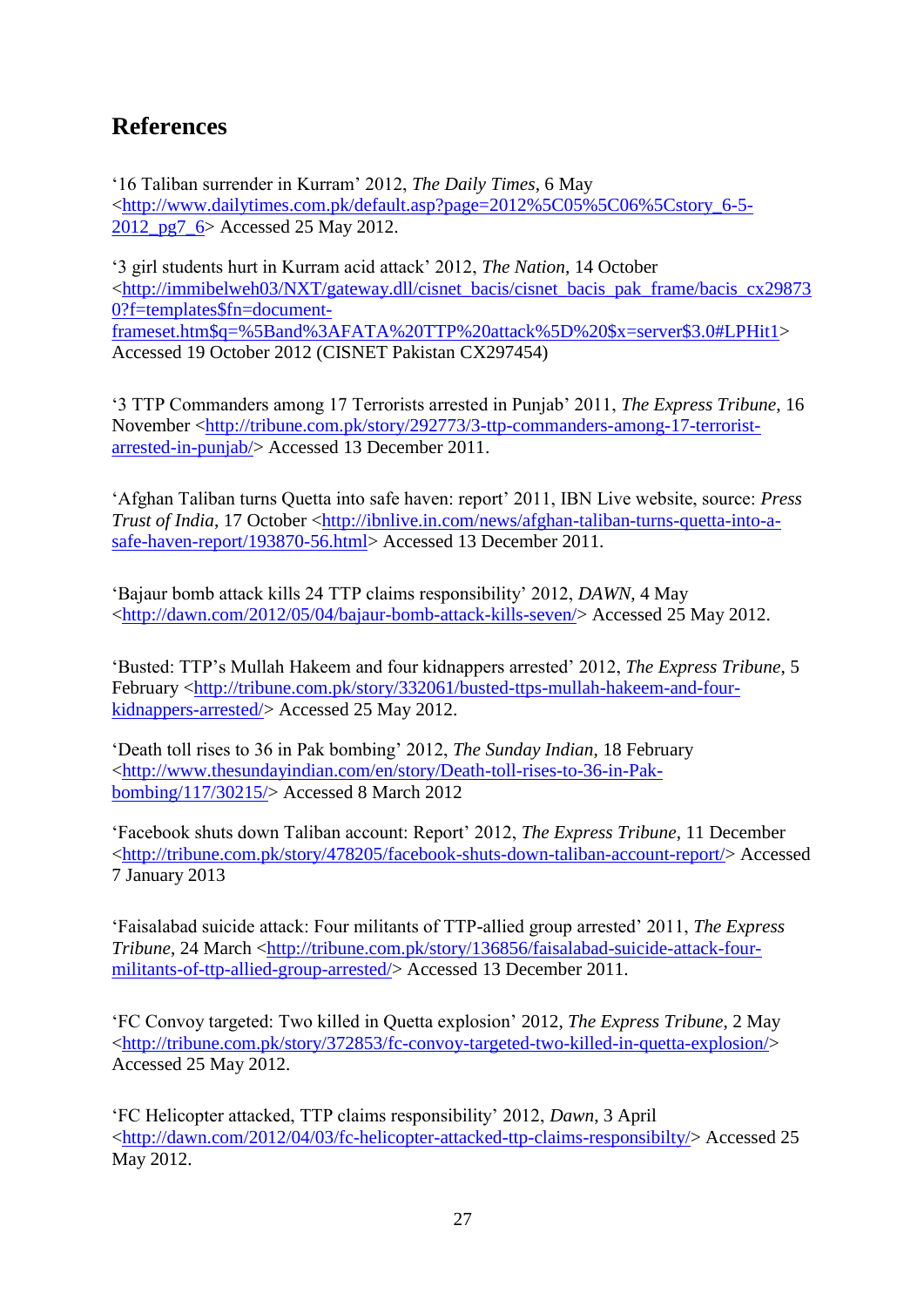"Feeling the heat?: TTP ready to negotiate, but not disarm" 2012, *The Express Tribune*, 29 December [<http://tribune.com.pk/story/486201/feeling-the-heat-ttp-ready-to-negotiate-but](http://tribune.com.pk/story/486201/feeling-the-heat-ttp-ready-to-negotiate-but-not-disarm/)[not-disarm/>](http://tribune.com.pk/story/486201/feeling-the-heat-ttp-ready-to-negotiate-but-not-disarm/) Accessed 3 January 2012

"Four killed in Karachi blast, TTP claims responsibility" 2013, *Dawn*, 2 January [<http://dawn.com/2013/01/01/loud-explosion-heard-federal-b-areas-aisha-manzil/>](http://dawn.com/2013/01/01/loud-explosion-heard-federal-b-areas-aisha-manzil/) Accessed 4 January 2013

"Growing Rifts between North Waziristan Taliban and TTP: A Precursor to Taliban Infighting", Geneva Centre for Training and Analysis of Terrorism, 23 April [<http://www.gctat.org/fr/map-your-mind/198-growing-rifts-between-north-waziristan](http://www.gctat.org/fr/map-your-mind/198-growing-rifts-between-north-waziristan-taliban-and-ttp-a-precursor-to-taliban-infighting.html)[taliban-and-ttp-a-precursor-to-taliban-infighting.html>](http://www.gctat.org/fr/map-your-mind/198-growing-rifts-between-north-waziristan-taliban-and-ttp-a-precursor-to-taliban-infighting.html) Accessed 18 May 2012

"Gunmen kidnap seven Pakistani soldiers in Punjab" 2013, *Dawn*, 4 January [<http://dawn.com/2013/01/03/gunmen-kidnap-seven-pakistani-soldiers-in-punjab/>](http://dawn.com/2013/01/03/gunmen-kidnap-seven-pakistani-soldiers-in-punjab/) Accessed 4 January 2013

"Gunmen kill 9 security personnel in Lahore" 2012, *The Express Tribune*, 12 July [<http://tribune.com.pk/story/407241/gunmen-kill-8-security-personnel-in-lahore-police/>](http://tribune.com.pk/story/407241/gunmen-kill-8-security-personnel-in-lahore-police/) Accessed 8 January 2013

"Hafiz Gul Bahadur threatens Pakistan govt" 2011, *Dawn*, 12 November [<http://dawn.com/2011/11/12/hafiz-gul-bahadur-threatens-pakistan-govt/>](http://dawn.com/2011/11/12/hafiz-gul-bahadur-threatens-pakistan-govt/) Accessed 24 May 2012.

"Hakimullah"s men clash with Nazir group" 2010, urdutahzeeb.net, source: *Dawn*, 20 August [<http://urdutahzeeb.net/articles/blog1.php?p=4813&more=1&c=1&tb=1&pb=1>](http://urdutahzeeb.net/articles/blog1.php?p=4813&more=1&c=1&tb=1&pb=1) Accessed 18 May 2012.

"Karachi polio killings: Vaccination workers shot" 2012, *BBC*, 19 December (CISNET Pakistan CX301148)

"Key TTP commander killed: reports" 2010, *The Express Tribune*, 30 October [<http://tribune.com.pk/story/70055/key-ttp-commander-killed/>](http://tribune.com.pk/story/70055/key-ttp-commander-killed/) Accessed 17 May 2012.

"Militants Blow up Girls School in Pakistan" 2012, *Bahrain News Agency*, 29 April [<http://www.bna.bh/portal/en/news/505997>](http://www.bna.bh/portal/en/news/505997) Accessed 25 May 2012.

"Mullah Omar tells TTP to stop attacking Pak army" 2012, *The Indian Express*, 3 January [<http://www.indianexpress.com/news/mullah-omar-tells-ttp-to-stop-attacking-pak](http://www.indianexpress.com/news/mullah-omar-tells-ttp-to-stop-attacking-pak-army/895001/0)[army/895001/0>](http://www.indianexpress.com/news/mullah-omar-tells-ttp-to-stop-attacking-pak-army/895001/0) Accessed 22 May 2012.

"North Waziristan Peace Pact" 2006, *PBS Frontline*, 3 October [<http://www.pbs.org/wgbh/pages/frontline/taliban/etc/nwdeal.html>](http://www.pbs.org/wgbh/pages/frontline/taliban/etc/nwdeal.html) Accessed 23 May 2012.

"Not allies: 8 dead as TTP, Haqqani Network clash in North Waziristan" 2012, *The Express Tribune*, 19 April [<http://tribune.com.pk/story/367215/not-allies-8-dead-as-ttp-haqqani-](http://tribune.com.pk/story/367215/not-allies-8-dead-as-ttp-haqqani-network-clash-in-north-waziristan/)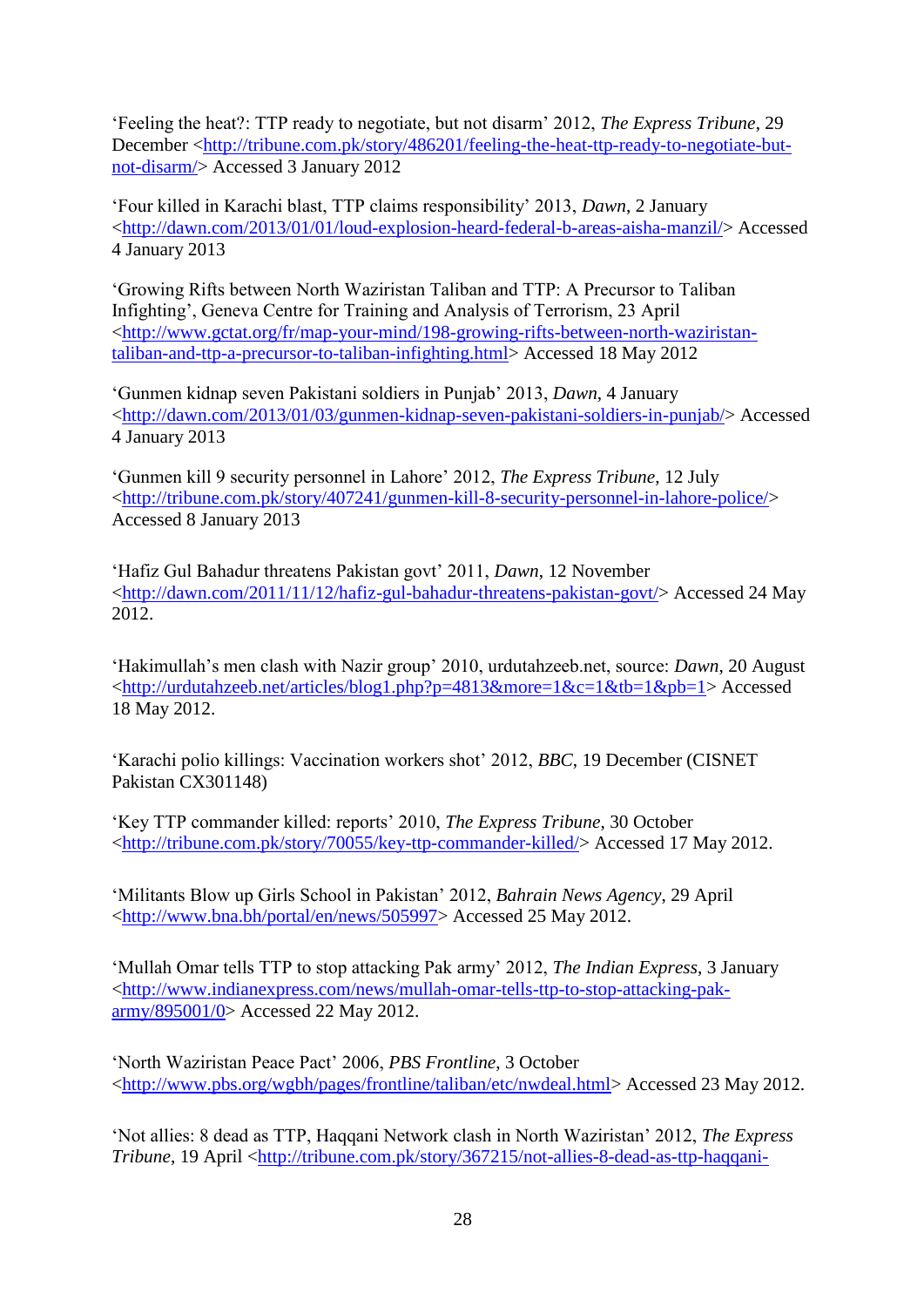[network-clash-in-north-waziristan/>](http://tribune.com.pk/story/367215/not-allies-8-dead-as-ttp-haqqani-network-clash-in-north-waziristan/) Accessed 22 May 2012.

"One killed as police vans bombed in Peshawar" 2012, *The Daily Times*, 13 May [<http://www.dailytimes.com.pk/default.asp?page=2012%5C05%5C13%5Cstory\\_13-5-](http://www.dailytimes.com.pk/default.asp?page=2012%5C05%5C13%5Cstory_13-5-2012_pg7_4) [2012\\_pg7\\_4>](http://www.dailytimes.com.pk/default.asp?page=2012%5C05%5C13%5Cstory_13-5-2012_pg7_4) Accessed 25 May 2012.

"PAKISTAN: A guide to main militant groups" 2010, *IRIN News*, 13 October [<http://www.irinnews.org/report.aspx?ReportID=90760>](http://www.irinnews.org/report.aspx?ReportID=90760) Accessed 14 October 2010.

"Pakistan militant leader Mullah Nazir injured in blast" 2012, *BBC*, 4 December [<http://www.bbc.co.uk/news/world-asia-20537419>](http://www.bbc.co.uk/news/world-asia-20537419) Accessed 4 December 2012 (CISNET Pakistan CX300165)

"Pakistan militants kill at least 20 kidnapped troops" 2012, *BBC*, 29 December [<http://www.bbc.co.uk/news/world-asia-20865888>](http://www.bbc.co.uk/news/world-asia-20865888) Accessed 3 January 2013 (

"Pakistan"s new assault on terrorism: Tackling the Taliban" 2009, *The Economist*, 15 October [<http://www.economist.com/node/14660577>](http://www.economist.com/node/14660577) Accessed 21 May 2012.

"Pakistan Taliban Chief Will Negotiate"2012, *The New York Times*, 28 December, Reuters [<http://www.nytimes.com/reuters/2012/12/28/world/asia/28reuters-pakistan](http://www.nytimes.com/reuters/2012/12/28/world/asia/28reuters-pakistan-taliban.html?hp&_r=0)[taliban.html?hp&\\_r=0>](http://www.nytimes.com/reuters/2012/12/28/world/asia/28reuters-pakistan-taliban.html?hp&_r=0) Accessed 3 January 2013

"Pakistan Taleban plan to abduct or kill doctor in Bin-Laden mission – report", *BBC*, source: *The Express Tribune*, 26 May (CISNET Pakistan CX288026)

"Pakistan Taliban claim attacks on Shias in Karachi, Rawalpindi" 2012, *The Express* Tribune, 22 November [<http://tribune.com.pk/story/469638/pakistani-taliban-claim-attacks-on-shias](http://tribune.com.pk/story/469638/pakistani-taliban-claim-attacks-on-shias-in-karachi-rawalpindi/)[in-karachi-rawalpindi/>](http://tribune.com.pk/story/469638/pakistani-taliban-claim-attacks-on-shias-in-karachi-rawalpindi/) Accessed 7 January

"Pashtuns" n.d., *Global Security.org*

[<http://www.globalsecurity.org/military/world/pakistan/pashtun.htm#>](http://www.globalsecurity.org/military/world/pakistan/pashtun.htm) Accessed 24 May 2012.

"Police foil terrorism attempt in Multan" 2012, *The Express Tribune*, 1 August [<http://tribune.com.pk/story/415913/police-foil-terrorism-attempt-in-multan/>](http://tribune.com.pk/story/415913/police-foil-terrorism-attempt-in-multan/) Accessed 8 January 2013

"Profile: Hakimullah Mehsud" 2010, *BBC News*, 3 May [<http://news.bbc.co.uk/2/hi/8219223.stm>](http://news.bbc.co.uk/2/hi/8219223.stm) Accessed 17 May 2012.

"Senior ANP leader Bashir Bilour martyred" 2012, *The News International*, 22 December [<http://www.thenews.com.pk/article-80759-Senior-ANP-leader-Bashir-Bilour-martyred>](http://www.thenews.com.pk/article-80759-Senior-ANP-leader-Bashir-Bilour-martyred) Accessed 8 January 2013

"Showdown at the mosque" 2007, *The Economist*, 12 July [<http://www.economist.com/node/9475989>](http://www.economist.com/node/9475989) Accessed 18 May 2012.

"Six persons, including SP and four policemen, killed in suicide attack in Khyber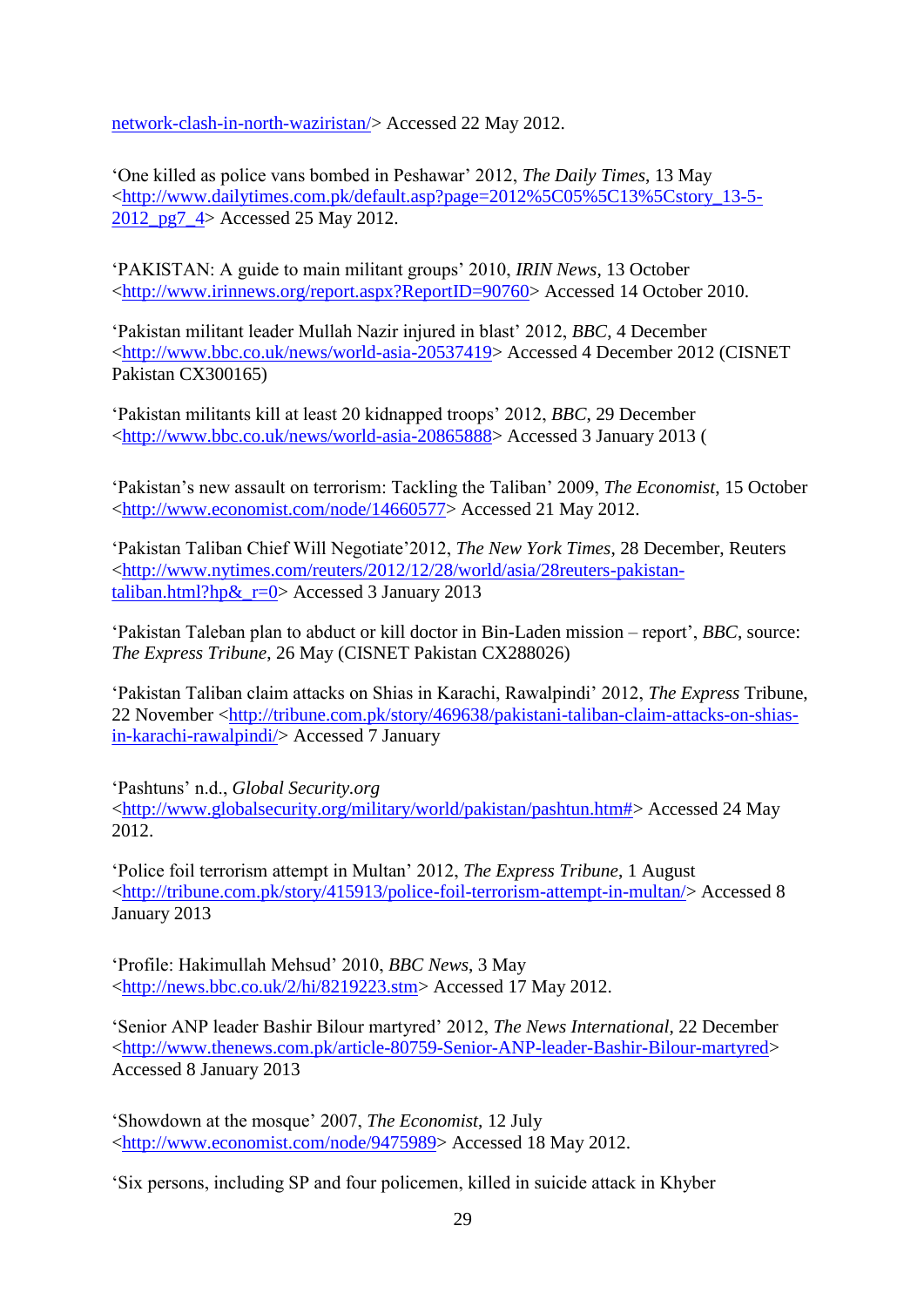Pakhtunkhwa" 2012, *South Asia Terrorism Portal*, 8 November (CISNET Pakistan CX298730)

"Taliban block polio efforts" 2012, *Integrated Regional Information Network (IRIN)*, 18 July [<http://irinnews.org/Report/95894/PAKISTAN-Taliban-block-poli%20o-efforts>](http://irinnews.org/Report/95894/PAKISTAN-Taliban-block-poli%20o-efforts) Accessed 10 August 2012 (CISNET Pakistan CX292700)

"Taliban bomber kills 13 extremists in Khyber region" 2012, *The Express Tribune*, 24 March [<http://tribune.com.pk/story/354349/taliban-bomber-kills-13-extremists-in-khyber-region/>](http://tribune.com.pk/story/354349/taliban-bomber-kills-13-extremists-in-khyber-region/) Accessed 3 January 2013

"Taliban bomber kills Pakistan Shia marchers" 2012, *BBC*, 22 November [<http://www.bbc.co.uk/news/world-asia-20425510>](http://www.bbc.co.uk/news/world-asia-20425510) Accessed 4 January 2013

"Taliban, elders join hands against criminals in N. Waziristan" 2012, *Dawn*, 23 November [<http://dawn.com/2012/11/23/taliban-elders-join-hands-against-criminals-in-n-waziristan-2/>](http://dawn.com/2012/11/23/taliban-elders-join-hands-against-criminals-in-n-waziristan-2/) Accessed 3 January 2012

"Taliban kills 21 kidnapped Pakistani soldiers: officials" 2012, *The Times of India*, 30 December [<http://timesofindia.indiatimes.com/world/pakistan/Taliban-kills-21-kidnapped-](http://timesofindia.indiatimes.com/world/pakistan/Taliban-kills-21-kidnapped-Pakistani-soldiers-officials/articleshow/17814517.cms)[Pakistani-soldiers-officials/articleshow/17814517.cms>](http://timesofindia.indiatimes.com/world/pakistan/Taliban-kills-21-kidnapped-Pakistani-soldiers-officials/articleshow/17814517.cms) Accessed 4 January 2013

"Taliban planning attacks to prevent reopening of NATO supply routes" 2012, *The Indian Express*, 19 April [<http://www.indianexpress.com/news/taliban-planning-attacks-to-prevent](http://www.indianexpress.com/news/taliban-planning-attacks-to-prevent-reopening-of-nato-supply-routes/938860/2)[reopening-of-nato-supply-routes/938860/2>](http://www.indianexpress.com/news/taliban-planning-attacks-to-prevent-reopening-of-nato-supply-routes/938860/2) Accessed 25 May 2012.

"Taliban, Haqqani factions attack tribal rivals in North Waziristan; 10 dead", *The Long War Journal*, 23 April

[<http://www.longwarjournal.org/archives/2012/04/taliban\\_haqqani\\_fact.php>](http://www.longwarjournal.org/archives/2012/04/taliban_haqqani_fact.php) Accessed 24 May 2012.

"Tehreek claims Bannu responsibility" 2012, *The Hindu*, 15 April [<http://www.thehindu.com/news/international/article3318026.ece>](http://www.thehindu.com/news/international/article3318026.ece) Accessed 25 May 2012.

"Tehrik-e-Nefaz-e-Shariat-e-Mohammadi (TNSM)" n.d., IHS Jane"s Defence and Security Analysis [<http://articles.janes.com/articles/Janes-World-Insurgency-and-Terrorism/Tehrik](http://articles.janes.com/articles/Janes-World-Insurgency-and-Terrorism/Tehrik-eNefaz-eShariat-eMohammadi-TNSM-Pakistan.html)[eNefaz-eShariat-eMohammadi-TNSM-Pakistan.html>](http://articles.janes.com/articles/Janes-World-Insurgency-and-Terrorism/Tehrik-eNefaz-eShariat-eMohammadi-TNSM-Pakistan.html) Accessed 18 May 2012.

"Tehrik-e-Taliban Pakistan" (undated), Institute for the Study of Violent Groups website, [<http://vkb.isvg.org/Wiki/Groups/Tehrik-e-Taliban\\_Pakistan>](http://vkb.isvg.org/Wiki/Groups/Tehrik-e-Taliban_Pakistan) Accessed 12 December 2011.

"Telenor, Mobilink attacks: TTP man behind extortion killed" 2012, *The Express Tribune*, 7 January [<http://tribune.com.pk/story/318009/alleged-mastermind-of-attacks-on](http://tribune.com.pk/story/318009/alleged-mastermind-of-attacks-on-telecommunication-franchises-killed-in-karachi/)[telecommunication-franchises-killed-in-karachi/>](http://tribune.com.pk/story/318009/alleged-mastermind-of-attacks-on-telecommunication-franchises-killed-in-karachi/) Accessed 25 May 2012.

"Three TTP, LJ men held in Quetta" 2012, *Dawn*, 23 April [<http://dawn.com/2012/04/23/three-ttp-lj-men-held-in-quetta/>](http://dawn.com/2012/04/23/three-ttp-lj-men-held-in-quetta/) Accessed 25 May 2012.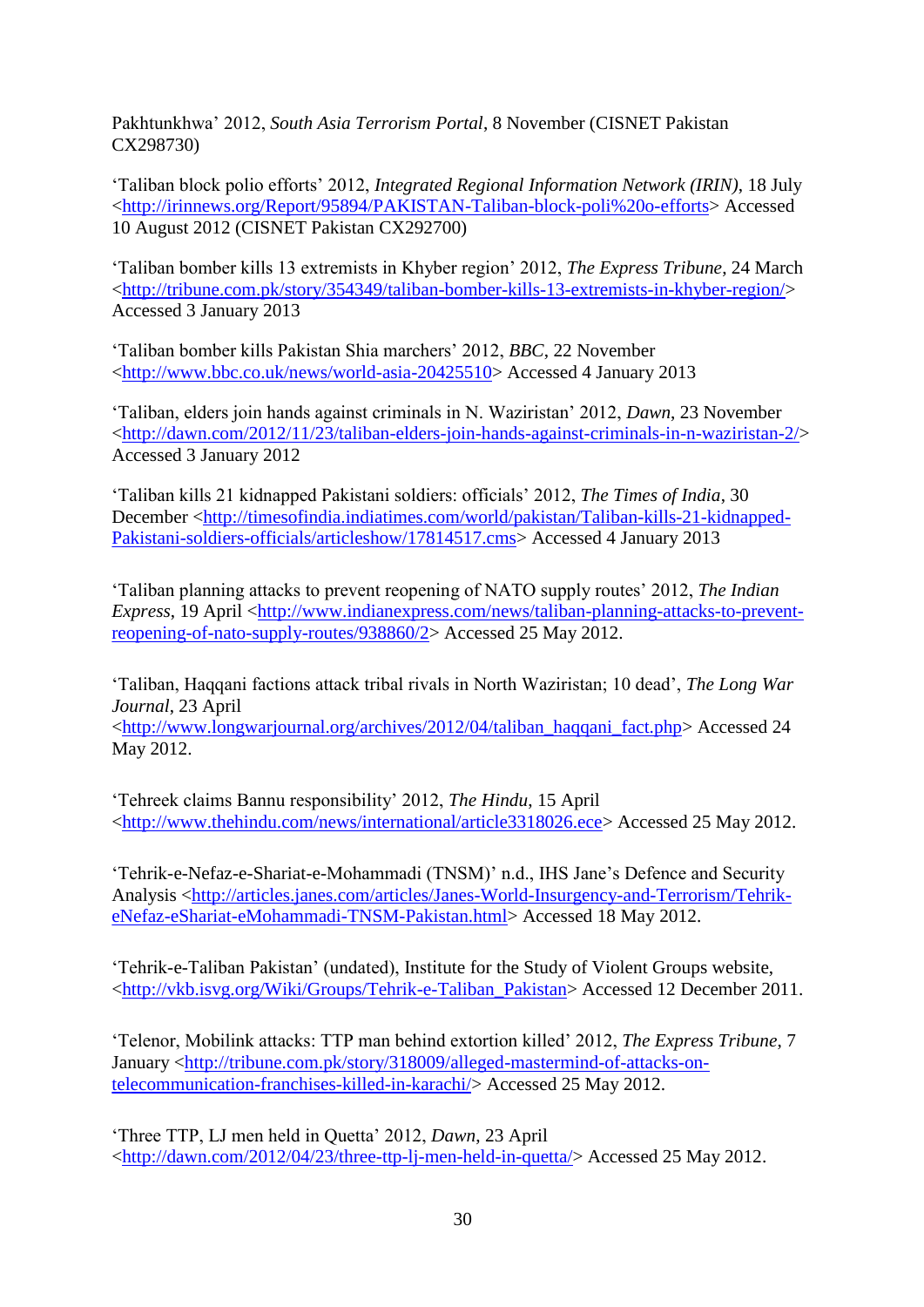"TTP activity in Sindh Province 2011" 2011, South Asian Terrorism Portal [<http://www.satp.org/satporgtp/countries/pakistan/sindh/timeline/index.html>](http://www.satp.org/satporgtp/countries/pakistan/sindh/timeline/index.html) Accessed 12 December 2011.

"TTP Claims Responsibility of Lahore Blast" 2011, *The International News*, 25 January [<http://www.thenews.com.pk/NewsDetail.aspx?ID=10063&title=TTP-claims-responsibility](http://www.thenews.com.pk/NewsDetail.aspx?ID=10063&title=TTP-claims-responsibility-of-Lhr-blast)[of-Lhr-blast>](http://www.thenews.com.pk/NewsDetail.aspx?ID=10063&title=TTP-claims-responsibility-of-Lhr-blast) Accessed 13 December 2011.

"TTP Militant arrested in Islamabad" 2011, *Dawn*, 15 August [<http://www.dawn.com/2011/08/15/ttp-militant-arrested-in-islamabad.html>](http://www.dawn.com/2011/08/15/ttp-militant-arrested-in-islamabad.html) Accessed 13 December 2011.

"TTP plotting prison break in Faisalabad: Report" 2012, *The Express Tribune*, 28 August [<http://tribune.com.pk/story/427198/ttp-plotting-prison-break-in-faisalabad-report/>](http://tribune.com.pk/story/427198/ttp-plotting-prison-break-in-faisalabad-report/) Accessed 7 January 2013

"TTP threat panics lawyers" 2012, *Dawn*, 10 May [<http://dawn.com/2012/05/11/ttp-threat](http://dawn.com/2012/05/11/ttp-threat-panics-lawyers/)[panics-lawyers/>](http://dawn.com/2012/05/11/ttp-threat-panics-lawyers/) Accessed 25 May 2012.

"Two TTP militants arrested in Islamabad" 2012, Dawn, 28 November [<http://dawn.com/2012/11/28/two-ttp-militants-arrested-in-islamabad-2/>](http://dawn.com/2012/11/28/two-ttp-militants-arrested-in-islamabad-2/) Accessed 29 November 2012 (CISNET Pakistan CX299948)

"US drones kill 12 Taliban in Pakistan" 2013, *The Australian*, source: *AAP*, 7 January [<http://www.theaustralian.com.au/news/breaking-news/us-drones-kill-12-taliban-in](http://www.theaustralian.com.au/news/breaking-news/us-drones-kill-12-taliban-in-pakistan/story-fn3dxix6-1226548610682)[pakistan/story-fn3dxix6-1226548610682>](http://www.theaustralian.com.au/news/breaking-news/us-drones-kill-12-taliban-in-pakistan/story-fn3dxix6-1226548610682) Accessed 7 January 2013

"Why Are Pakistan's Militant Groups Splintering?" 2011, *Eurasianet*, 1 October [<http://www.eurasianet.org/node/64251>](http://www.eurasianet.org/node/64251) Accessed 19 October 2011.

"Women"s abduction creates rift between Hangu tribes" 2012, *Dawn*, 12 May [<http://dawn.com/2012/05/12/womens-abduction-creates-rift-between-hangu-tribes/>](http://dawn.com/2012/05/12/womens-abduction-creates-rift-between-hangu-tribes/) Accessed 25 May 2012.

Abbas, H 2006, "Profiles of Pakistan"s Seven Tribal Agencies", *Terrorism Monitor*, Vol. 4, Issue 20, 19 October [<http://www.jamestown.org/programs/gta/single/?tx\\_ttnews%5Btt\\_news%5D=891&tx\\_ttnew](http://www.jamestown.org/programs/gta/single/?tx_ttnews%5Btt_news%5D=891&tx_ttnews%5BbackPid%5D=181&no_cache=1) [s%5BbacKPKid%5D=181&no\\_cache=1>](http://www.jamestown.org/programs/gta/single/?tx_ttnews%5Btt_news%5D=891&tx_ttnews%5BbackPid%5D=181&no_cache=1) Accessed 21 May 2012.

Abbas, H 2007, "South Waziristan"s Maulvi Nazir: The New Face of the Taliban", *Terrorism Monitor*, Vol. 5, Issue 9, 10 May [<http://www.jamestown.org/programs/gta/single/?tx\\_ttnews%5Btt\\_news%5D=4147&tx\\_ttne](http://www.jamestown.org/programs/gta/single/?tx_ttnews%5Btt_news%5D=4147&tx_ttnews%5BbackPid%5D=182&no_cache=1) [ws%5BbacKPKid%5D=182&no\\_cache=1>](http://www.jamestown.org/programs/gta/single/?tx_ttnews%5Btt_news%5D=4147&tx_ttnews%5BbackPid%5D=182&no_cache=1) Accessed 23 May 2012.

Abbas, H 2008, "A Profile of Tehrik-i-Taliban Pakistan", *CTC Sentinel*, Vol. 1, Issue 2, January [<http://belfercenter.ksg.harvard.edu/files/CTC%20Sentinel%20-](http://belfercenter.ksg.harvard.edu/files/CTC%20Sentinel%20-%20Profile%20of%20Tehrik-i-Taliban%20Pakistan.pdf)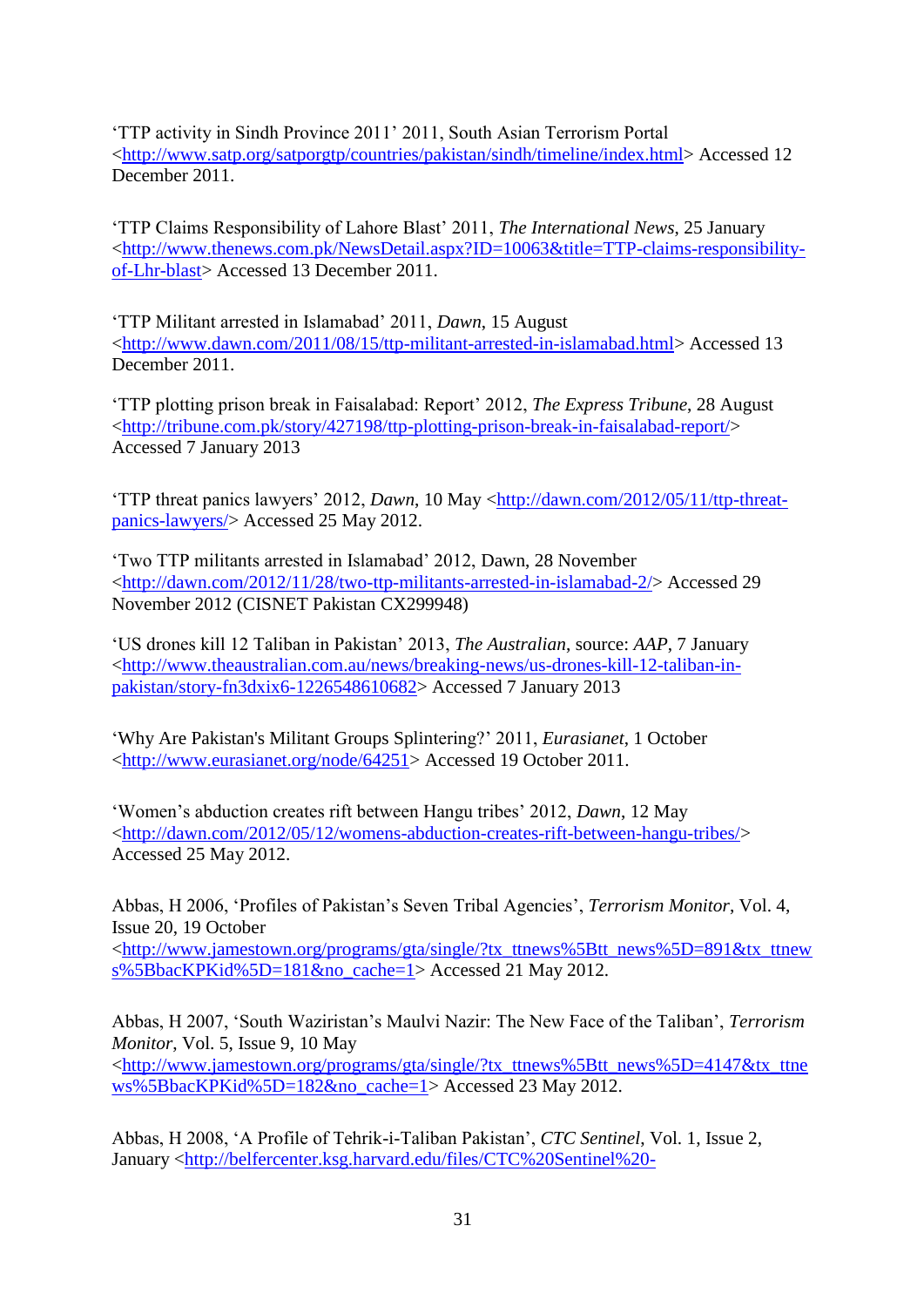[%20Profile%20of%20Tehrik-i-Taliban%20Pakistan.pdf>](http://belfercenter.ksg.harvard.edu/files/CTC%20Sentinel%20-%20Profile%20of%20Tehrik-i-Taliban%20Pakistan.pdf) Accessed 21 May 2012.

Abdul-Baqi, M 2008, "Pakistani Taliban Disclosed: Emergence, Objectives, and Leadership", *One Islam*, 6 March [<http://www.onislam.net/english/politics/3410/433873>](http://www.onislam.net/english/politics/3410/433873) Accessed 18 May 2012.

Ahmad, T 2012, "The Realignment of Jihadist Groups in the Pakistan-Afghanistan Region – The Formation of Shura Muraqba In Parallel to the U.S.-Taliban Talks", *The Middle East Media Research Institute*, 6 March<http://www.memri.org/report/en/0/0/0/0/0/0/6150.htm> Accessed 17 May 2012.

Akhtar, S. 2011, "Car Bomb kills 23 in Faisalabad", *The International News*, 9 March [<http://www.thenews.com.pk/TodaysPrintDetail.aspx?ID=4471&Cat=13&dt=3/8/2011>](http://www.thenews.com.pk/TodaysPrintDetail.aspx?ID=4471&Cat=13&dt=3/8/2011) Accessed 13 December 2011.

Ali, I 2009, "Military Victory in South Waziristan or the beginning of a long war?", *Terrorism Monitor*, Vol. 7, Issue 38, 15 December [<http://www.jamestown.org/uploads/media/TM\\_007\\_58a465.pdf>](http://www.jamestown.org/uploads/media/TM_007_58a465.pdf) Accessed 23 May 2012.

Ali, Z 2012, "Abducted workers: Six FWO labourers freed following Jirga efforts", *The Express Tribune*, 1 October [<http://tribune.com.pk/story/445000/abducted-workers-six-fwo-](http://tribune.com.pk/story/445000/abducted-workers-six-fwo-%20labourers-freed-following-jirga-efforts/) [%20labourers-freed-following-jirga-efforts/>](http://tribune.com.pk/story/445000/abducted-workers-six-fwo-%20labourers-freed-following-jirga-efforts/) Accessed 2 October 2012 (CISNET Pakistan CX296345)

Ali, Z 2013, "Taliban warlord: Mullah Nazir killed in US drone strike", *The Express Tribune*, 4 January [<http://tribune.com.pk/story/488854/taliban-warlord-mullah-nazir-killed-in-us](http://tribune.com.pk/story/488854/taliban-warlord-mullah-nazir-killed-in-us-drone-strike/)[drone-strike/>](http://tribune.com.pk/story/488854/taliban-warlord-mullah-nazir-killed-in-us-drone-strike/) Accessed 4 January 2013

Amir, I 2011, "TTP fractures into more than 100 groups", *Central Asia Online*, 20 December [<http://centralasiaonline.com/en\\_GB/articles/caii/features/pakistan/main/2011/12/20/feature-](http://centralasiaonline.com/en_GB/articles/caii/features/pakistan/main/2011/12/20/feature-01)[01>](http://centralasiaonline.com/en_GB/articles/caii/features/pakistan/main/2011/12/20/feature-01) Accessed 22 May 2012.

Anjum, S. 2011, "Five TTP terrorists arrested near Islamabad", *The International News*, 9 December [<http://www.thenews.com.pk/TodaysPrintDetail.aspx?ID=81370&Cat=2>](http://www.thenews.com.pk/TodaysPrintDetail.aspx?ID=81370&Cat=2) Accessed 13 December 2011.

Ashgar, R 2011, "The North Waziristan Trap", *The News International*, 17 November [<http://www.thenews.com.pk/Todays-News-9-77927-The-North-Waziristan-trap#>](http://www.thenews.com.pk/Todays-News-9-77927-The-North-Waziristan-trap) Accessed 18 May 2012.

Bajoria, J 2011, "Pakistan"s New Generation of Terrorists", *Council on Foreign Relations*, 9 December [<http://www.cfr.org/pakistan/pakistans-new-generation-terrorists/p15422#>](http://www.cfr.org/pakistan/pakistans-new-generation-terrorists/p15422) Accessed 17 May 2012.

Bakier, A H 2009, "Taliban Leader Mullah Nazir Defends Jihad in South Waziristan",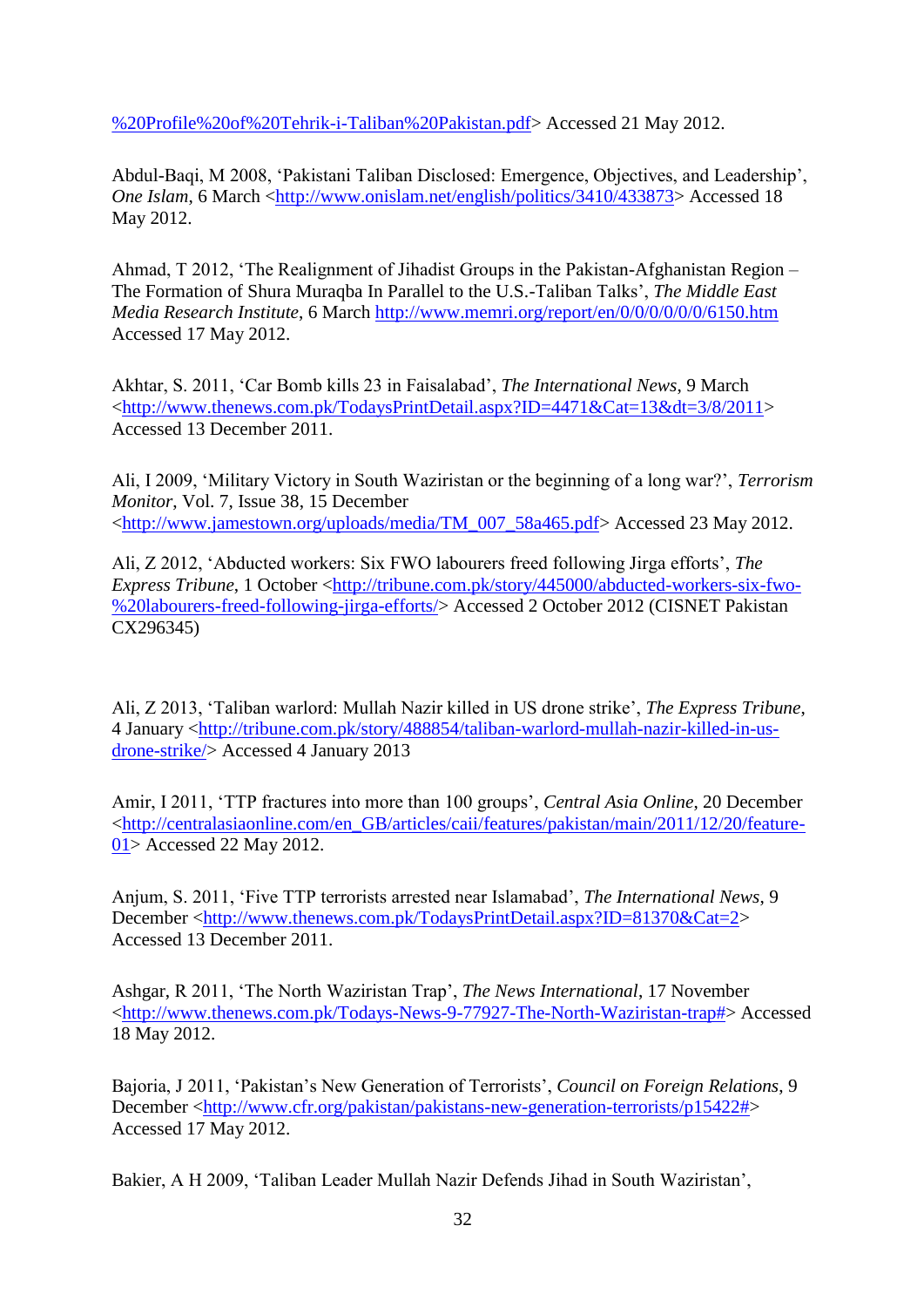*Terrorism Monitor*, Vol. 7, Issue 12, 8 May [<http://www.jamestown.org/uploads/media/TM\\_007\\_13.pdf>](http://www.jamestown.org/uploads/media/TM_007_13.pdf) Accessed 23 May 2012.

Boone, J 2013, "US drone strike kills Pakistan Taliban commander", *The Guardian*, 3 January [<http://www.guardian.co.uk/world/2013/jan/03/drone-strike-kills-mullah-nazir>](http://www.guardian.co.uk/world/2013/jan/03/drone-strike-kills-mullah-nazir) Accessed 4 January 2013

Bukhari, A S 2012, "Growing Rifts between North Waziristan Taliban and TTP: A Precursor to Taliban Infighting", Geneva Centre for Training and Analysis of Terrorism, 23 April [<http://www.gctat.org/fr/map-your-mind/198-growing-rifts-between-north-waziristan](http://www.gctat.org/fr/map-your-mind/198-growing-rifts-between-north-waziristan-taliban-and-ttp-a-precursor-to-taliban-infighting.html)[taliban-and-ttp-a-precursor-to-taliban-infighting.html>](http://www.gctat.org/fr/map-your-mind/198-growing-rifts-between-north-waziristan-taliban-and-ttp-a-precursor-to-taliban-infighting.html) Accessed 18 May 2012.

Crilly, R 2013, "Senior Taliban commander killed in US drone strike despite truce with Pakistani military", *The Telegraph*, 3 January [<http://www.telegraph.co.uk/news/worldnews/asia/pakistan/9778839/Senior-Taliban](http://www.telegraph.co.uk/news/worldnews/asia/pakistan/9778839/Senior-Taliban-commander-killed-in-US-drone-strike-despite-truce-with-Pakistani-military.html)[commander-killed-in-US-drone-strike-despite-truce-with-Pakistani-military.html>](http://www.telegraph.co.uk/news/worldnews/asia/pakistan/9778839/Senior-Taliban-commander-killed-in-US-drone-strike-despite-truce-with-Pakistani-military.html) Accessed 10 January 2013

Department of Foreign Affairs and Trade (DFAT) 2012, *Pakistan: Security and Militancy Report – week ending 11 December 2012*, 12 December (CISNET Pakistan CX300784)

Department of Foreign Affairs and Trade (DFAT) 2012, *Pakistan: Security and Militancy Report – week ending 18 December 2012*, 18 December (CISNET Pakistan CX301180)

Faqeer, H 2009, *Federally Administered Tribal Areas (FATA): Local Regional Handbook*, IDS International Government Services, Arlington.

"FC Convoy targeted: Two killed in Quetta explosion" 2012, *The Express Tribune*, 2 May [<http://tribune.com.pk/story/372853/fc-convoy-targeted-two-killed-in-quetta-explosion/>](http://tribune.com.pk/story/372853/fc-convoy-targeted-two-killed-in-quetta-explosion/) Accessed 25 May 2012

Gopal, A et al. 2010, "Inside Pakistan"s tribal frontier: North Waziristan", *Foreign Policy*, 23 April

[<http://afpak.foreignpolicy.com/posts/2010/04/23/inside\\_pakistans\\_tribal\\_frontier\\_north\\_waz](http://afpak.foreignpolicy.com/posts/2010/04/23/inside_pakistans_tribal_frontier_north_waziristan) [iristan>](http://afpak.foreignpolicy.com/posts/2010/04/23/inside_pakistans_tribal_frontier_north_waziristan) Accessed 23 May 2012.

Hassan, M 2012, "Two terrorists arrested in Rawalpindi", *The News Tribe*, 24 January [<http://www.thenewstribe.com/2012/01/24/two-terrorists-arrested-in-rawalpindi/>](http://www.thenewstribe.com/2012/01/24/two-terrorists-arrested-in-rawalpindi/) Accessed 25 May 2012.

Illyas Khan, M 2013, "Taliban"s Mullah Nazir death spells trouble for Pakistan", *BBC*, 3 January [<http://www.bbc.co.uk/news/world-asia-20900876>](http://www.bbc.co.uk/news/world-asia-20900876) Accessed 10 January 2013

International Crisis Group 2009, *Pakistan: The Militant Jihadi Challenge*, Asia Report N°164, 13 March.

Jamal, A. 2011, "Haqqani Network Growing Stronger at the Expense of the Tehrik-e-Taliban", *Terrorism Monitor*, Jamestown Foundation, Volume IX, Issue 31, 4 August, p.5 [<http://www.jamestown.org/uploads/media/TM\\_009\\_Issue31\\_02.pdf>](http://www.jamestown.org/uploads/media/TM_009_Issue31_02.pdf) Accessed 30 August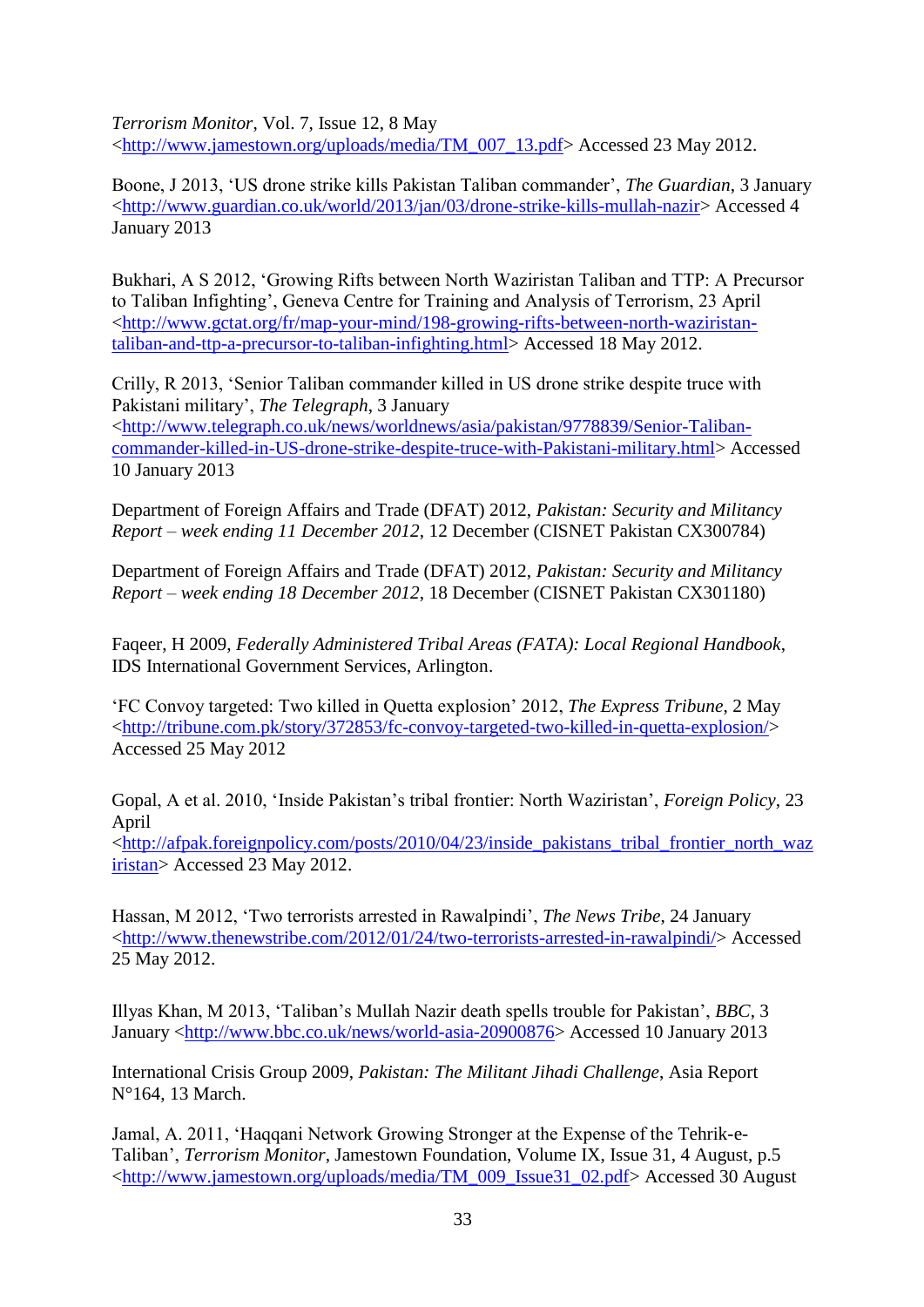2011

Jawad, A 2012, "Pakistani Taliban claim suicide attack on Karachi barracks", *Associated Press*, 8 November (CISNET Pakistan CX298936)

Khan, A M 2009, "A Profile of Militant Groups in Bajaur Tribal Agency", *Terrorism Monitor*, Volume 7, Issue 6, 9 March.

Khan, D I 2012, "Prison break: Taliban attack Bannu jail, nearly 400 inmates escape", *The Express Tribune*, 15 April [<http://tribune.com.pk/story/365064/prison-break-militants-attack](http://tribune.com.pk/story/365064/prison-break-militants-attack-bannu-jail-over-900-inmates-freed/)[bannu-jail-over-900-inmates-freed/>](http://tribune.com.pk/story/365064/prison-break-militants-attack-bannu-jail-over-900-inmates-freed/) Accessed 25 May 2012.

Khan, T 2011, "North Waziristan: Gul Bahadur"s aide killed in clash with rivals", *The Express Tribune*, 22 August [<http://tribune.com.pk/story/236757/north-waziristan-gul-bahadurs-aide](http://tribune.com.pk/story/236757/north-waziristan-gul-bahadurs-aide-killed-in-clash-with-rivals/)[killed-in-clash-with-rivals/>](http://tribune.com.pk/story/236757/north-waziristan-gul-bahadurs-aide-killed-in-clash-with-rivals/) Accessed 24 May 2012.

Khattak, I 2009, "Maulvi Nazir group decides to stay neutral", *The Daily Times*, 19 October [<http://dailytimes.com.pk/default.asp?page=2009%5C10%5C19%5Cstory\\_19-10-](http://dailytimes.com.pk/default.asp?page=2009%5C10%5C19%5Cstory_19-10-2009_pg1_3) [2009\\_pg1\\_3>](http://dailytimes.com.pk/default.asp?page=2009%5C10%5C19%5Cstory_19-10-2009_pg1_3) Accessed 22 May 2012.

Khattak, I 2010, "Ahmedzai Wazir to expel Mehsud"s militants from its areas", *Central Asian Online*, 13 May [<http://centralasiaonline.com/en\\_GB/articles/caii/features/pakistan/2010/05/13/feature-02>](http://centralasiaonline.com/en_GB/articles/caii/features/pakistan/2010/05/13/feature-02) Accessed 23 May 2012.

Livingston I S and O"Hanlon M 2011, *Pakistan Index: Tracking Variables of Reconstruction and Security*, *Brookings Institute*, 29 December [<http://www.brookings.edu/about/programs/foreign](http://www.brookings.edu/about/programs/foreign-policy/~/media/programs/foreign%20policy/pakistan%20index/index20111229.pdf)[policy/~/media/programs/foreign%20policy/pakistan%20index/index20111229.pdf>](http://www.brookings.edu/about/programs/foreign-policy/~/media/programs/foreign%20policy/pakistan%20index/index20111229.pdf) Accessed 17 May 2012.

Mahmood, J 2012, "TTP-backed militants trigger sectarianism", *Pakistan Update*, 9 May [<http://centralasiaonline.com/en\\_GB/pakistan](http://centralasiaonline.com/en_GB/pakistan-articles/caii/features/pakistan/main/2012/05/09/feature-01)[articles/caii/features/pakistan/main/2012/05/09/feature-01>](http://centralasiaonline.com/en_GB/pakistan-articles/caii/features/pakistan/main/2012/05/09/feature-01) Accessed 21 May 2012.

Malik, R 2010, "Pakistani Interior Minister: Al-Qaeda, Lashkar-e-Jhangvi, TTP working Together", *Middle East Media Research Institute*, 8 September [<http://www.thememriblog.org/blog\\_personal/en/30187.htm>](http://www.thememriblog.org/blog_personal/en/30187.htm) Accessed 18 May 2012.

Manan, A 2012, "Taliban threat: Nuclear site in DG Khan cordoned off", *The Express Tribune*, 6 September [<http://tribune.com.pk/story/432295/taliban-threat-nuclear-site-in-dg](http://tribune.com.pk/story/432295/taliban-threat-nuclear-site-in-dg-khan-cordoned-off/)[khan-cordoned-off/>](http://tribune.com.pk/story/432295/taliban-threat-nuclear-site-in-dg-khan-cordoned-off/) Accessed 7 January 2013

Masood S & Mehsud I T 2012, "15 killed in U.S Drone Strike in Pakistan", *The New York Times*, 6 July [<http://www.nytimes.com/2012/07/07/world/asia/15-killed-in-us-drone-strike](http://www.nytimes.com/2012/07/07/world/asia/15-killed-in-us-drone-strike-in-pakistan-aimed-at-taliban.html)[in-pakistan-aimed-at-taliban.html>](http://www.nytimes.com/2012/07/07/world/asia/15-killed-in-us-drone-strike-in-pakistan-aimed-at-taliban.html) Accessed 7 January 2013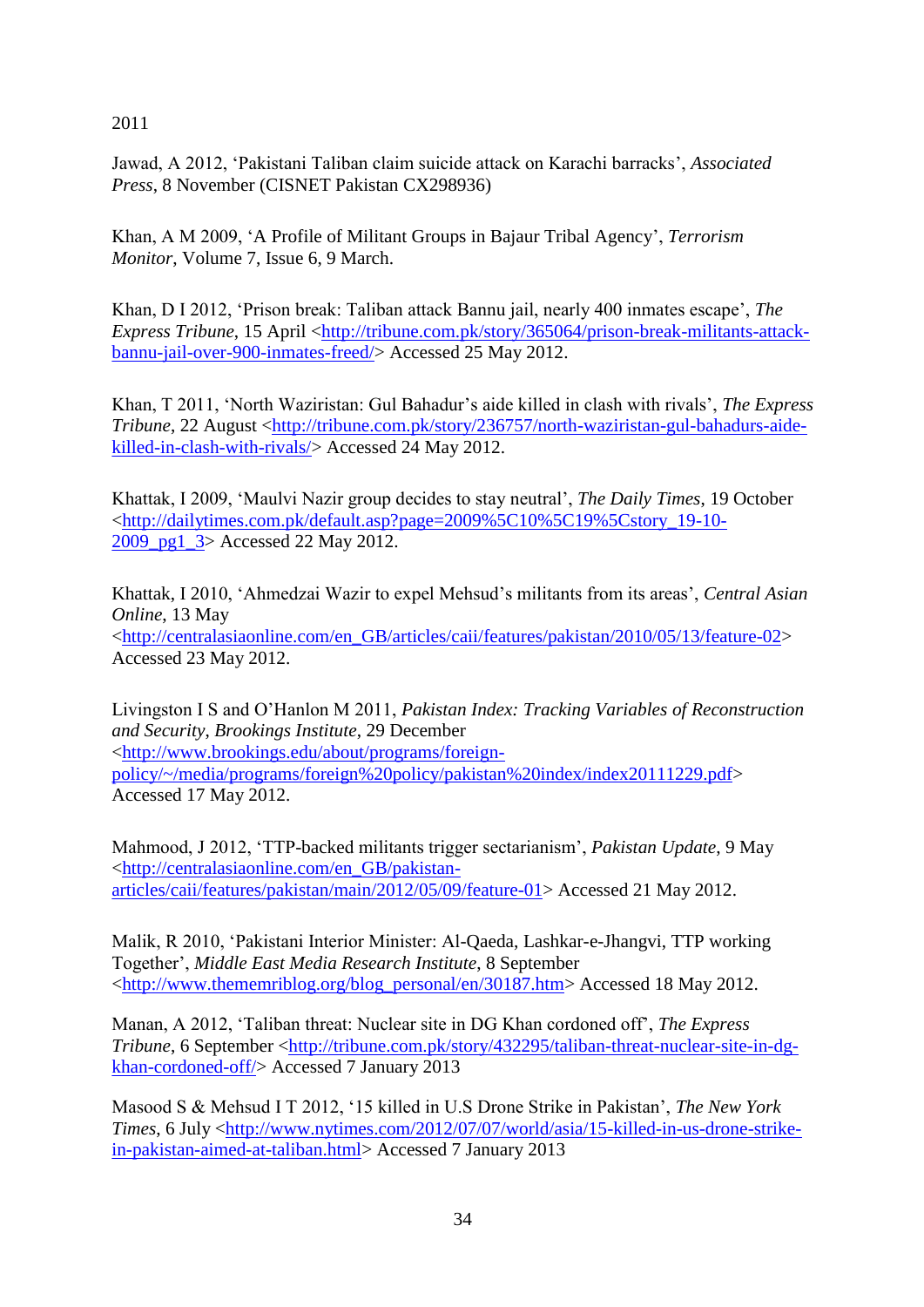Mehsud, S 2012, "Taliban Forces Regroup to Fight US Forces", *DAWN*, 3 January [<http://dawn.com/2012/01/03/al-qaida-taliban-ask-pakistani-militants-for-help/>](http://dawn.com/2012/01/03/al-qaida-taliban-ask-pakistani-militants-for-help/) Accessed 21 May 2012.

Mohanty, T R 2012, "Pakistan: Forces in Terror", *South Asian Intelligence Review*, 23 August [<http://satp.org/satporgtp/sair/index.htm>](http://satp.org/satporgtp/sair/index.htm) Accessed 23 August 2012 (CISNET Pakistan CX293615)

Mir, A 2011, "Ban on Pakistan Taliban too little too late", *Asia Times Online*, 4 August [<http://www.atimes.com/atimes/South\\_Asia/MH04Df01.html>](http://www.atimes.com/atimes/South_Asia/MH04Df01.html) Accessed 18 May 2012.

Mir, A. 2011, "TTP has a long list for Karachi", *The International News*, 21 September [<http://www.thenews.com.pk/TodaysPrintDetail.aspx?ID=68680&Cat=6>](http://www.thenews.com.pk/TodaysPrintDetail.aspx?ID=68680&Cat=6) Accessed 13 December 2011.

Nawaz, S 2009, *A Most Dangerous Place*, Centre for Strategic and International Studies, January [<http://csis.org/files/media/csis/pubs/081218\\_nawaz\\_fata\\_web.pdf>](http://csis.org/files/media/csis/pubs/081218_nawaz_fata_web.pdf) Accessed 21 May 2012.

Pabst, A 2009, "Pakistan must confront Wahhabism", *The Guardian*, 20 August [<http://www.guardian.co.uk/commentisfree/belief/2009/aug/20/pakistan-wahhabi-islam-sufi](http://www.guardian.co.uk/commentisfree/belief/2009/aug/20/pakistan-wahhabi-islam-sufi-terrorism)[terrorism>](http://www.guardian.co.uk/commentisfree/belief/2009/aug/20/pakistan-wahhabi-islam-sufi-terrorism) Accessed 17 May 2012.

Poplazai, S & Ansari, N 2012, "Tehreek-i-Taliban claim revenge attack on Kamra airbase", *The Express Tribune*, 16 August [<http://tribune.com.pk/story/422821/attack-on-paf-airbase](http://tribune.com.pk/story/422821/attack-on-paf-airbase-live-updates/)[live-updates/>](http://tribune.com.pk/story/422821/attack-on-paf-airbase-live-updates/) Accessed 7 January 2013

Qazi, S H 2011, "Rebels of the frontier: origins, organisation, and recruitment of the Pakistani Taliban", *Small Wars and Insurgencies*, Vol. 22, No.4, pp. 574-602.

Qazi, S.H. 2011, *An Extended Profile of the Pakistani Taliban*, Institute for Social Policy and Understanding, August [<http://www.humansecuritygateway.com/documents/ISPU\\_AnExtendedProfileofthePakistani](http://www.humansecuritygateway.com/documents/ISPU_AnExtendedProfileofthePakistaniTaliban.pdf) [Taliban.pdf>](http://www.humansecuritygateway.com/documents/ISPU_AnExtendedProfileofthePakistaniTaliban.pdf) Accessed 13 December 2011.

Rehman, Z 2012, "Act of War", *The Friday* Times, 7-13 December [<http://www.thefridaytimes.com/beta3/tft/article.php?issue=20121207&page=3>](http://www.thefridaytimes.com/beta3/tft/article.php?issue=20121207&page=3) Accessed 11 December 2012 (CISNET Pakistan CX300595)

Rehman, Z 2011, "North Waziristan tribes wary of brutal foreigners", *The Friday Times*, Vol. 23, No. 35, 14-20 October [<http://www.thefridaytimes.com/beta2/tft/article.php?issue=20111014&page=4>](http://www.thefridaytimes.com/beta2/tft/article.php?issue=20111014&page=4) Accessed

24 May 2012.

Rehman, Z. U. 2011, "Growing Urban Islamist Militancy in Punjab Province Poses New Challenge for Pakistani Authorities", *Terrorism Monitor*, Vol. 9, Issue 39, October [<http://www.jamestown.org/uploads/media/TM\\_009\\_Issue39\\_02.pdf>](http://www.jamestown.org/uploads/media/TM_009_Issue39_02.pdf) Accessed 12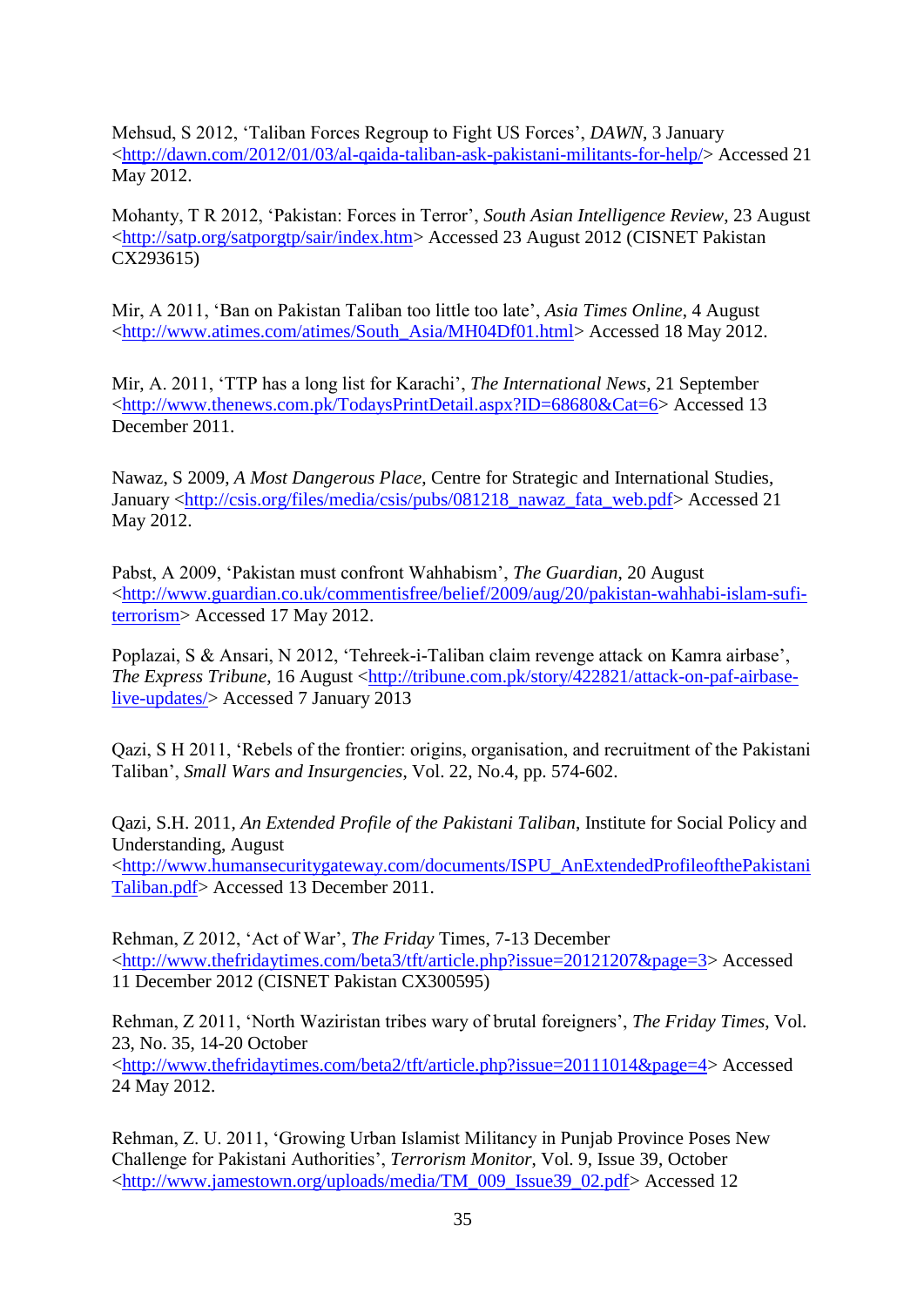December 2011.

Rodriguez, A 2012, "Pakistani Taliban now on Facebook", *Los Angeles Times*, 7 December [<http://www.latimes.com/news/world/worldnow/la-pakistani-taliban-now-on-facebook-](http://www.latimes.com/news/world/worldnow/la-pakistani-taliban-now-on-facebook-20121207,0,6441999.story)[20121207,0,6441999.story>](http://www.latimes.com/news/world/worldnow/la-pakistani-taliban-now-on-facebook-20121207,0,6441999.story) Accessed 7 January 2013 (CISNET Pakistan CX300543)

Roggio, B 2007, "Red on red in Waziristan", *The Long War Journal*, 21 March [<http://www.longwarjournal.org/archives/2007/03/redonred\\_in\\_wazirist-print.php>](http://www.longwarjournal.org/archives/2007/03/redonred_in_wazirist-print.php) Accessed 22 May 2012.

Roggio, B 2010, "The Pakistani Taliban"s Top Leaders", *The Long War Journal*, 17 May [<http://www.longwarjournal.org/archives/2010/05/the\\_pakistani\\_taliba\\_1.php>](http://www.longwarjournal.org/archives/2010/05/the_pakistani_taliba_1.php) Accessed 17 May 2012.

Roggio, B 2011, "Good" Pakistani Taliban leader Nazir affirms membership in al Qaeda", *The Long War Journal*, 4 May [<http://www.longwarjournal.org/archives/2011/05/good\\_pakistani\\_taliban\\_leader\\_nazir\\_adm](http://www.longwarjournal.org/archives/2011/05/good_pakistani_taliban_leader_nazir_admits_membership_in_al_qaeda.php) [its\\_membership\\_in\\_al\\_qaeda.php>](http://www.longwarjournal.org/archives/2011/05/good_pakistani_taliban_leader_nazir_admits_membership_in_al_qaeda.php) Accessed 23 May 2012.

Roggio, B 2011, "US Predators target "good Taliban" commander in South Waziristan", *The Long War Journal*, 15 October [<http://www.longwarjournal.org/archives/2011/10/us\\_predators\\_target\\_1.php>](http://www.longwarjournal.org/archives/2011/10/us_predators_target_1.php) Accessed 23 May 2012.

Roggio, B 2012, "Pakistani Taliban group denies targeting Mullah Nazir in suicide attack", *The Long War Journal*, 4 December (CISNET Pakistan CX300312)

Roggio, B 2012, "Al Qaeda brokers new anti-US Taliban alliance in Pakistan and Afghanistan", *The Long War Journal*, 3 January [<http://www.longwarjournal.org/archives/2012/01/al\\_qaeda\\_brokers\\_new.php>](http://www.longwarjournal.org/archives/2012/01/al_qaeda_brokers_new.php) Accessed 17 May 2012.

Saeed, T 2012, "Commandant, Deputy Bajaur Levis among dead", *Pakistan Observer*, 24 May [<http://pakobserver.net/detailnews.asp?id=153835>](http://pakobserver.net/detailnews.asp?id=153835) Accessed 25 May 2012.

Shah, Z 2012, "Reputed militant killings of spies termed barbaric", *Central Asia Online*, 11 **October** 

[<http://centralasiaonline.com/en\\_GB/articles/caii/features/pakistan/main/2012/10/11/feature-](http://centralasiaonline.com/en_GB/articles/caii/features/pakistan/main/2012/10/11/feature-02?mobile=true)[02?mobile=true>](http://centralasiaonline.com/en_GB/articles/caii/features/pakistan/main/2012/10/11/feature-02?mobile=true) Accessed 19 October 2012

Shahzad, S S 2011, "Pakistan: Local Taliban commander ends truce with army after Bin Laden killing", *Italy Global Nation*, 4 May [<http://www.adnkronos.com/IGN/Aki/English/Security/Pakistan-Local-Taliban-commander](http://www.adnkronos.com/IGN/Aki/English/Security/Pakistan-Local-Taliban-commander-ends-truce-with-army-after-Bin-Laden-killing_311976039734.html)[ends-truce-with-army-after-Bin-Laden-killing\\_311976039734.html>](http://www.adnkronos.com/IGN/Aki/English/Security/Pakistan-Local-Taliban-commander-ends-truce-with-army-after-Bin-Laden-killing_311976039734.html) Accessed 23 May 2012.

Siddique, Q 2008, *The Red Mosque Operation and its Impact on the Growth of the Pakistani Taliban*, Norwegian Defence Research Establishment, 8 October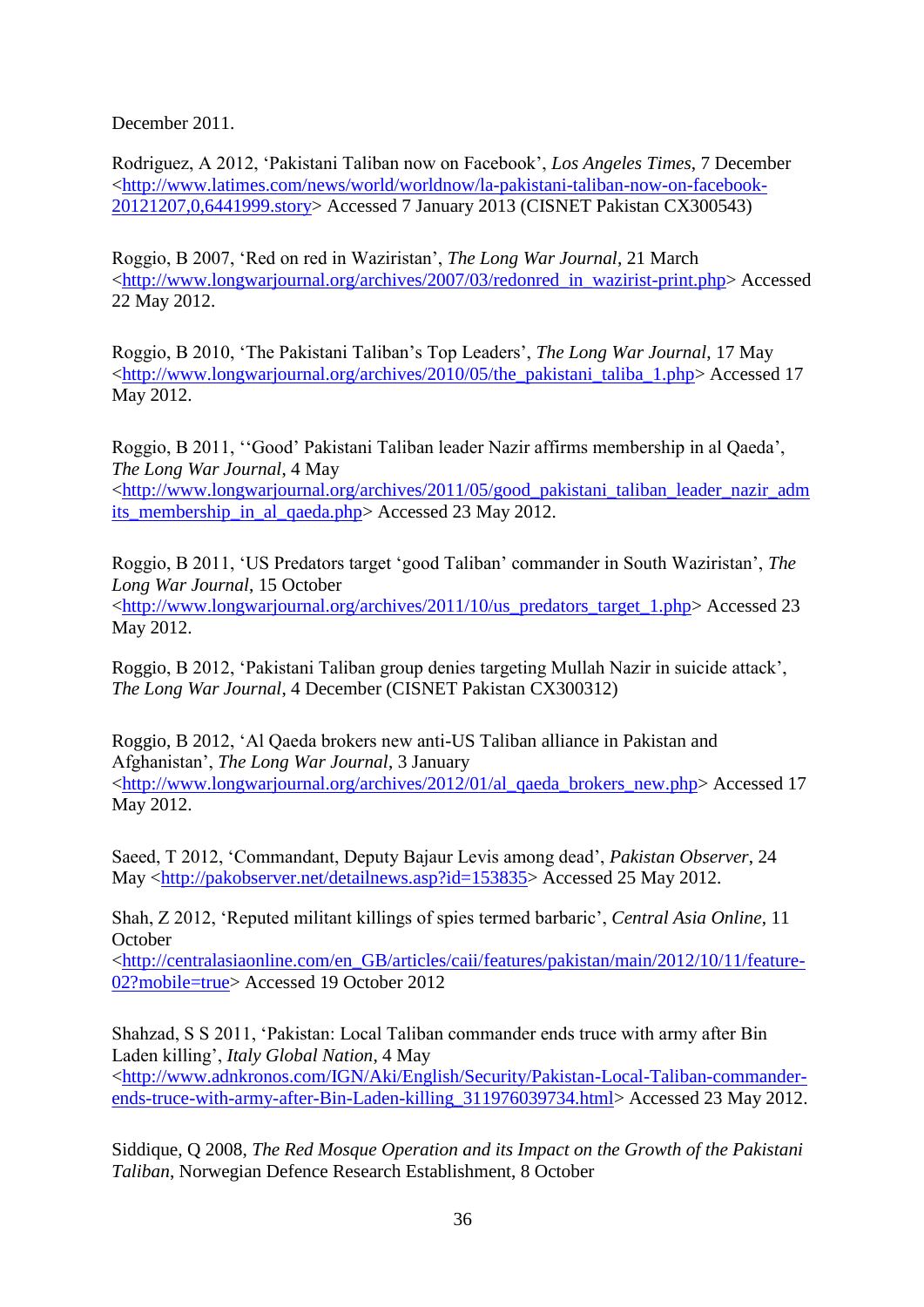[<http://www.ffi.no/no/Rapporter/08-01915.pdf>](http://www.ffi.no/no/Rapporter/08-01915.pdf) Accessed 18 May 2012.

Siddique, Q, 2010, *Tehrik-e-Taliban Pakistan: An attempt to deconstruct the umbrella organization and the reasons for its growth in Pakistan's North-west*, Danish Institute for International Studies, November [<http://www.diis.dk/graphics/Publications/Reports2010/RP2010-12-Tehrik-e-](http://www.diis.dk/graphics/Publications/Reports2010/RP2010-12-Tehrik-e-Taliban_web.pdf)[Taliban\\_web.pdf>](http://www.diis.dk/graphics/Publications/Reports2010/RP2010-12-Tehrik-e-Taliban_web.pdf) Accessed 12 December 2011.

Singh, R 2009, "Pakistani Taliban, TTP, Claim Rawalpindi Mosque Attacks", Rani"s Report website, 5 December [<http://ranisingh.blogspot.com.au/2009/12/pakistani-taliban-ttp-claim](http://ranisingh.blogspot.com.au/2009/12/pakistani-taliban-ttp-claim-rawal-pindi.html)[rawal-pindi.html>](http://ranisingh.blogspot.com.au/2009/12/pakistani-taliban-ttp-claim-rawal-pindi.html) Accessed 17 May 2012.

South Asia Terrorism Portal 2012, *Balochistan Timeline – 2012*, 28 September [<http://www.satp.org/satporgtp/countries/pakistan/Balochistan/timeline/index.html>](http://www.satp.org/satporgtp/countries/pakistan/Balochistan/timeline/index.html) Accessed 7 January 2013

South Asia Terrorism Portal 2012, *Balochistan Timeline – 2012*, 4 July [<http://www.satp.org/satporgtp/countries/pakistan/Balochistan/timeline/index.html>](http://www.satp.org/satporgtp/countries/pakistan/Balochistan/timeline/index.html) Accessed 7 January 2013

Sulaiman, S 2008, "Empowering "soft" Taliban over "hard" Taliban: Pakistan"s Counter-Terrorism Strategy", *Terrorism Monitor*, Vol. 6, Issue 15, 25 July [<http://www.jamestown.org/programs/gta/single/?tx\\_ttnews%5Btt\\_news%5D=5080&tx\\_ttne](http://www.jamestown.org/programs/gta/single/?tx_ttnews%5Btt_news%5D=5080&tx_ttnews%5BbackPid%5D=167&no_cache=1) [ws%5BbacKPKid%5D=167&no\\_cache=1>](http://www.jamestown.org/programs/gta/single/?tx_ttnews%5Btt_news%5D=5080&tx_ttnews%5BbackPid%5D=167&no_cache=1) Accessed 23 May 2012.

Sulaiman S and Bukhari, S A A S 2009, "Hafiz Gul Bahadur: A Profile of the Leader of the North Waziristan Taliban", *Terrorism Monitor*, Vol. 7, Issue 9, 10 April [<http://www.jamestown.org/uploads/media/TM\\_007\\_9\\_03.pdf>](http://www.jamestown.org/uploads/media/TM_007_9_03.pdf) Accessed 21 May 2012.

Ur Rehman, Z 2011, "Pakistan"s Military Urges Uprising Against Militants in North Waziristan", *Terrorism Monitor*, Vol. 9, Issue 34, 9 September [<http://www.jamestown.org/uploads/media/TM\\_009\\_Issue34\\_01.pdf>](http://www.jamestown.org/uploads/media/TM_009_Issue34_01.pdf) Accessed 21 May 2012.

Wadhams, C and Cookman, C 2009, "Faces of Pakistan"s Militant Leaders", *Centre for American Progress*, 22 July

[<http://www.americanprogress.org/issues/2009/07/talibanleaders.html>](http://www.americanprogress.org/issues/2009/07/talibanleaders.html) Accessed 21 May 2012.

Wazir, S 2009, "Mullah Nazir makes conditional peace offer", *The Nation*, 3 July [<http://www.nation.com.pk/pakistan-news-newspaper-daily-english-online/Politics/03-Jul-](http://www.nation.com.pk/pakistan-news-newspaper-daily-english-online/Politics/03-Jul-2009/Mullah-Nazir-makes-conditional-peace-offer)[2009/Mullah-Nazir-makes-conditional-peace-offer>](http://www.nation.com.pk/pakistan-news-newspaper-daily-english-online/Politics/03-Jul-2009/Mullah-Nazir-makes-conditional-peace-offer) Accessed 22 May 2012.

Wilkinson, I and Yusufzai, A 2009, "Taliban blocks UN polio treatment in Pakistan", *The Telegraph*, 27 March

[<http://www.telegraph.co.uk/news/worldnews/asia/pakistan/5057026/Taliban-blocks-UN-](http://www.telegraph.co.uk/news/worldnews/asia/pakistan/5057026/Taliban-blocks-UN-polio-treatment-in-Pakistan.html)